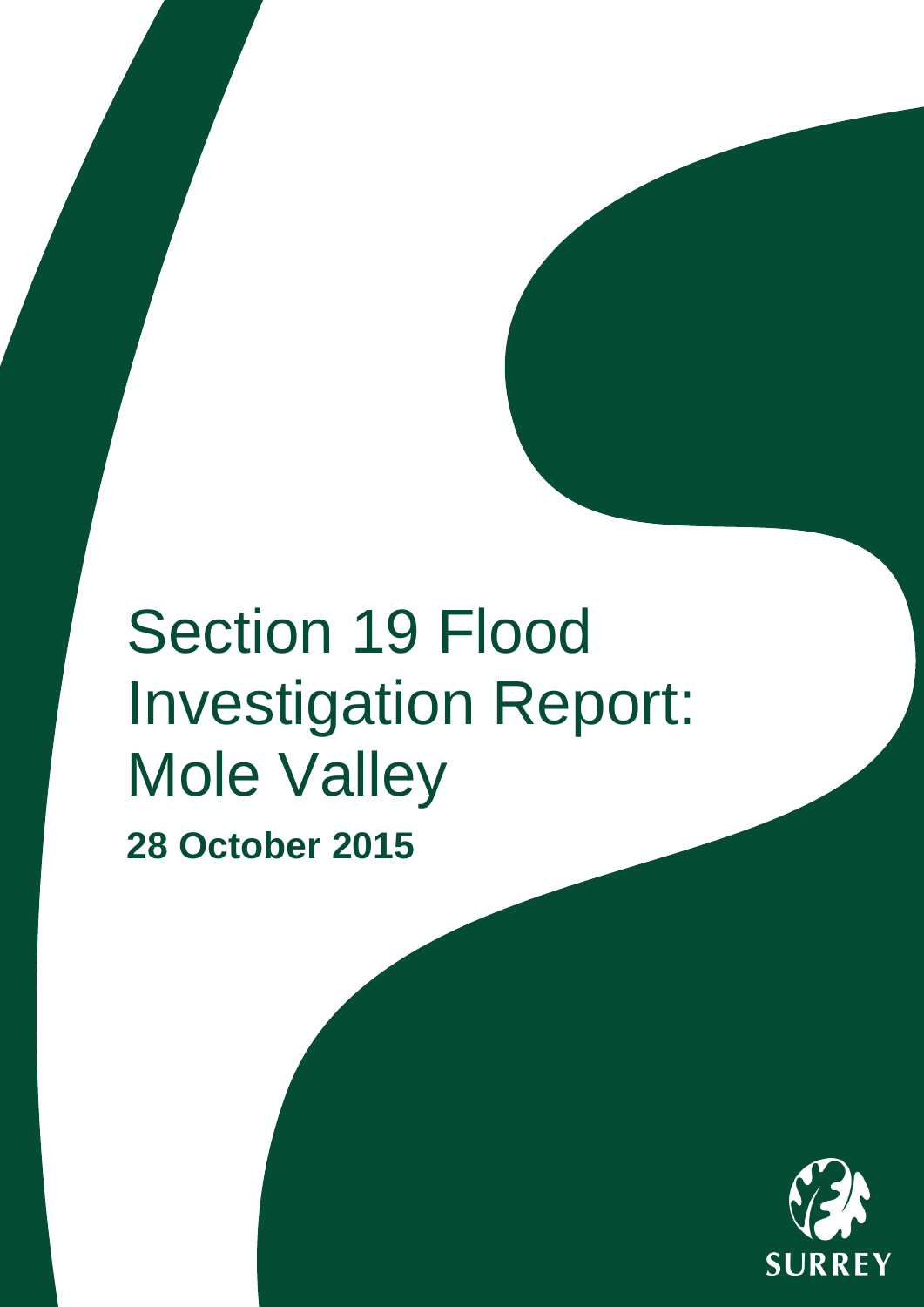## <span id="page-1-0"></span>Section 19 Report **Purpose**

This document has been prepared specifically for the purpose of meeting the requirements of Section 19 of the Flood and Water Management Act 2010.

The report investigates which risk management authorities (RMAs) had relevant flood risk management functions during the flooding that took place in the winter of 2013/14. The report also considers whether the relevant RMAs have exercised, or propose to exercise, their flood risk management functions. It does not address wider issues beyond that remit.

The supporting data has been put together based on records of internal property flooding and road closure information from a variety of sources. Whilst every effort has been made to verify the locations of the Section 19s identified, the nature of the data and the methods used to collate this information mean that it does not include every occurrence of flooding. This data only identifies where flooding has been reported and is indicative only.

| <b>Location Name</b>  | Mole Valley; Abinger & Shere, Betchworth,<br>Brockham, Charlwood, Dorking, Fetcham, Forest<br>Green, Leatherhead, Mickleham & Westhumble,<br>North Holmwood, Ockley, Westcott |
|-----------------------|-------------------------------------------------------------------------------------------------------------------------------------------------------------------------------|
| Date(s) of Incidents  | Winter 2013/14                                                                                                                                                                |
| Section 19 Trigger(s) | Internal property flooding at multiple addresses<br>Road closures                                                                                                             |

#### <span id="page-1-1"></span>**Glossary**

The table below defines some of the frequently used terminology within the flood risk management industry and within this document.

| <b>Acronym/Term</b>        | <b>Definition</b>                                                                                                                                                                                                                                                                                                                                                                                                                                                                                |
|----------------------------|--------------------------------------------------------------------------------------------------------------------------------------------------------------------------------------------------------------------------------------------------------------------------------------------------------------------------------------------------------------------------------------------------------------------------------------------------------------------------------------------------|
| Annual Probability         | Throughout this document, flood events are defined according to their likelihood of<br>occurrence. The term 'annual probability of flooding' is used, meaning the chance of a<br>particular flood occurring in any one year. This can be expressed as a percentage. For<br>example, a flood with an annual probability of 1 in 100 can also be referred to as a flood<br>with a 1% annual probability. This means that every year there is a 1% chance that this<br>magnitude flood could occur. |
| EA                         | <b>Environment Agency</b>                                                                                                                                                                                                                                                                                                                                                                                                                                                                        |
| <b>FEH</b>                 | Flood Estimation Handbook - by Centre for Ecology & Hydrology offering guidance on<br>rainfall and river flood frequency estimation in the UK.                                                                                                                                                                                                                                                                                                                                                   |
| <b>Flooding Asset</b>      | The register is a record of all structures or features designated by the EA, the LLFA, the                                                                                                                                                                                                                                                                                                                                                                                                       |
| Register                   | district and borough councils or the IDB which have an effect on flood risk. More                                                                                                                                                                                                                                                                                                                                                                                                                |
|                            | information on the Flooding Asset Register can be found on SCC's website and in<br>Schedule 2 of the Flood and Water Management Act (2010).                                                                                                                                                                                                                                                                                                                                                      |
| <b>Flood Risk</b>          | A flood risk management function is a function listed in the Act (or related Acts) which may                                                                                                                                                                                                                                                                                                                                                                                                     |
| <b>Management Function</b> | be exercised by a risk management authority for a purpose connected with flood risk<br>management.                                                                                                                                                                                                                                                                                                                                                                                               |
| Very Low Flood Risk        | Area with a very low probability of flooding from rivers $(< 1$ in 1,000 annual chance of<br>flooding or $<$ 0.1%).                                                                                                                                                                                                                                                                                                                                                                              |
| Low Flood Risk             | Area with a low probability of flooding from rivers (between a 1 in 1000 and 1 in 100<br>annual chance of flooding or between 0.1% and 1%).                                                                                                                                                                                                                                                                                                                                                      |
| Medium Flood Risk          | Area with a medium probability of flooding from rivers (between a 1 in 100 and 1 in 30                                                                                                                                                                                                                                                                                                                                                                                                           |
|                            | annual chance of flooding or between 1% and 3.33%).                                                                                                                                                                                                                                                                                                                                                                                                                                              |
| High Flood Risk            | Area with a high probability of flooding from rivers $(> 1)$ in 30 annual chance of flooding or<br>greater than 3.3%).                                                                                                                                                                                                                                                                                                                                                                           |
| <b>IDB</b>                 | Internal Drainage Board                                                                                                                                                                                                                                                                                                                                                                                                                                                                          |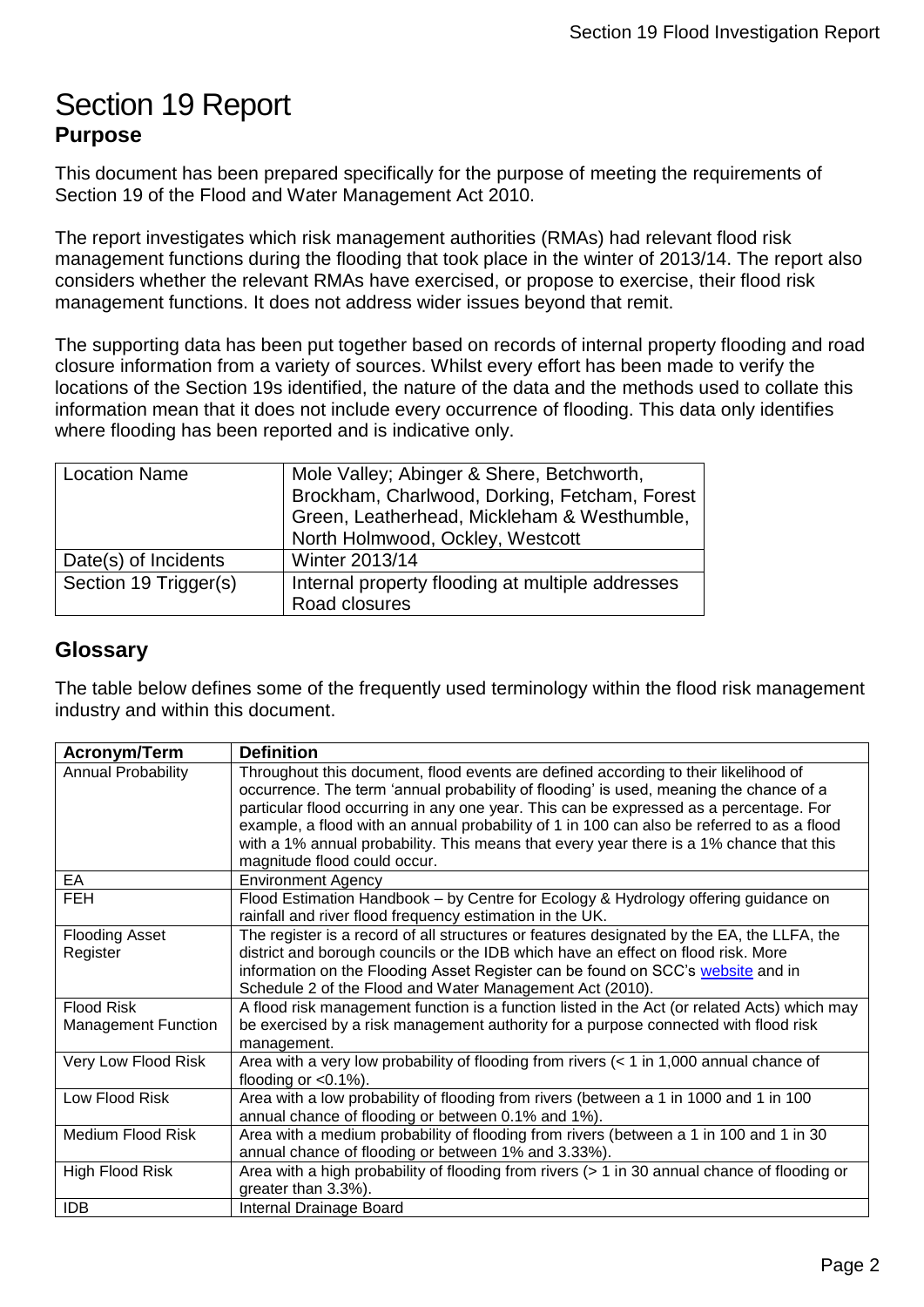| Instances of property       | This is a count of the reported incidents of internal property flooding that occurred across |
|-----------------------------|----------------------------------------------------------------------------------------------|
| flooding                    | Winter 2013/2014. This means that properties which were flooded twice are accounted for      |
|                             | twice. It is therefore not a count of the number of properties.                              |
| <b>LLFA</b>                 | <b>Lead Local Flood Authority</b>                                                            |
| <b>Main River</b>           | Main rivers are usually larger streams and rivers, but some of them are smaller              |
|                             | watercourses of local significance. Main Rivers indicate those watercourses for which the    |
|                             | Environment Agency is the relevant risk management authority.                                |
| <b>Ordinary Watercourse</b> | Ordinary Watercourses are displayed in the mapping as the detailed river network. An         |
|                             | ordinary watercourse is any watercourse (excluding public sewers) that is not a Main         |
|                             | River, and the Lead Local Flood Authority, District/Borough Council or Internal Drainage     |
|                             | Board are the relevant risk management authority.                                            |
| <b>RMA</b>                  | <b>Risk Management Authority</b>                                                             |
| <b>SCC</b>                  | <b>Surrey County Council</b>                                                                 |
| <b>SCG</b>                  | <b>Strategic Command Group</b>                                                               |
| <b>TW</b>                   | <b>Thames Water</b>                                                                          |
| <b>MVDC</b>                 | Mole Valley District Council                                                                 |
| uFMfSW                      | <b>Updated Flood Maps for Surface Water</b>                                                  |

## <span id="page-2-0"></span>**Sources of Flooding**

The following report considers the flooding which occurred in the winter of 2013-14. The table below describes different sources of flood risk.

| <b>Source</b>                  | <b>Description</b>                                                                                     |
|--------------------------------|--------------------------------------------------------------------------------------------------------|
|                                | Exceeding of the flow capacity of river channels (whether this is a Main River or an Ordinary          |
| Fluvial flooding               | Watercourse), leading to overtopping of the river banks and inundation of the surrounding land.        |
|                                | Climate change is expected to increase the risk of fluvial flooding in the future.                     |
| Tidal flooding                 | Propagation of high tides and storm surges up tidal river channels, leading to overtopping of the      |
|                                | river banks and inundation of the surrounding land.                                                    |
| Surface water                  | Intense rainfall exceeds the available infiltration capacity and / or the drainage capacity leading to |
| flooding                       | overland flows and surface water flooding. Climate change is expected to increase the risk of          |
|                                | surface water flooding in the future. This source is also referred to as pluvial flooding.             |
| Groundwater                    | Emergence of groundwater at the surface (and subsequent overland flows) or into subsurface voids       |
| flooding                       | as a result of abnormally high groundwater flows, the introduction of an obstruction to groundwater    |
|                                | flow and / or the rebound of previously depressed groundwater levels.                                  |
|                                | Flooding from sewers is caused by the exceeding of sewer capacity and/or a blockage in the sewer       |
| Sewer flooding                 | network. In areas with a combined sewer network system there is a risk that land and infrastructure    |
|                                | could be flooded with contaminated water. In cases where a separate sewer network is in place,         |
|                                | sites are not sensitive to flooding from the foul sewer system.                                        |
| Other sources<br>of flood risk | Flooding from canals, reservoirs (breach or overtopping) and failure of flood defences.                |

## <span id="page-2-1"></span>**Flood Risk Data Sources**

The following sources of data have been used in preparing this report and its associated mapping:

- Fluvial Flood Risk
	- o Flood Risk Mapping (Risk of Flooding from Rivers and Sea; EA)
	- o Flood Warning and Alert areas (EA)
- Surface Water Flood Risk
	- o Updated Flood Maps for Surface Water (uFMfSW) (EA)
- Groundwater
	- o Susceptibility to Groundwater Flooding (British Geological Survey)
- Historic Flood Evidence
	- o Historic Flood Map (EA)
	- o Wetspots (Surrey County Council)
	- o Property Flooding Database (Surrey County Council)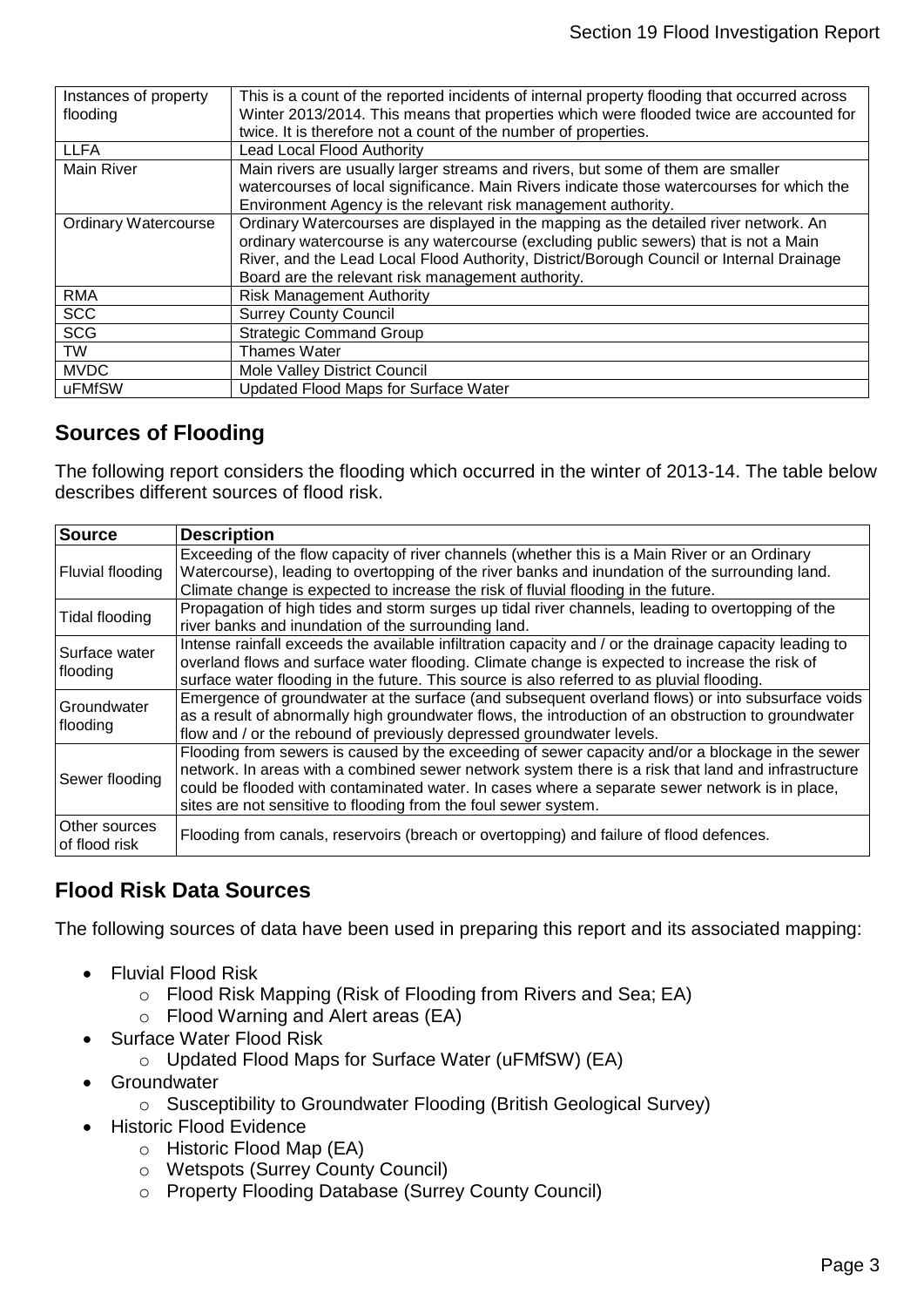o Historic Flooding Incidents Database (Surrey County Council)

If you are aware of any historical flooding in the area which is not highlighted on the mapping please report it, with any evidence you have (for example photos or videos), to [flooding.enquiries@surreycc.gov.uk.](mailto:flooding.enquiries@surreycc.gov.uk?subject=Historic%20Flooding%20Report)

#### <span id="page-3-0"></span>**Other Data Sources**

The following sources of data have been used in preparing this report and its associated mapping:

- Geological information
	- o Superficial geology (Geology of Britain Viewer; British Geological Survey)
	- o Bedrock geology (Geology of Britain Viewer; British Geological Survey)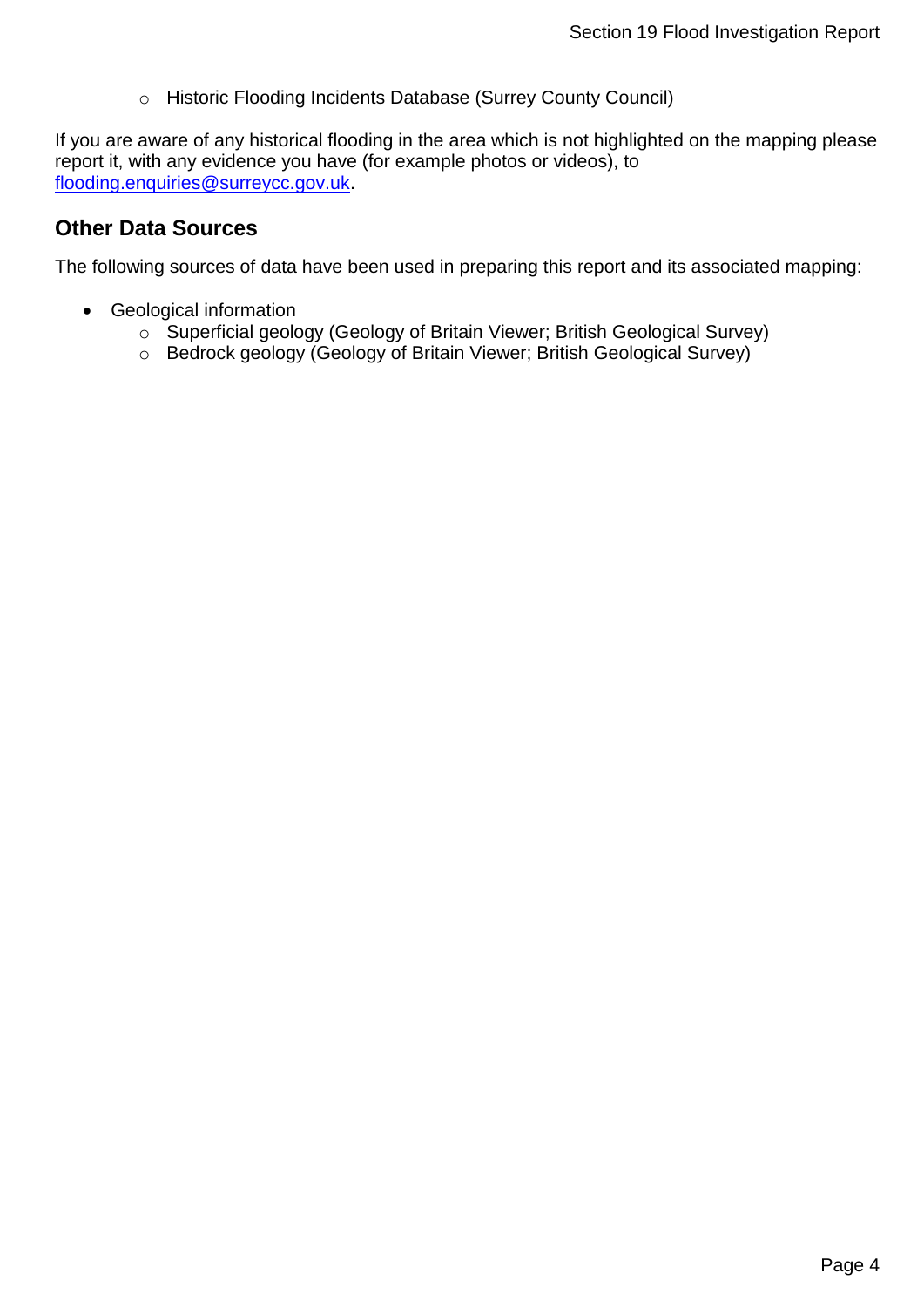## **Contents**

|      | Contents |  |
|------|----------|--|
|      |          |  |
|      |          |  |
|      |          |  |
|      |          |  |
|      |          |  |
|      |          |  |
|      |          |  |
| 1.1. |          |  |
| 1.2. |          |  |
| 1.3. |          |  |
| 1.4. |          |  |
|      |          |  |
| 2.1. |          |  |
| 2.2. |          |  |
| 3.   |          |  |
| 3.1. |          |  |
| 3.2. |          |  |
| 4.   |          |  |
| 5.   |          |  |
| 6.   |          |  |
| 7.   |          |  |
| 7.1. |          |  |
| 7.2. |          |  |
| 7.3. |          |  |
| 7.4. |          |  |
|      |          |  |
| 8.1. |          |  |
| 8.2. |          |  |
| 8.3. |          |  |
| 8.4. |          |  |
|      |          |  |
| 9.1. |          |  |
| 9.2. |          |  |
| 9.3. |          |  |
| 9.4. |          |  |
|      |          |  |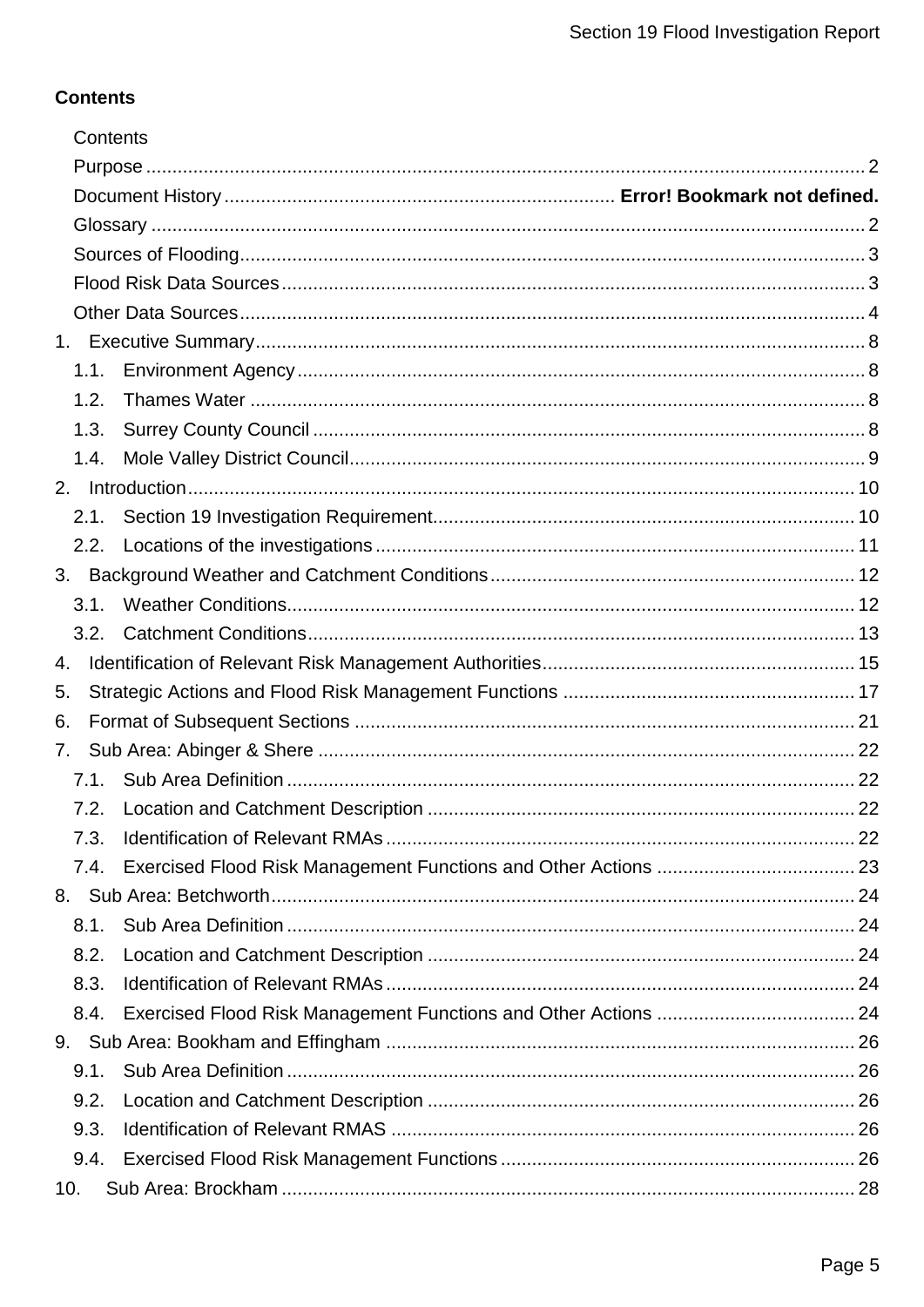|     | 10.1. |                                                                 |  |
|-----|-------|-----------------------------------------------------------------|--|
|     | 10.2. |                                                                 |  |
|     | 10.3. |                                                                 |  |
|     | 10.4. |                                                                 |  |
| 11. |       |                                                                 |  |
|     | 11.1. |                                                                 |  |
|     | 11.2. |                                                                 |  |
|     | 11.3. |                                                                 |  |
|     | 11.4. |                                                                 |  |
| 12. |       |                                                                 |  |
|     | 12.1. |                                                                 |  |
|     | 12.2. |                                                                 |  |
|     | 12.3. |                                                                 |  |
|     | 12.4. |                                                                 |  |
| 13. |       |                                                                 |  |
|     | 13.1. |                                                                 |  |
|     | 13.2. |                                                                 |  |
|     | 13.3. |                                                                 |  |
|     | 13.4. |                                                                 |  |
| 14. |       |                                                                 |  |
|     | 14.1. |                                                                 |  |
|     | 14.2. |                                                                 |  |
|     | 14.3. |                                                                 |  |
|     | 14.4. |                                                                 |  |
| 15. |       |                                                                 |  |
|     | 15.1. |                                                                 |  |
|     | 15.2. |                                                                 |  |
|     | 15.3. |                                                                 |  |
|     | 15.4. | Exercised Flood Risk Management Functions and Other Actions  40 |  |
| 16. |       |                                                                 |  |
|     | 16.1. |                                                                 |  |
|     | 16.2. |                                                                 |  |
|     | 16.3. |                                                                 |  |
|     | 16.4. | Exercised Flood Risk Management Functions and Other Actions  42 |  |
| 17. |       |                                                                 |  |
|     | 17.1. |                                                                 |  |
|     | 17.2. |                                                                 |  |
|     | 17.3. |                                                                 |  |
|     | 17.4. | Exercised Flood Risk Management Functions and Other Actions  43 |  |
|     |       |                                                                 |  |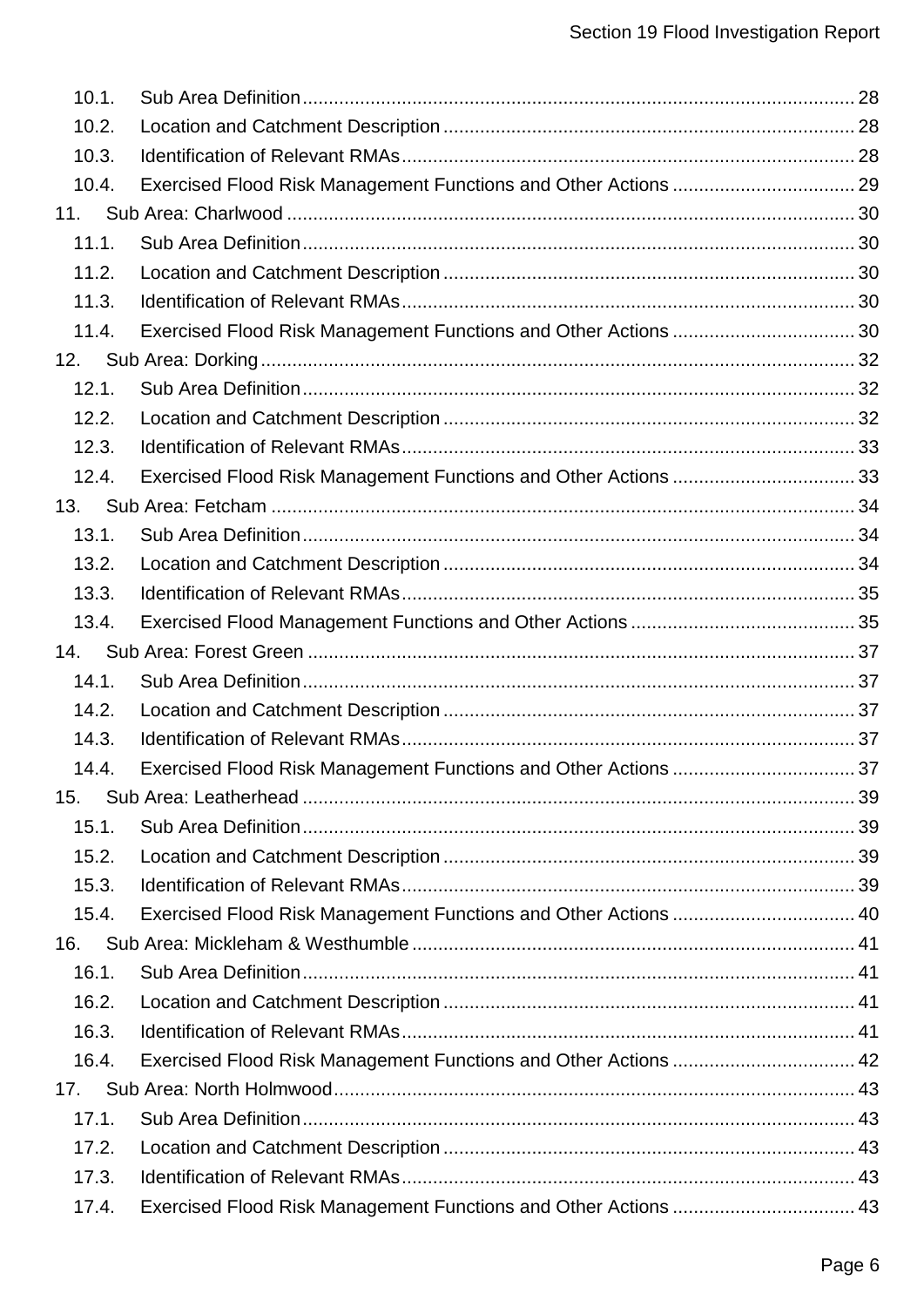| 18.      |                                                                 |  |
|----------|-----------------------------------------------------------------|--|
| 18.1.    |                                                                 |  |
| 18.2.    |                                                                 |  |
| 18.3.    |                                                                 |  |
| 18.4.    | Exercised Flood Risk Management Functions and Other Actions  45 |  |
| 19.      |                                                                 |  |
| 19.1.    |                                                                 |  |
| 19.2.    |                                                                 |  |
| 19.3.    |                                                                 |  |
| 19.4.    | Exercised Flood Risk Management Functions and Other Actions  47 |  |
| 20.      |                                                                 |  |
| $20.1$ . |                                                                 |  |
| 20.2.    |                                                                 |  |
| 20.3.    |                                                                 |  |
| 20.4.    |                                                                 |  |
| 20.5.    |                                                                 |  |
| 20.6.    |                                                                 |  |
| 21.      |                                                                 |  |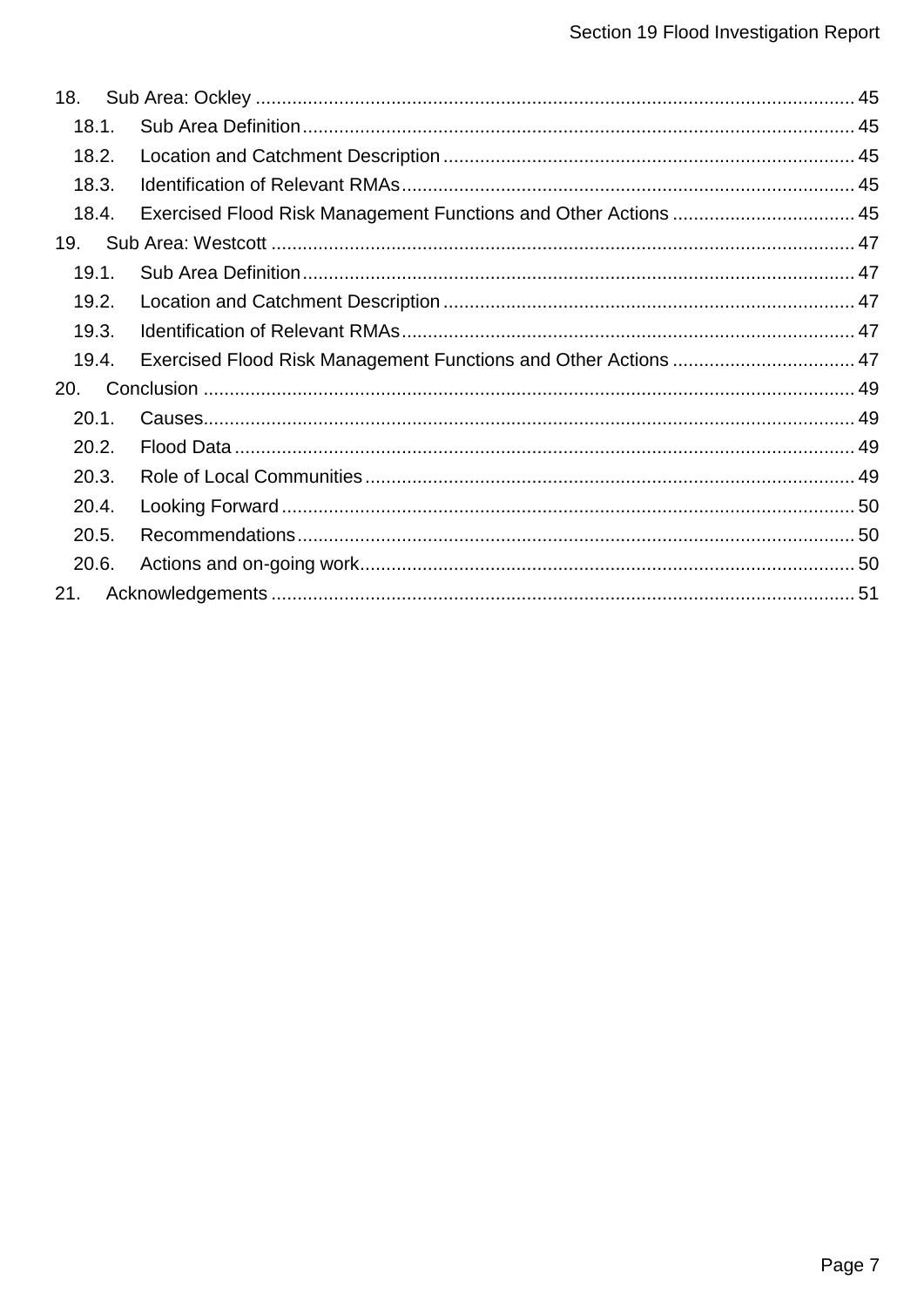## <span id="page-7-0"></span>1. Executive Summary

The purpose of this report is to investigate which Risk Management Authorities (RMAs) had relevant flood risk management functions during the flooding that took place within the boundary of Mole Valley District Council (MVDC) in the winter of 2013/14. The report also considers whether the relevant RMAs have exercised, or propose to exercise, their risk management functions (as per section 19(1) of the Flood and Water Management Act 2010). It does not address wider issues beyond that remit.

The flooding in Mole Valley was predominately due to fluvial and surface water flooding. This was caused by unprecedented rainfall during the winter 2013/14 period (275% compared with an average winter). There were approximately 270 incidents of internal property flooding in Mole Valley during winter 2013/14.

The Environment Agency (EA) is the lead RMA for incidents of fluvial flooding from main rivers, though Thames Water (TW), Surrey County Council (SCC) and MVDC also performed other functions during that event, some of which were under different legislation including the Civil Contingencies Act 2004 and the Water industry Act 1991. The actions of the authorities are summarised below:

## <span id="page-7-1"></span>**1.1. Environment Agency**

- Supported National Flood Forum engagement events in Brookham, Effingham (see Guildford S19 flood report, 2015), and Leatherhead, amongst other locations after the flooding.
- Operated Flood Alert and Flood Warning service.

#### <span id="page-7-2"></span>**1.2. Thames Water**

- Participated in the Surrey SCG.
- Shared information to assist RMAs with their flood risk management duties.
- Attended local flood groups to assist in resolving localised flooding issues.
- Put arrangements in place for responding to winter weather conditions.

## <span id="page-7-3"></span>**1.3. Surrey County Council**

- Were responsible for a number of road closures, across the district during the flooding.
- Were actively engaged in Flood Forums in the district and attended Flood Forum meetings after the flooding.
- Undertook ditch clearing and gully and pipe cleaning, in order to alleviate the flooding.
- Organised evacuations in order to keep the public safe in areas of extreme flooding.
- Are carrying out localised repairs to the current drainage systems on Station Road, Gomshall.
- Plan to reinstate the culvert on Wonham Lane, Betchworth, in order to increase its capacity.
- Plan to construct new soakaways on Dorking Road, Bookham.
- Are undertaking a detailed assessment of improved conveyance and flood attenuation options across Bookham.
- Are undertaking an assessment into the potential options to reduce flood risk in the Brockham and Strood Green.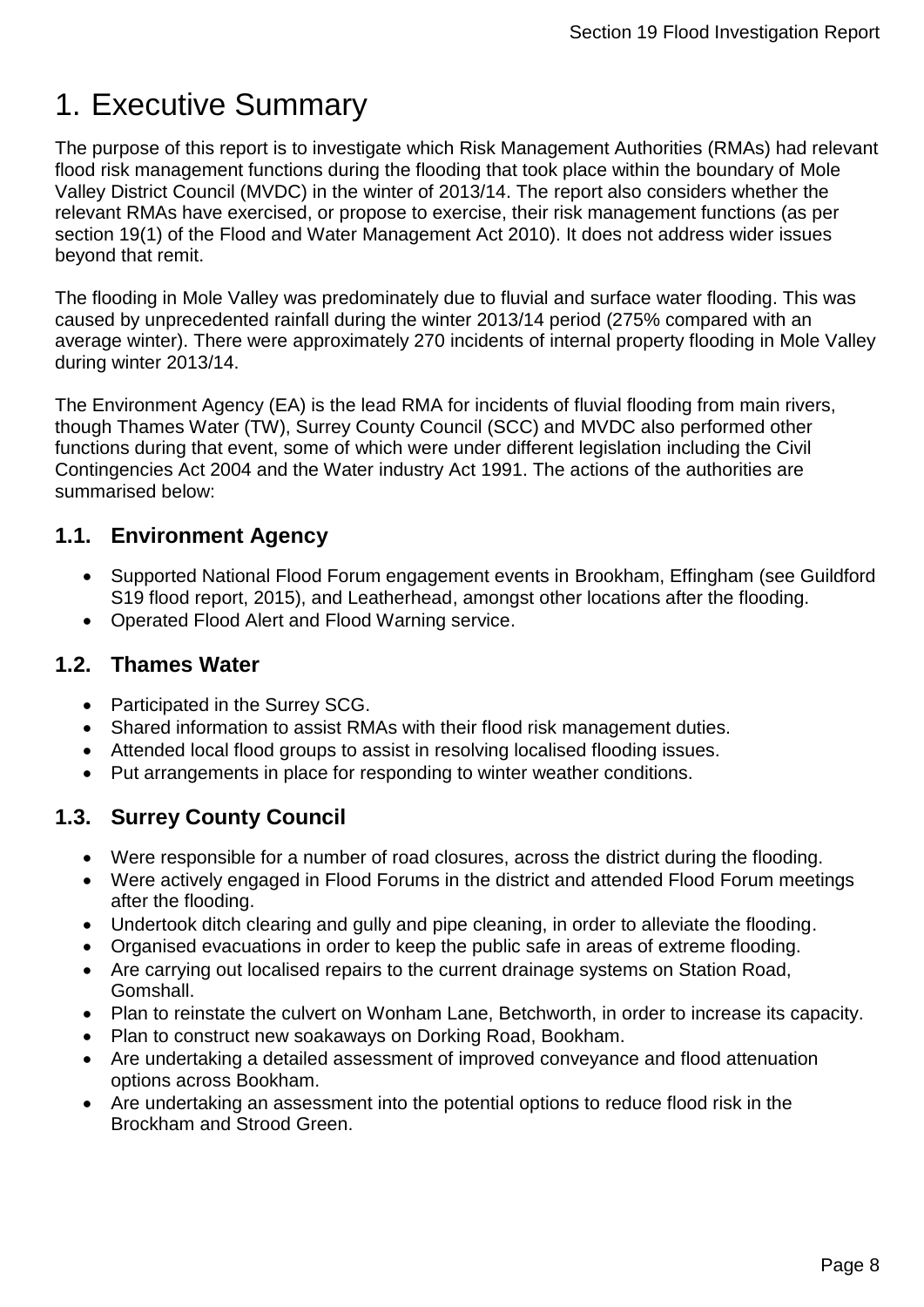## <span id="page-8-0"></span>**1.4. Mole Valley District Council**

- Reported that 181 properties received council tax relief and 13 properties received business rate relief.
- Officers take an active role in Surrey Flood Risk Partnership Working Group and Board meetings
- Are active participants of the Surrey Flood Recovery Co-Ordination Group.
- Worked with the EA to remove debris in certain areas in order to alleviate flooding.
- Officers regularly attend Flood Forums throughout the District and are also working with Parish Councils to promote community resilience.
- Set up rest centres in Dorking and Leatherhead on Christmas Eve 2013.
- Provided alternative accommodation at Park House for the Surrey Fire and Rescue Service located in Leatherhead when their offices flooded.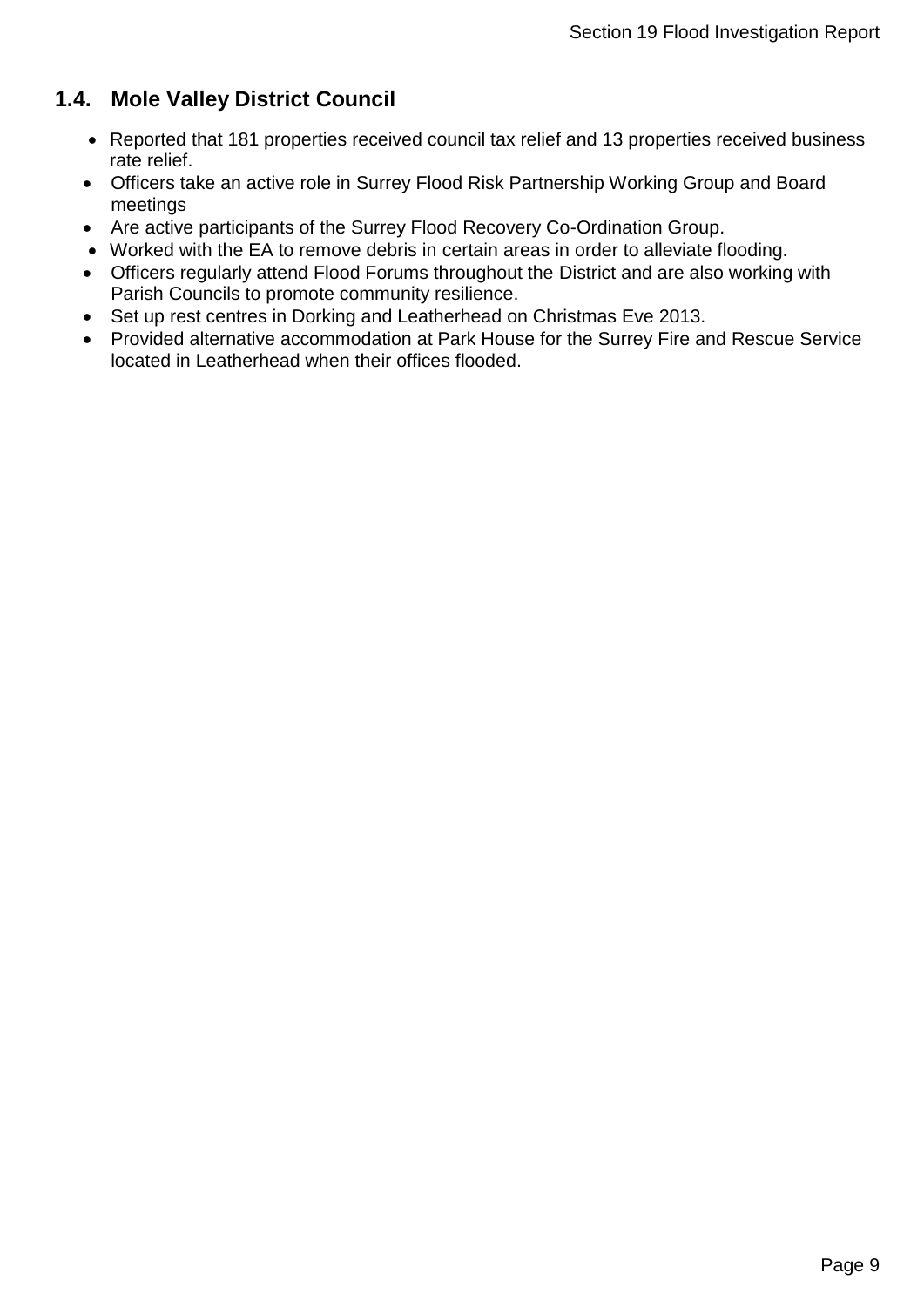## <span id="page-9-0"></span>2. Introduction

## <span id="page-9-1"></span>**2.1. Section 19 Investigation Requirement**

Under the Flood and Water Management Act 2010 the Lead Local Flood Authority (LLFA) must (to the extent that it considers it necessary or appropriate) undertake an investigation upon becoming aware of a flood incident within its area.

A Lead Local Flood Authority is defined under Section 6(7) of the Flood and Water Management Act as being the County Council for that area. Section 19(1) requires that the investigation determines the risk management authorities that have relevant flood risk management functions and whether each of those authorities have exercised or propose to exercise those functions.

Section 19(2) requires that the LLFA publishes the results of its investigation and notify the relevant risk management authorities accordingly.

This report covers flooding during the winter of 2013/14 only. As flooding was widespread across Surrey, multiple reports have been produced.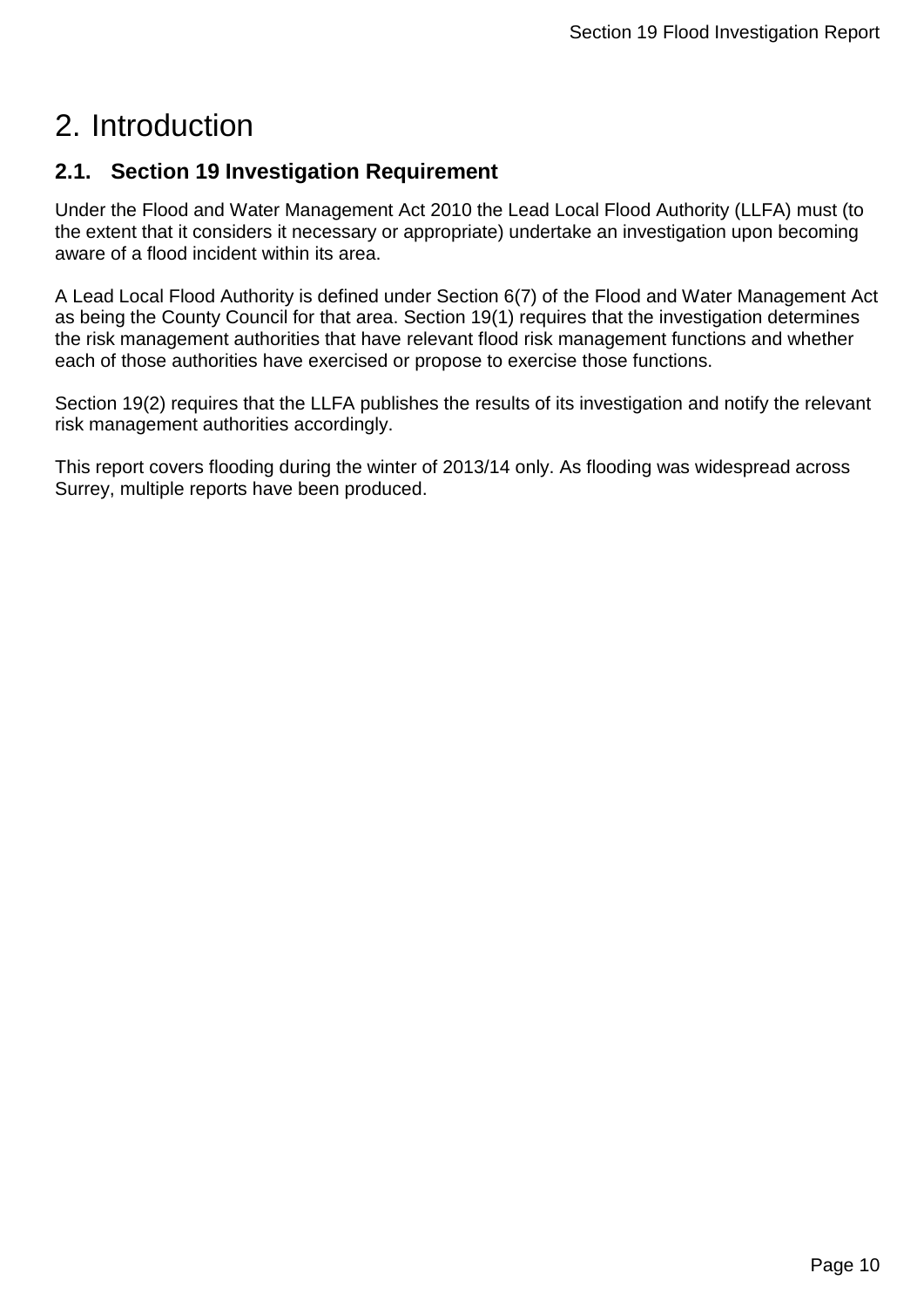### <span id="page-10-0"></span>**2.2. Locations of the investigations**

This report addresses sites that flooded within the Mole Valley District Council (MVDC) area. There are 81 sites in total, spread across 12 sub areas. There were approximately 270 incidents of internal property flooding in Mole Valley.

Due to the sensitivities in publishing property flooding information, this report does not contain a comprehensive list of the S19 sites but supporting maps showing the sub areas in more detail are available.



**Figure 2-1 Location of Sub areas within Mole Valley District for this Report**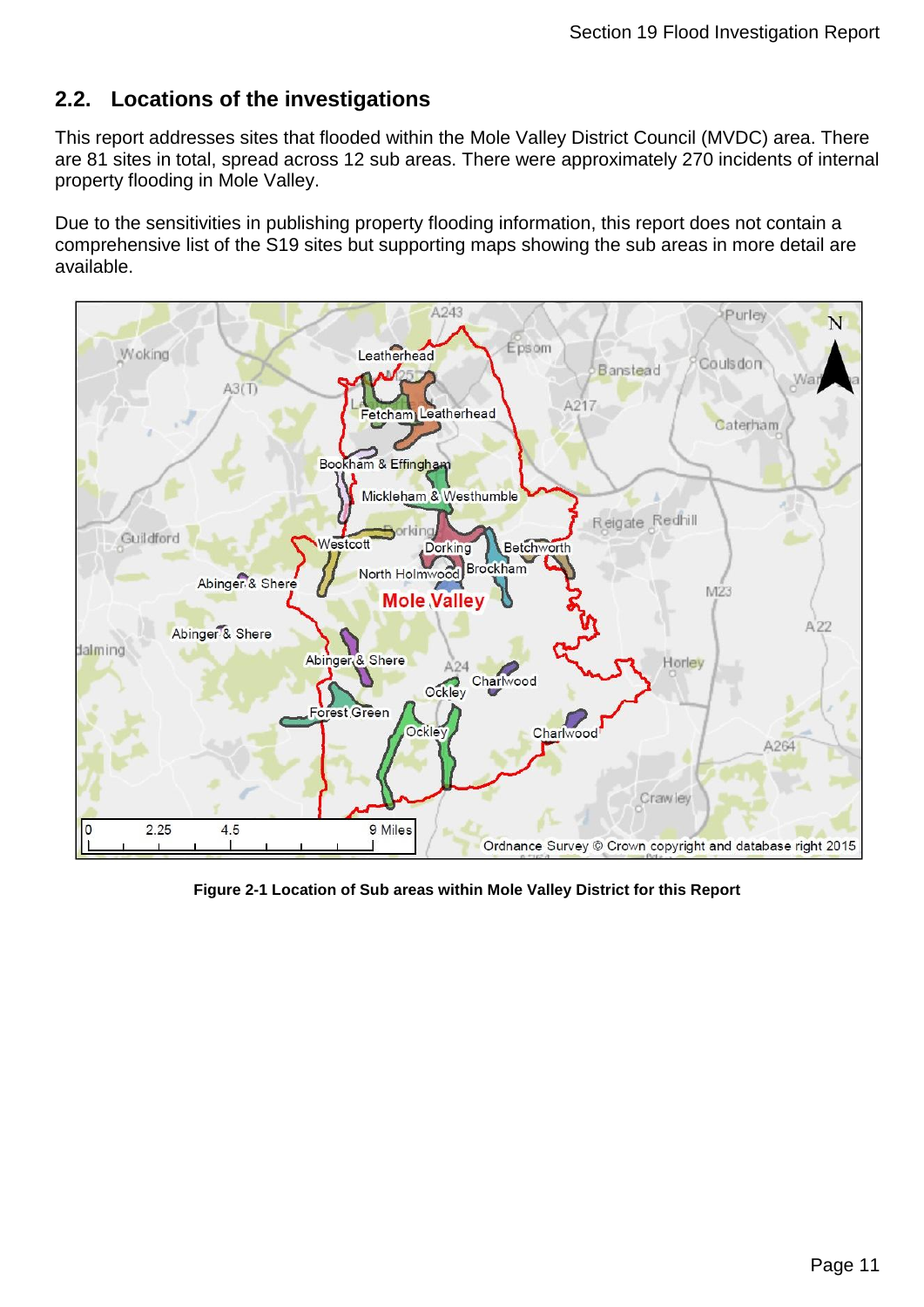## <span id="page-11-0"></span>3.Background Weather and Catchment Conditions

## <span id="page-11-1"></span>**3.1. Weather Conditions**

The Met Office has reported that the winter of 2013 to 2014 was the wettest winter in England and Wales since records began in 1766, with 435 mm of rain being recorded up to 24 February 2014. Parts of South East England received around two and a half times the amount of rainfall than they would normally expect at this time of year. This caused wide-spread flooding across Surrey from a range of sources including ground water as the levels across the region had risen so high. In some areas of South East England they exceeded records set in 2000/01, the last time significant disruption from groundwater flooding was recorded.

Storm events hit the UK on the 18 to 19, 23 to 27 and 30 to 31 December 2013, followed by 3 and 5 of January 2014.These storms came from the Atlantic and were characterised by unusually large and deep areas of low pressure, which brought rainfall and very strong winds. The rainfall is reflected by the spikes in daily rainfall totals, representing major rainfall events, shown in Figure 3-1 below.



**Figure 3-1 Daily Rainfall totals at Charlwood, Surrey for Winter 2013-14**

The major storm event occurring on the 23 to 25 December resulted in 50-70mm of rainfall within 24 hours over an area from Dorset to Kent, as can be seen from the 60mm of rainfall recorded on the 23 December in Figure 3-1 above. This figure represents approximately two-thirds of the monthly average rainfall for December. Although the winter was the wettest on record, this individual event, the largest single event of the winter was estimated to be a 1 in 14 year annual chance event at Charlwood. However, the soil was already saturated from the high levels of rainfall leading up to the event. This gave rise to local pluvial (surface) flooding and also fluvial flooding from the River Mole. The persistent high levels of rainfall for this period lead to a sharp rise in river flows, and fluvial flood warnings were in effect across many parts of the UK. The long duration rainfall return period for 60 days was calculated for Newdigate. This was determined as being a 1 in 88 year annual chance.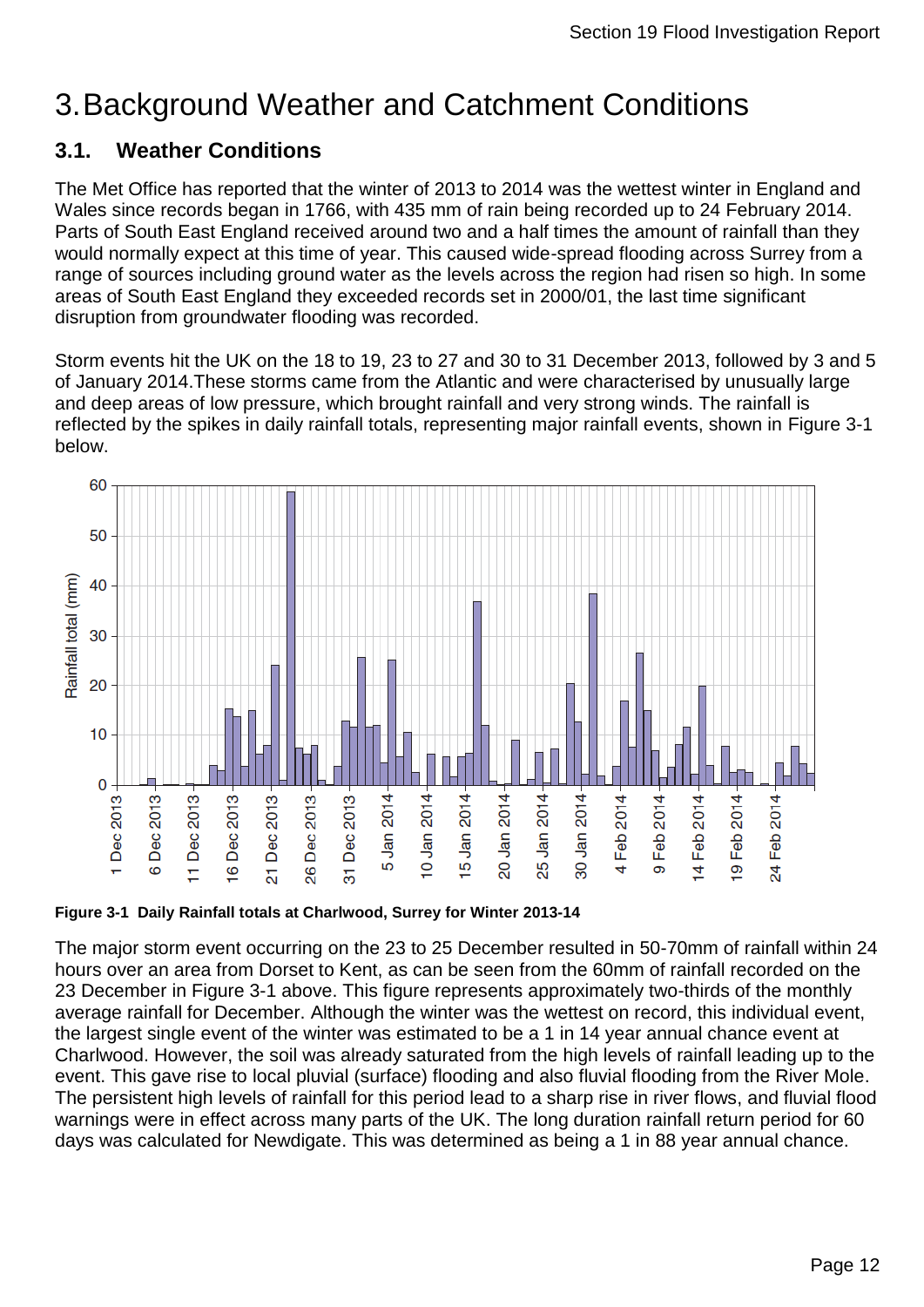### <span id="page-12-0"></span>**3.2. Catchment Conditions**

The Upper Mole catchment overlies geology belonging to the Wealden Group which are typically very impermeable in nature, giving rise to a rapid river response to the rainfall events. This rapid response or flashy response can be seen in the figure below with the sharp peaks on the 24 December, 17 January and the 1 February.



**Figure 3-2 Instantaneous Flow in the River Mole at Horley Winter 2013-14**

Due to its responsive catchment type, the Mole experienced its maximum peak flow as a consequence of the December 23 rainfall event. However, this winter was characterised by the rapid succession of high flow events. The mean flow at this gauge in Horley is 1.4m<sup>3</sup>/sec, however 10m<sup>3</sup>/sec was exceeded 26 times over this winter period.

| Communities             | Watercourse           | <b>Annual Chance</b><br>(%) | <b>Return Period</b><br>(years) | Source of estimate                                                                                        |
|-------------------------|-----------------------|-----------------------------|---------------------------------|-----------------------------------------------------------------------------------------------------------|
| Crawley                 | <b>River Mole</b>     | 1.25                        | 80                              | Analysis of peak flow rates using<br>FEH methods                                                          |
| Dorking,<br>Leatherhead | <b>River Mole</b>     | 2                           | 50                              | Analysis of peak flow rates using<br>FEH methods                                                          |
| Cobham, Esher           | <b>River Mole</b>     | 2                           | 50                              | Analysis of peak flow rates using<br>FEH methods                                                          |
| <b>Gatwick Airport</b>  | <b>Gatwick Stream</b> | 3.3                         | 30                              | Analysis of peak flow rates using<br>FEH methods                                                          |
| Redhill                 | <b>Redhill Brook</b>  | 2                           | 50                              | No flow data available. Estimate<br>based on correlation with nearby<br>sub-catchments, and rainfall data |

**Table 3-1 Indicative Return Periods for the Mole Catchment Winter 2013-14**

Table 3-1 shows the indicative return periods for the River Mole catchment based on river flow compared to a standard industry hydrology approach. Although the winter was the wettest since records began, the return period flows in the river are less rare.

This table indicates that flows are thought to peak around the 1 in 50 year annual chance. However, the extreme river levels exceeded the measuring capacity of the gauging stations at both Dorking and Leatherhead, preventing the actual peak flows from being recorded. Consequently the flows recorded by the Dorking and Leatherhead gauging stations will have been underestimated, with the actual return periods for these flows being higher.

Although a definitive calculation cannot be done with the available information, on the basis of the fluvial flood response seen further upstream it is reasonable to assume that the return period for the December storm was between 60-90 years at both Dorking and Leatherhead.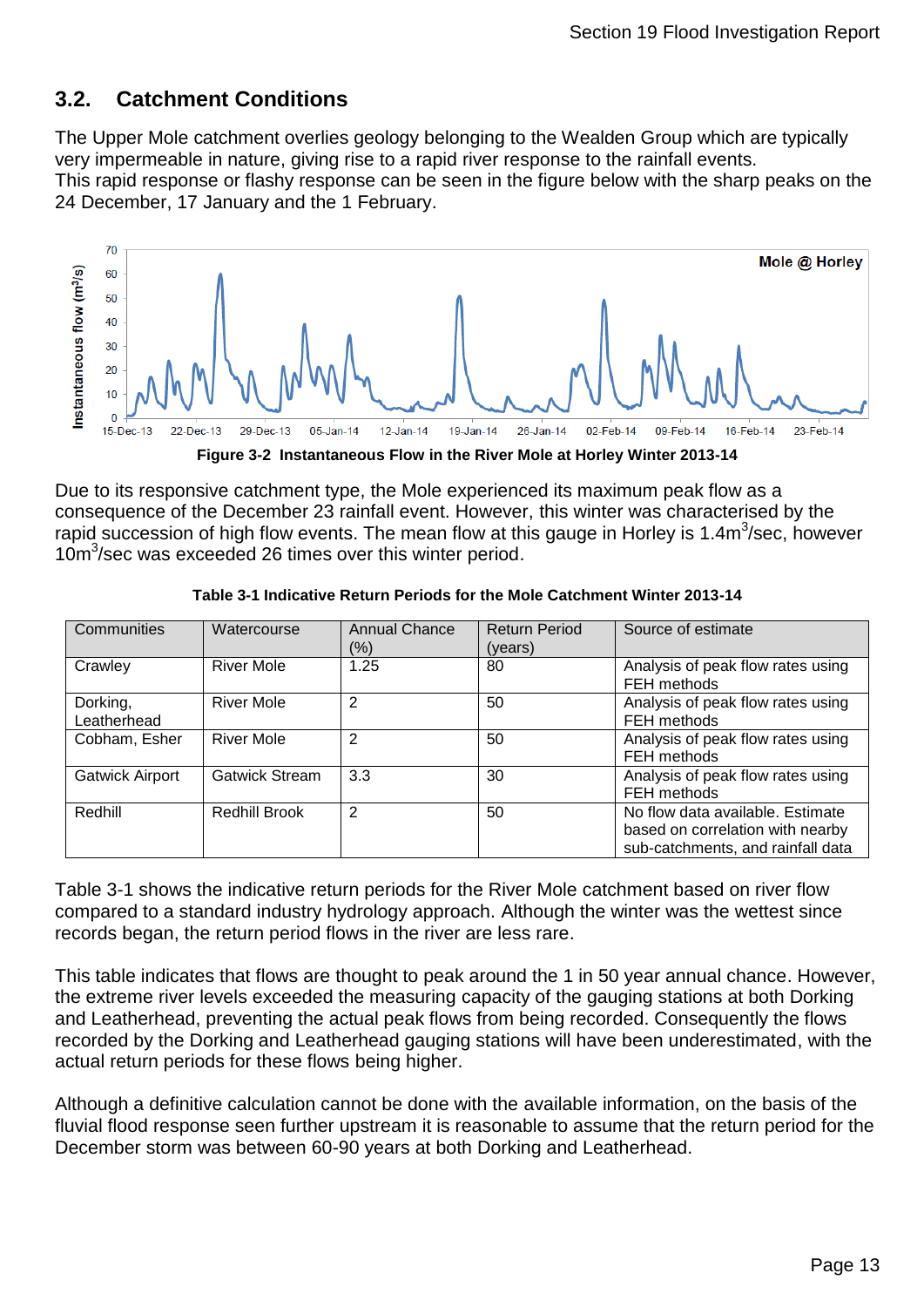The "flash" nature of the individual events was witnessed in the Mole with levels reported to have been raised by approximately one foot per hour, and following its peak, returning to its regular level 10 hours later.

Outside the flood plain of the River Mole and its tributaries, the main source of flooding was from the intense rainfall. Water was reported to have flowed off the hills into several villages.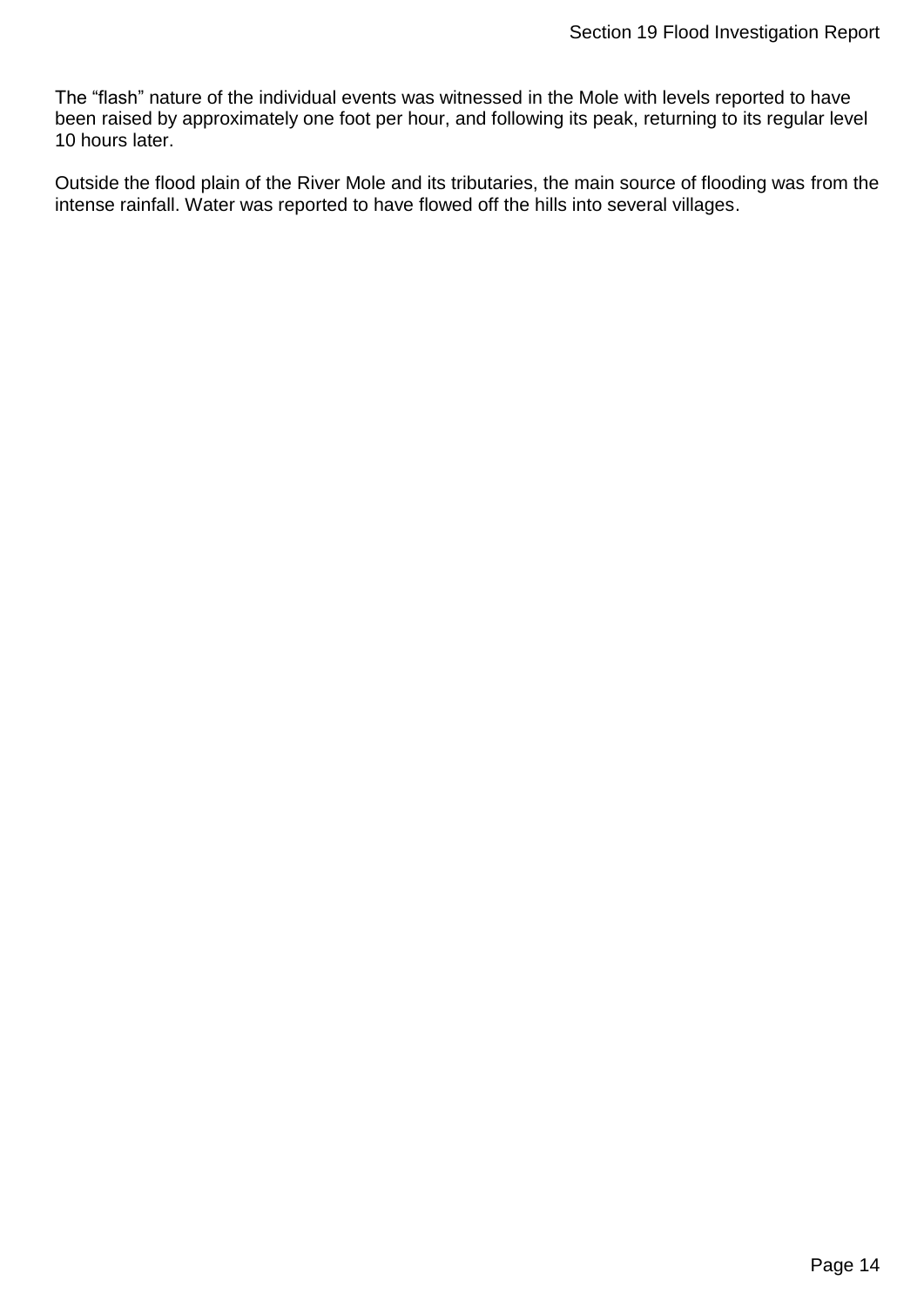## <span id="page-14-0"></span>4. Identification of Relevant Risk Management Authorities

There are a range of RMAs which together cover all sources of flooding.

The EA is responsible for taking a strategic overview of the management of all sources of flooding and coastal erosion in England and Wales. They have prepared strategic plans which set out how to manage risk, provide evidence for example their online flood maps, and provide advice to the Government. They provide support to the other RMAs through the development of risk management skills and provide a framework to support local delivery. The EA also has operational responsibility for managing the risk of flooding from main rivers, reservoirs, estuaries and the sea, as well as being a coastal erosion risk management authority. Main Rivers are defined through an agreed map which is updated annually. These tend to be the larger rivers in the country and the EA have permissive powers to carry out maintenance works on them.

Lead Local Flood Authorities are responsible for developing, maintaining and applying a strategy for local flood risk management in their areas. As part of this, the LLFA liaises regularly with the EA as well as the other RMAs to ensure that all sources of flooding in their area are being properly managed. They need to produce reports when there is a reported flood, and they have to keep a register of flood management assets. They also have lead responsibility for managing the risk of flooding from surface water, groundwater and ordinary watercourses. Ordinary Watercourses are rivers which are not designated as 'Main Rivers'.

District and Borough Councils can carry out flood risk management works on minor watercourses, working with the LLFA. Through the planning processes, they control development in their area, ensuring that flood risks are effectively managed. If they cover part of the coast, then District and Unitary councils also act as coastal erosion RMAs.

Internal Drainage Boards (IDB) are responsible for water level management in low lying areas. Not all areas require an IDB, and they currently cover approximately 10% of England. They work in partnership with other authorities and land owners to actively manage and reduce the risk of flooding.

Water and sewerage companies are responsible for managing the risks of flooding from drainage systems, including both their surface water only systems and combined sewer systems.

Highway Authorities are responsible for providing and managing highway drainage and roadside ditches, and must ensure that road projects do not increase flood risk.

[Table 4-1](#page-15-0) below summarises the RMAs responsible for the sites within this report. The ticks indicate which authorities have responsibility for which function. SCC is the LLFA. TW is the water company that has responsibility for all sources of sewer flooding. There are no Internal Drainage Boards in MVDC area.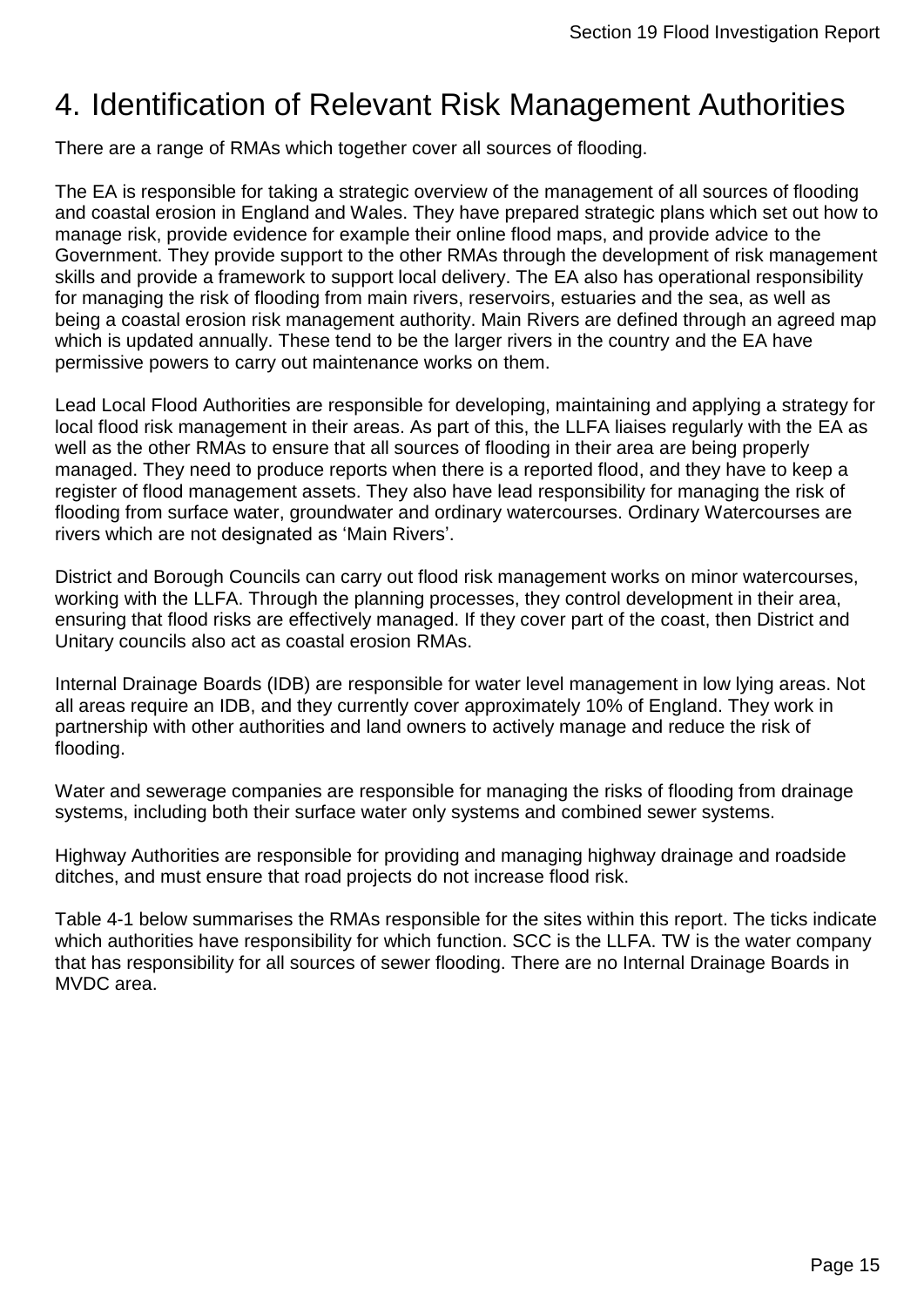<span id="page-15-0"></span>

| <b>Flood Source</b>                                   | Environment<br>Agency | <b>Lead Local</b><br>Flood<br>Authority | Land Drainage<br>Authority |                                        | Water<br>Company                              | Highway<br>Authority            |
|-------------------------------------------------------|-----------------------|-----------------------------------------|----------------------------|----------------------------------------|-----------------------------------------------|---------------------------------|
|                                                       |                       | <b>Surrey County</b><br>Council         |                            | Borough/<br><b>District</b><br>Council | <b>Thames</b><br>Water &<br>Southern<br>Water | <b>Surrey County</b><br>Council |
| <b>Main River</b>                                     | ✓                     |                                         |                            |                                        |                                               |                                 |
| Surface Water                                         |                       | ✓                                       |                            |                                        |                                               | ✓                               |
| Surface Water<br>(on or coming<br>off the<br>highway) |                       |                                         |                            |                                        |                                               | ✓                               |
| Sewer flooding                                        |                       |                                         |                            |                                        | $\checkmark$                                  |                                 |
| Ordinary<br>Watercourse                               |                       |                                         | ✓                          | ✓                                      |                                               |                                 |
| Groundwater                                           |                       | ✓                                       |                            |                                        |                                               |                                 |
| Reservoirs                                            | ✓                     |                                         |                            |                                        |                                               |                                 |

#### **Table 4-1 Risk Management Authorities**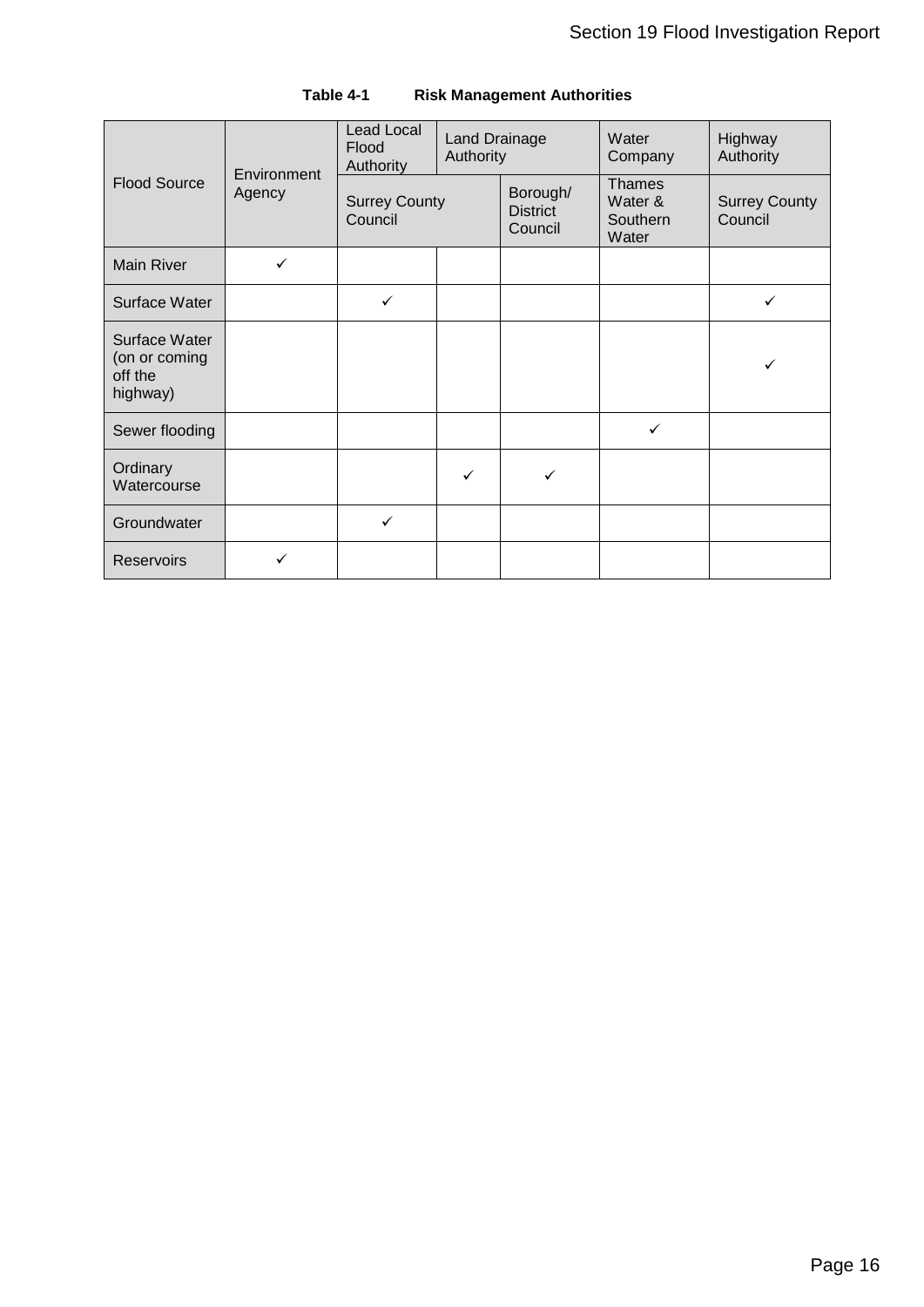## <span id="page-16-0"></span>5. Strategic Actions and Flood Risk Management Functions

RMAs have defined flood risk management functions under the Flood and Water Management Act (2010). A flood risk management function is a function listed in the Act (or related Acts) which may be exercised by an RMA for a purpose connected with flood risk management. The following section sets out the strategic actions and relevant flood risk management functions that were carried out before, during and after the flooding that occurred across Surrey and particularly in Mole Valley during the Winter of 2013/14.

#### **Environment Agency**

The EA have a number of flood risk management functions, which include (but are not limited to): undertaking and maintaining flood mitigation works/defences, strategic responsibility for managing the risk of reservoir flooding, consenting and enforcement, the provision of strategic flood risk management plans, operation of flood alerts, flood warnings and flood risk management assets and designation of structures and features that affect flood risk. The relevant functions undertaken in Mole Valley are listed below:

- Operated Flood Alert and Flood Warning service.
- Carried out flood risk mitigation works.
- MVDC report that their Property Team has worked closely with the Environment Agency to remove debris from the riverbanks around the Middle Mole Area.

In addition, the EA carried out the following actions across the County:

- Participated in the Strategic and Tactical Command Groups once a major incident had been declared to respond to the flooding across Surrey.
- Opened an Area Incident Room on the 23 December 2014, which was in operation for 46 days. For the majority of the flooding incident the Area Incident Room was manned for 24 hours a day, and over the 46 days involved over 600 staff. It was closed on the 28 February 2014.
- Cleared 860 blockages and storm damage incidents.
- Reported 1087 pollution incidents.
- 125 flood Ambassadors visited 95 locations.
- 70 flood data recorders sent to more than 100 locations.
- Supported (and are supporting) community groups to help develop their community flood/emergency plans.
- Sent out newsletters to inform residents of their site investigation works and are finalising plans for a regular community newsletter.
- Met with local people to discuss their ideas and are now studying these proposals in more detail.

Specifically in Mole Valley the actions listed below were carried out:

- Operated Flood Alert and Flood Warning service.
- MDVC report that their Property Team has worked closely with the Environment Agency to remove debris from the riverbanks around the Middle Mole Area.

#### **Thames Water**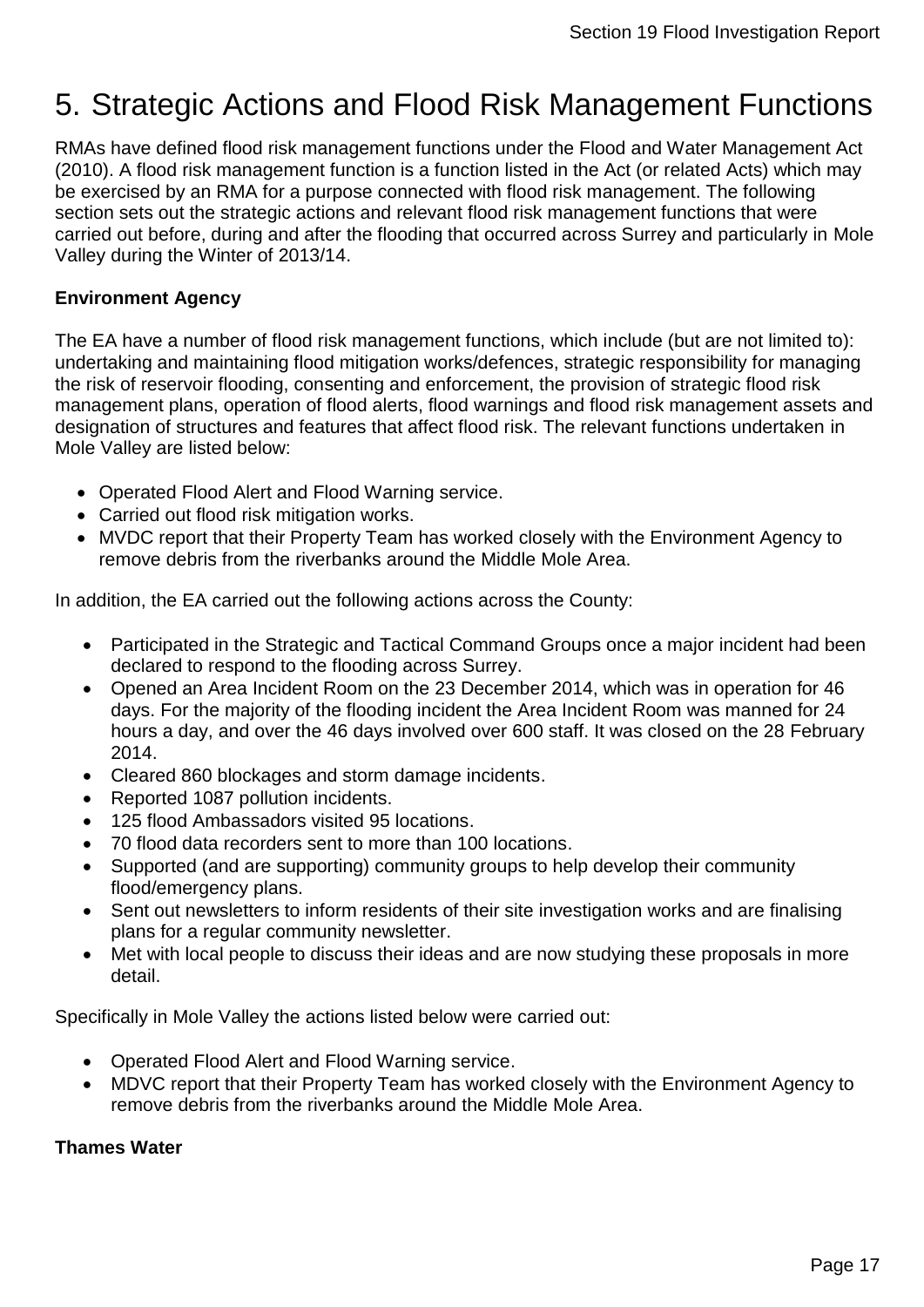TW have flood risk management functions under the Water Resources Act (1991). Relevant actions of water companies include: the inspection, maintenance, repair and any works to their drainage assets which may include watercourses, pipes, ditches or other infrastructure such as pumping stations.

TW have a duty under the Flood and Water Management Act (2010) to cooperate with other relevant authorities in the exercising of their flood risk management functions. TW cooperated with other authorities by:

- Participating in the Surrey SCG.
- Sharing information to assist RMAs with their flood risk management duties.
- Attending local flood groups to assist in resolving localised flooding issues.

In addition TW put in place winter arrangements for responding to winter weather conditions. This included triggers for the scaling up of resources and management for a range of foreseeable weather conditions. During the event their main focus was on maintaining customer services, on protecting assets vital for the ongoing delivery of service and on ensuring that where there was service disruption we were able to resume it as soon as possible. To these ends TW carried out the following actions within Surrey:

- Physical protection measures deployment of flood barriers and sandbags to TW sites (both water and wastewater).
- Regular (often daily) physical checks of unmanned sites to ensure that they were working and in workable condition.
- Optimisation of use of the sewerage network where possible work such as investigations and sewer cleaning was carried out to ensure that sewers and pumping stations were working to optimum capacity.
- Increased the number of engineers and staff on the ground to investigate flooding reports -Network Engineers visited internally flooded properties where sewer flooding was the primary cause.
- Undertook wide scale clean ups of properties regardless of whether the cause was foul or river flooding.
- Provided a sewer flooding information leaflet for general distribution to properties affected and attended a number of local flood meetings.

#### **Surrey County Council**

Surrey County Council (SCC), as LLFA, have flood risk management functions which include (but are not limited to); the provision of a Local Flood Risk Management Strategy (LFRMS), designation and maintenance of a register of structures or features that have a significant effect on flood risk, consenting and enforcing works on ordinary watercourses, undertaking works to mitigate surface water and groundwater flooding and undertaking section 19 investigations. SCC also has responsibilities as a Highways Authority and as an Emergency Responder (under the Land Drainage Act 1991 and the Civil Contingencies Act 2004 respectively) which may relate to flooding. SCC's relevant flood risk management functions undertaken are listed below:

- The LFRMS was published in December 2014.
- Some key drainage assets have been identified in Mole Valley and added to the Flooding asset register.
- Section 19 reports have been produced for the flooding experienced across the county in Winter 2013/14.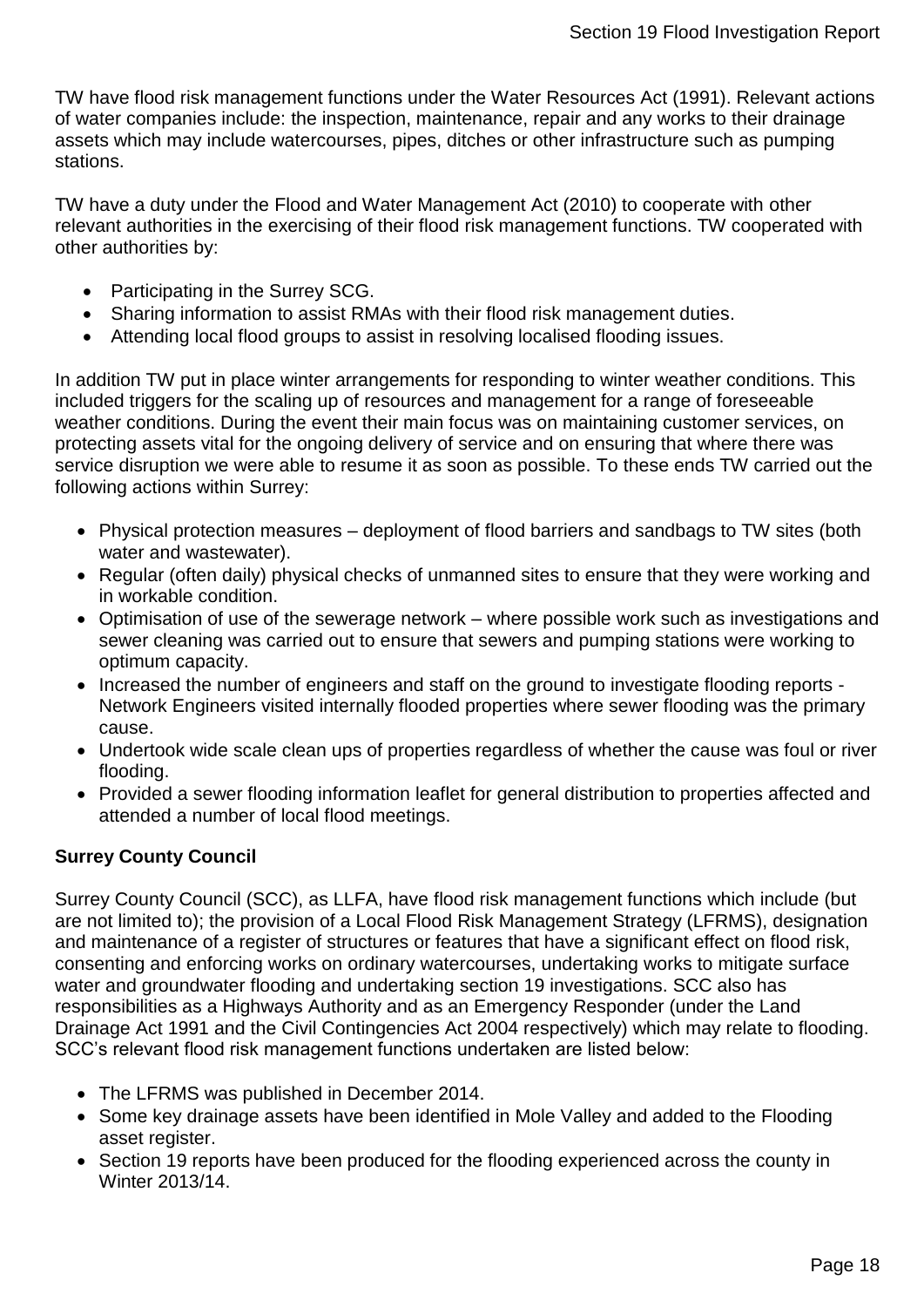In addition SCC carried out the following activities across Surrey:

- Officers inspected flood affected roads, after which defect repairs were undertaken by SCC's contractors; Kier. Where extensive areas of carriageway were damaged by the flooding, they were assessed for inclusion into the Project 400 programme; a targeted programme to resurface and repair roads which were damaged by the Winter 2013/14 floods.
- All flood affected roads in Surrey were assessed for potential schemes that may be included in the Project 400 programme.
- Surrey cleansed and re-opened roads as quickly as possible after the flooding.
- Surrey Fire and Rescue Service (SFRS) pumped flood waters away to protect residents, property and infrastructure during the flooding.
- During the flooding SCC and TW were in discussions about the opportunity for joint working across the County.
- The Surrey Strategic and Tactical Coordination Groups met for a response meeting in advance of the February 2014 event to set up coordination between authorities.
- Provided sandbags to slow down the ingress of water into properties and recycled sandbags after the event.
- Staff attended resident engagement events after the flooding to hear their concerns.
- After the storms and flooding, cleared trees, debris and carried out ditching works to enable the drainage systems to function normally again.
- Operated a call centre throughout the flooding which dealt with residents queries and have since hired a Community Resilience Officer to support communities in becoming more resilient to flooding amongst other issues.
- Administered the Repair and Renew Grant which provided up to £5000 for residents and businesses that were flooded in order to protect their property from flooding in the future.

Specifically in Mole Valley, SCC carried out the works below:

- Temporary road closures across the District.
- Were actively engaged in Flood Forums in the District and attended Flood Forum meetings after the flooding.
- Undertook ditch clearing and gully and pipe cleaning, in order to alleviate the flooding.
- Organised evacuations in order to keep the public safe in areas of extreme flooding.

#### **Mole Valley District Council**

Mole Valley, as a District Council, have the following flood risk management functions: to designate structures and features that affect flood risk and they may also undertake works on ordinary watercourses to reduce flood risk, however these are permissive powers.

No specific flood risk management functions have been identified as being directly relevant to the 2013/2014 flooding incident in Mole Valley. However, this investigation has identified other relevant actions carried out by MVDC which are described below.

- Remains actively involved in Flood Forums across the district.
- Provided 11,400 sandbags during the flooding incident
- Set up rest centres in Dorking and Leatherhead on Christmas Eve 2013.
- Provided alternative accommodation at Park House for the Surrey Fire and Rescue Service located in Leatherhead when their offices flooded.
- Ensured a constant flow of information throughout the flood incident via the MVDC website, Twitter, Facebook and Customer Service Unit.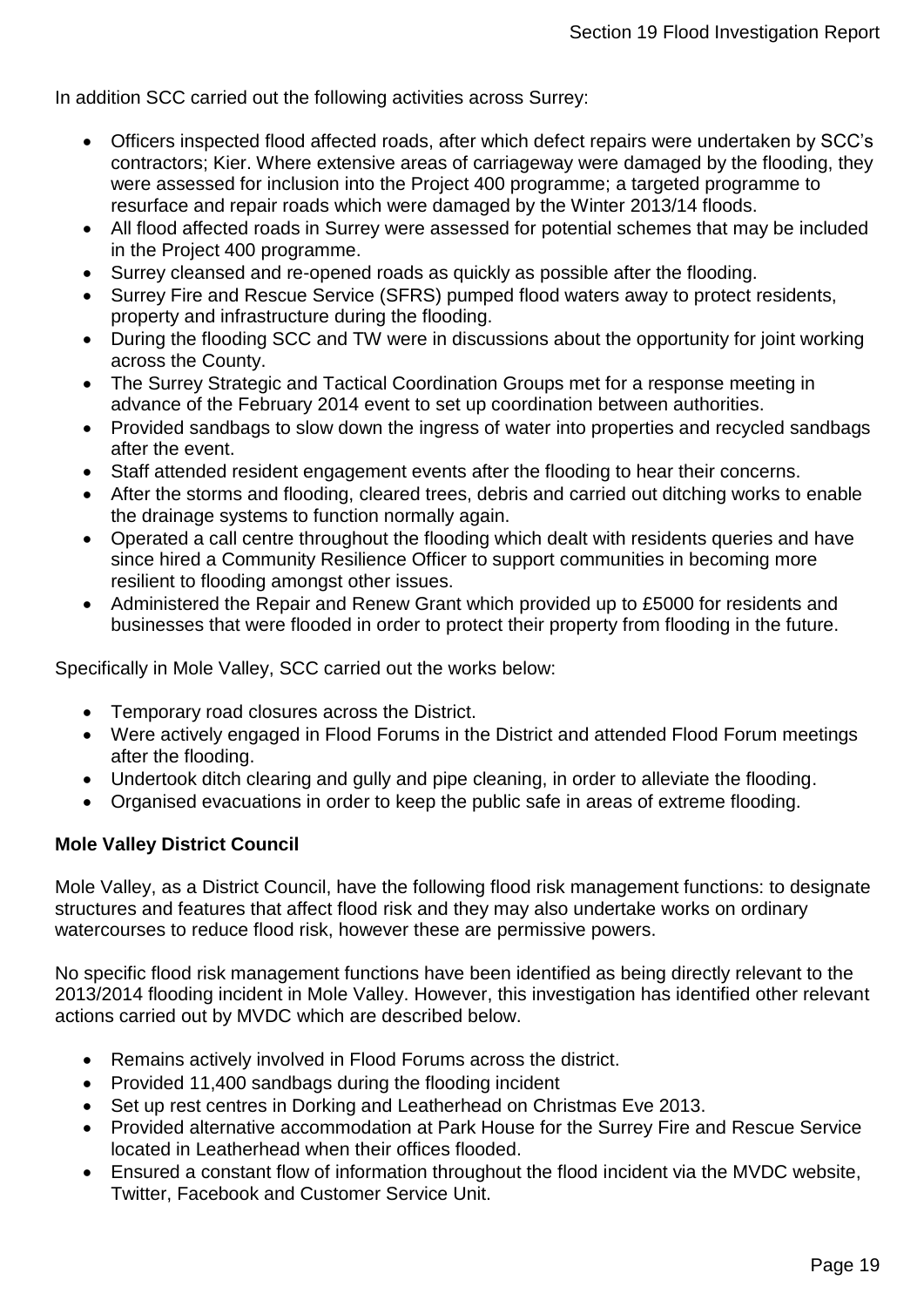- Worked with SCC and the EA in sending out joint letters to residents, reminding them of their riparian responsibilities to help reduce flood risks from the Pipp Brook and River Rye in December 2014.
- In order to promote the repair and renew grant, MVDC wrote directly to residents affected by flooding with a view to encouraging applications.
- Reported that in Mole Valley, 181 properties received council tax relief and 13 properties received business rate relief.
- Their Property Team has worked closely with the Environment Agency to remove debris from the riverbanks around the Middle Mole Area.
- Officers regularly attend the Surrey Flood Risk Partnership Working Group and Board meetings and were active participants of the Surrey Flood Recovery Co-Ordination Group.
- Worked closely with multi agency partners, and continues to do so, particularly with the EA in relation to its current options appraisal on the Middle Mole.
- Officers are currently working with Parish Councils to promote community resilience.
- Continues to maintain its website to ensure residents are aware of how MVDC can help or the relevant organisation they should contact in particular circumstances: <http://www.molevalley.gov.uk/index.cfm?articleid=17514>

## **All RMAs**

All RMAs under the Flood and Water Management Act (2010) have a responsibility to cooperate and coordinate with regards to their flood risk management functions, including raising awareness of flood risk and the sharing of information. Landowners also have riparian responsibilities under the Flood and Water Management Act (2010) to maintain and undertake any necessary works on assets on their land (with consent from the relevant RMA) which may have an effect on flood risk including watercourses and drainage assets.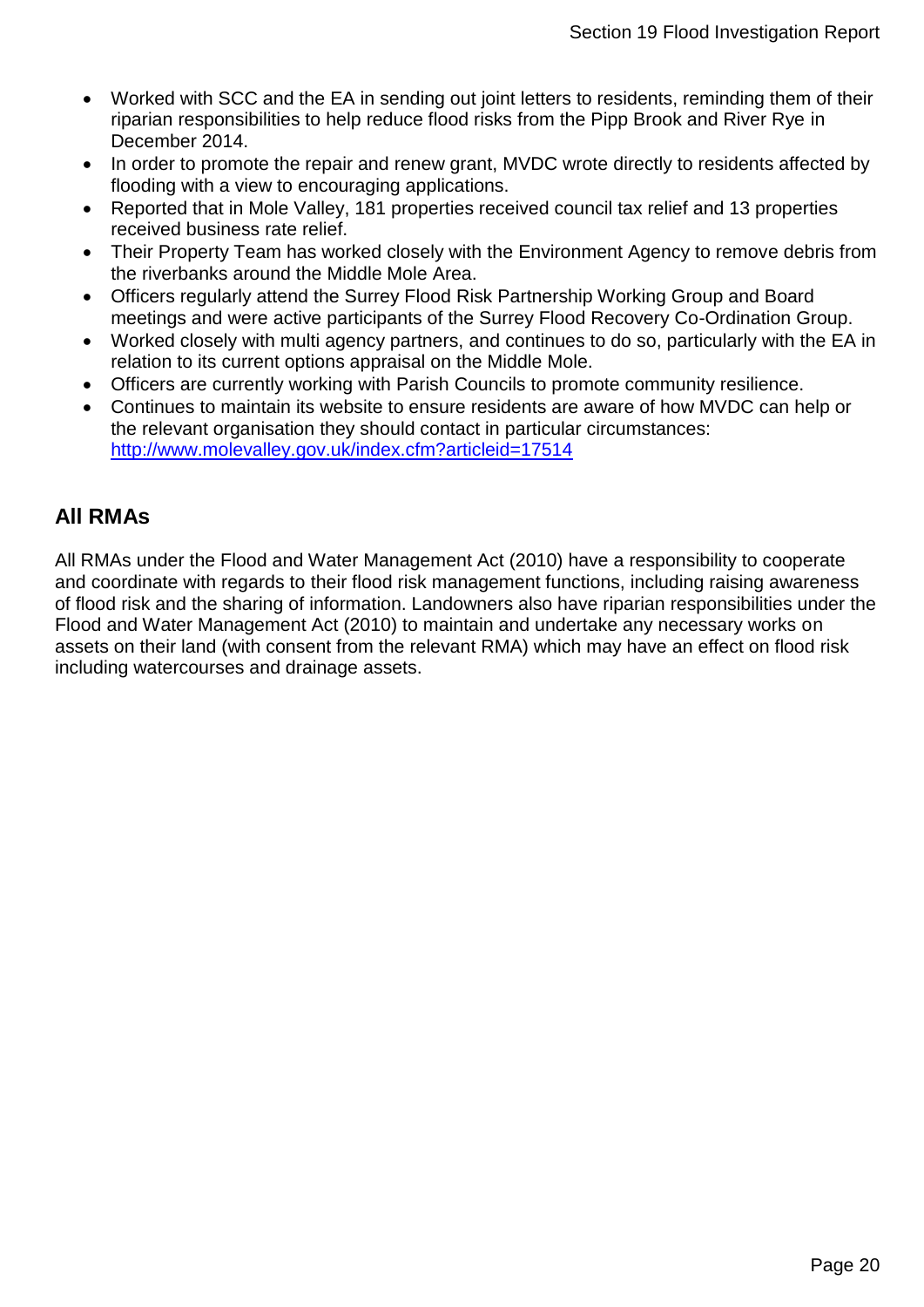## <span id="page-20-0"></span>6. Format of Subsequent Sections

The sites in this report have been grouped into sub areas based on location.

There are 12 sub areas in this report, all within MVDC.

Each sub area will be introduced and information relevant to the whole sub area presented. Responsible Risk Management Authorities will be identified at sub area level, and their response to the flood event summarised.

Individual site information has predominantly come from SCC existing information (collated from a variety of sources) and the EA datasets. No site visits were undertaken as there are over 500 sites to report on in Surrey; however borough and district councils were consulted to collect any further information in relation to the flood events at the relevant sites. If further information is required in relation to any of the sites, requests should be submitted to Surrey CC via [flooding.enquiries@surreycc.gov.uk.](mailto:flooding.enquiries@surreycc.gov.uk)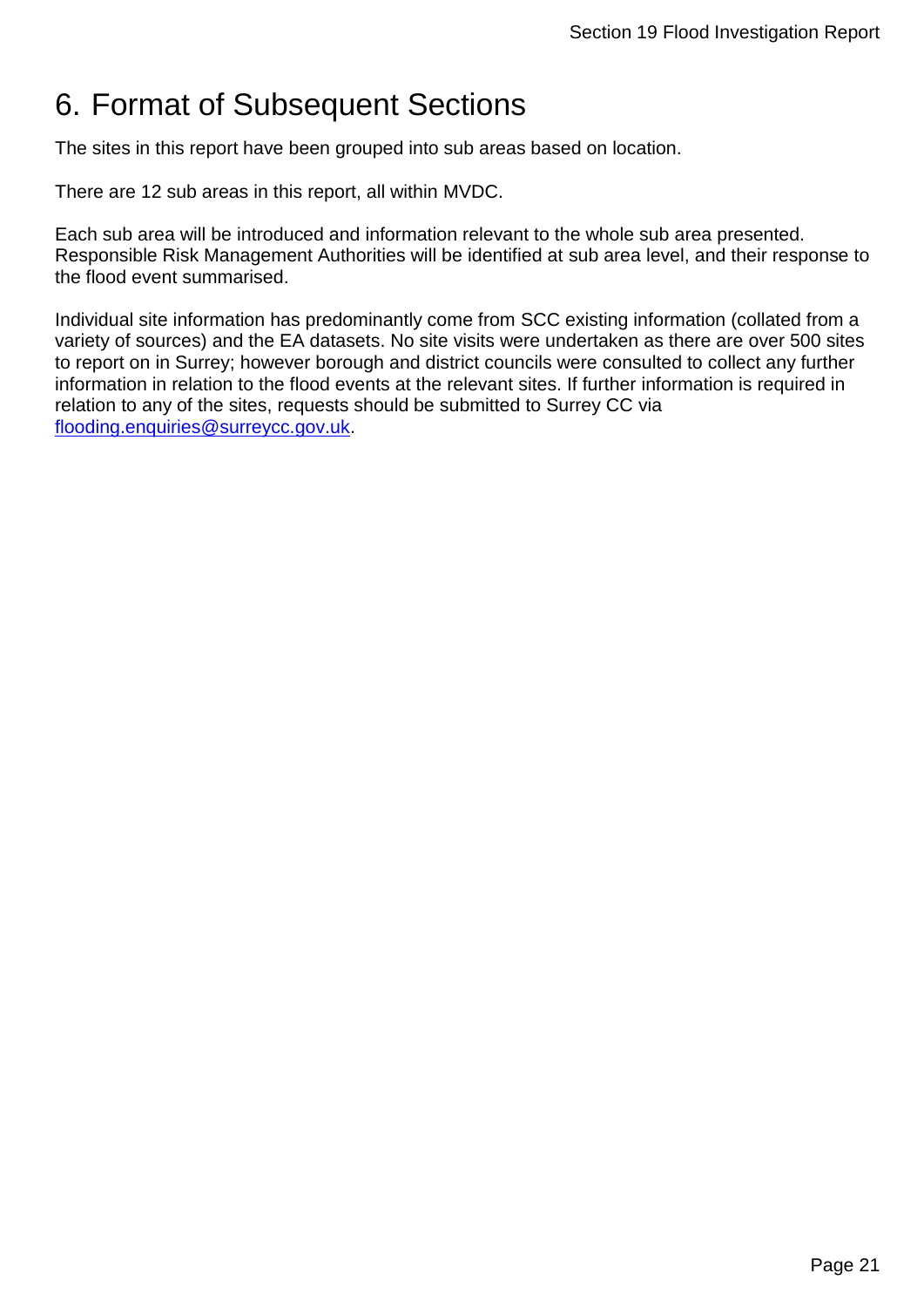## <span id="page-21-0"></span>7. Sub Area: Abinger & Shere

## <span id="page-21-1"></span>**7.1. Sub Area Definition**

This sub area covers the area of Abinger Common to Leith Hill following Leith Hill Road, Farley Green and Shere. The Abinger & Shere sub area is composed of three discreet locations, as shown in Figure 2-1. Although Gomshall, Shere and Farley Green are outside of the MVDC area, they are included here for convenient reporting purposes.

## <span id="page-21-2"></span>**7.2. Location and Catchment Description**

Shere is adjacent to the Tilling Bourne. Neither Farley Green nor Leith Hill Road has any main river water courses in its vicinity.

During the winter of 2013/2014, flooding in the sub area resulted in road closure and internal property flooding.

During the winter flooding of 2013/2014 the flows in the Tilling Bourne were reported to have risen sharply due to the intensity and volume of rainfall over the catchment.

According to the EA online fluvial flood risk maps Shere is at risk of flooding only immediately next to the river banks, however the roads indicated to have flooded in the Section 19 site list are not within this narrow flood plain. There is some risk of surface water flooding as indicated in the EA surface water flood maps. The internal flooding to property in Shere is most likely to have been from surface water flooding, or potentially the river flood risk area exceeded what the current flood maps indicate. The EA surface water maps are based on topography and their accuracy is not as robust as the fluvial flood maps; however they can be used to identify general flow routes.

The flood risk maps do not take into account climate change. They are designed only to give an indication of flood risk to an area of land and are not sufficiently detailed to show whether an individual property is at risk of flooding.

Both Leith Hill Road and Farley Green are also indicated to be at risk from surface water flooding in isolated locations. The EA surface water maps are based on topography and their accuracy is not as robust as the fluvial flood maps; however they can be used to identify general flow routes.

The EA provide free flood warnings and alerts to many areas of the UK; however the Abinger & Shere sub area is not within a Flood Warning and Flood Alert area.

The sub area is underlain by clay (mudstone) and sandstone formations. About half of the sub area is underlain by superficial; deposits of clay, silt, sand and gravels. The remaining parts of the sub area are not underlain by superficial deposits.

The majority of the sub area has limited potential for groundwater flooding to occur. There are small parts of the sub area where there is a potential for groundwater flooding to occur at the surface, particularly in the areas surrounding watercourses.

### <span id="page-21-3"></span>**7.3. Identification of Relevant RMAs**

Following a range of consultation events during and since the floods, the relevant RMAs in this sub area have been identified as being the EA, and SCC.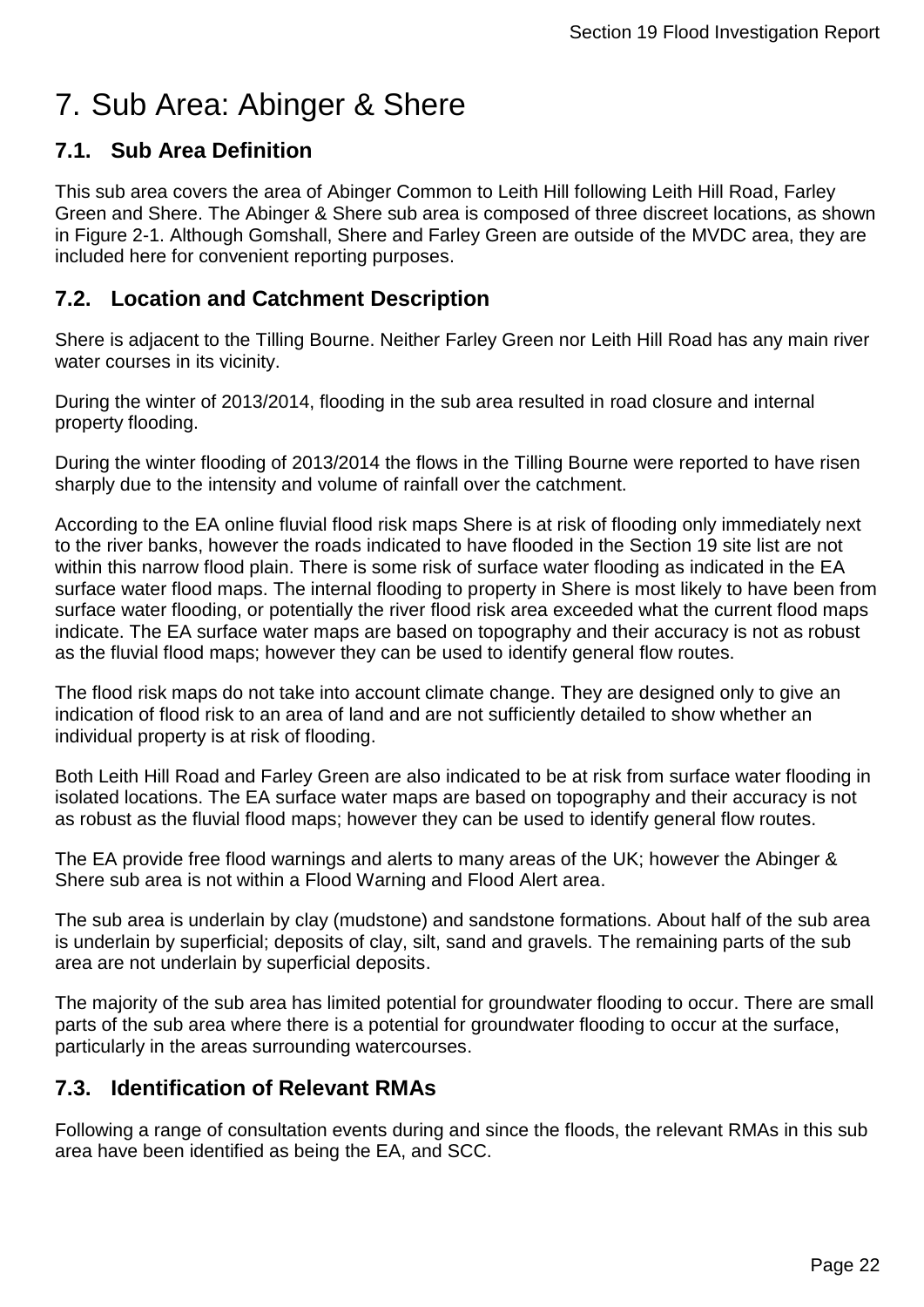## <span id="page-22-0"></span>**7.4. Exercised Flood Risk Management Functions and Other Actions**

#### **Environment Agency**

A flood warning was issued by the EA at 01:08 on the 24 December 2013 for the Tillingbourne at Chilworth and Shalford. This is downstream of Shere.

Section [5](#page-16-0) provides details of the EA's wider flood risk management functions and other relevant actions prior to, during and since the flood incident.

#### **Surrey County Council**

Leith Hill Lane (Ockley) and Upper Street (Gomshall) were subject to a temporary road closures during the flooding.

As part of the Wetspots Capital programme, SCC are carrying out localised repairs to the current drainage systems on Station Road, Gomshall.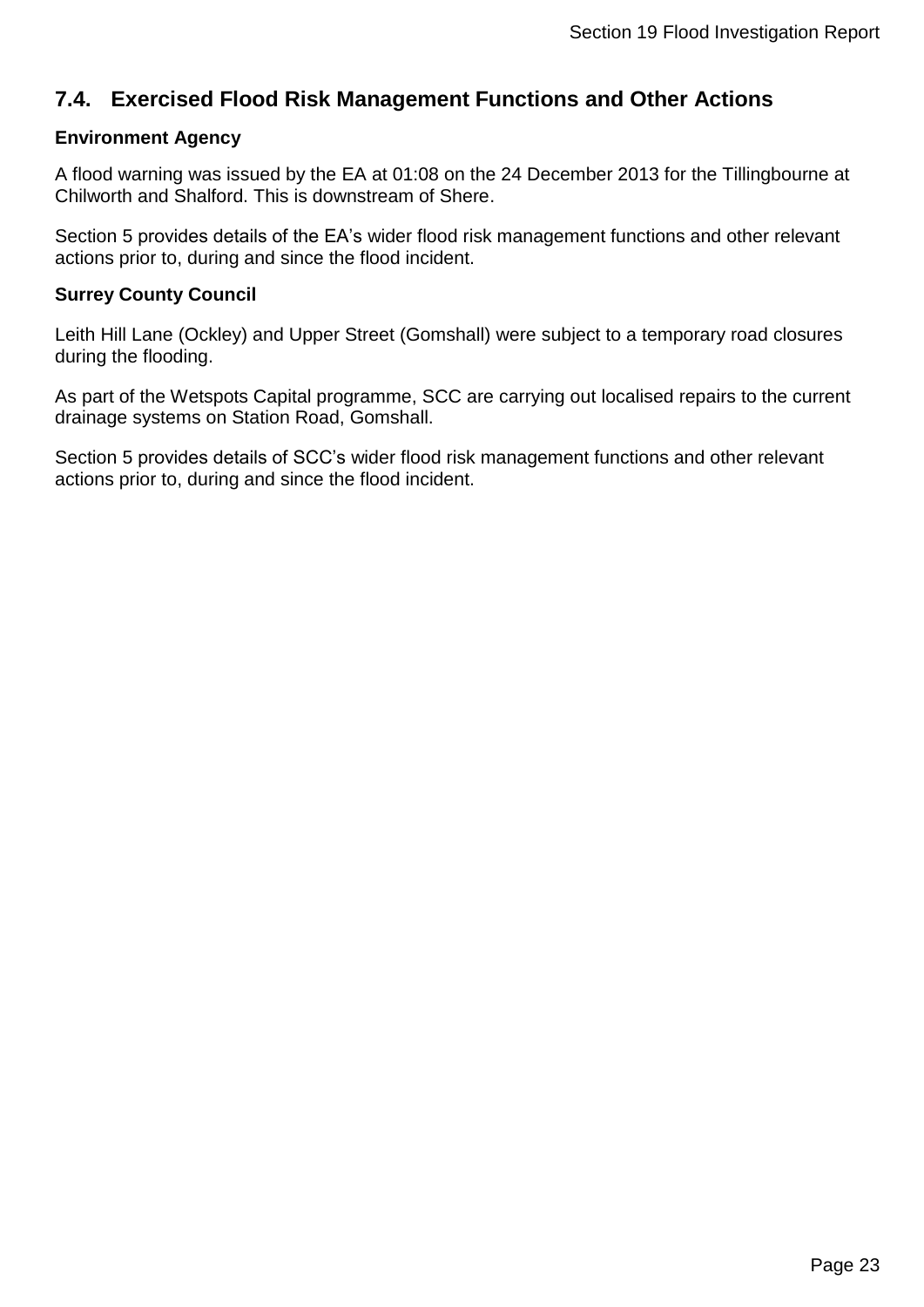## <span id="page-23-0"></span>8.Sub Area: Betchworth

### <span id="page-23-1"></span>**8.1. Sub Area Definition**

This sub area covers the area of Betchworth. It includes Snowerhill Road, Flanchford Road, Wonham Lane and Trumpets Hill Road.

#### <span id="page-23-2"></span>**8.2. Location and Catchment Description**

The major watercourses in this sub area are the River Mole, which runs from the south to the northwest of the sub area and its tributaries Shag Brook, in the north of the sub area and Wallace Brook, in the south of the sub area. Gad Brook is another tributary of the River Mole that is located just outside the sub area, where the River Mole reaches the western boundary.

During the winter of 2013/2014, flooding in the sub area resulted in road closure and internal property flooding.

According to the EA online fluvial flood risk maps, regions in close proximity to the River Mole, Shag Brook and Wallace Brook are at risk of fluvial flooding. These areas are predominantly classed as low to high risk, with the higher risk areas being closer to the watercourses. The EA's online Updated Flood Maps for Surface Water indicate that the regions in close proximity to the River Mole and its tributaries are also at risk from surface water flooding. Small areas of Snowerhill Road and Bonehurst Road, that cross the River Mole, are also at risk of surface water flooding. The EA surface water maps are based on topography and their accuracy is not as robust as the fluvial flood maps; however they can be used to identify general flow routes.

The flood risk maps do not take into account climate change. They are designed only to give an indication of flood risk to an area of land and are not sufficiently detailed to show whether an individual property is at risk of flooding.

Parts of the Betchworth, which are in close proximity to the River Mole and its tributaries, are in either in a Flood Warning and Flood Alert Area. These are areas for which the EA provides free flood warnings

The north of the sub area is underlain by sandstone, mudstone and clay formations. The majority of the sub area is not underlain by superficial deposits; other parts of the sub area are underlain by superficial deposits of clay, silt, sand and gravel.

The majority of the sub area has no or limited potential for groundwater flooding to occur. However, in the areas surrounding water courses there is a potential for groundwater flooding to occur at the surface.

### <span id="page-23-3"></span>**8.3. Identification of Relevant RMAs**

Following a range of consultation events during and since the floods, the relevant RMAs in this sub area have been identified as being the EA, SCC and MVDC.

#### <span id="page-23-4"></span>**8.4. Exercised Flood Risk Management Functions and Other Actions**

**Environment Agency**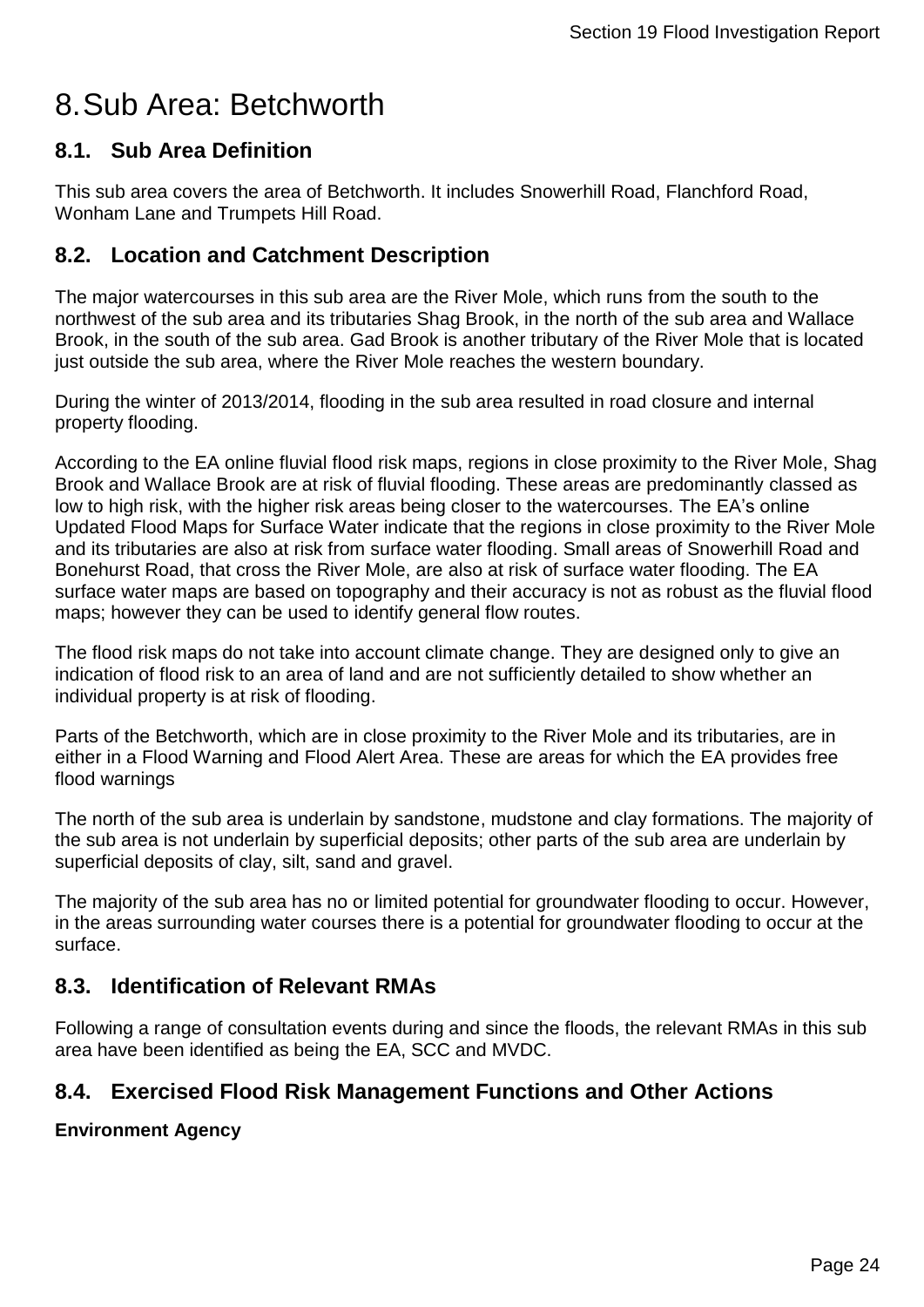A flood warning was issued for the River Mole at Sidlow, Leigh and Betchworth, on 23 December 2013 at 16.38 hours. 11 properties were warned, but according to the EA records none were flooded.

Flood warnings issued by the EA to the Betchworth sub area are detailed in [Table 8-1.](#page-24-0)

#### <span id="page-24-0"></span>**Table 8-1 Flood warnings issued by the EA in Betchworth between December 2013 and February 2014.**

| Flood warning area                         | Date       | Time  | <b>Number</b><br>warned |
|--------------------------------------------|------------|-------|-------------------------|
| River Mole at Sidlow, Leigh and Betchworth | 23/12/2013 | 16:38 | 11                      |
| River Mole at Sidlow, Leigh and Betchworth | 06/01/2014 | 19:31 | 13                      |
| River Mole at Sidlow, Leigh and Betchworth | 17/01/2014 | 09:58 | 14                      |
| River Mole at Sidlow, Leigh and Betchworth | 01/02/2014 | 03:11 | 13                      |
| River Mole at Sidlow, Leigh and Betchworth | 06/02/2014 | 21:20 | 14                      |

Section [5](#page-16-0) provides details of the EA's district-wide flood risk management functions prior to, during and since the flood incident.

#### **Surrey County Council**

There were number of temporary road closures during the flooding including:

- Snowerhill Road (Dorking) which crosses the River Mole
- Flanchford Road (Reigate)
- Trumpets Hill Road (Betchworth)

As part of the LLFA Capital programme the SCC plan to reinstate the culvert on Wonham Lane, Betchworth, in order to increase its capacity.

Section [5](#page-16-0) provides details of SCC's wider flood risk management functions and other relevant actions prior to, during and since the flood incident.

#### **Mole Valley District Council**

MVDC are actively engaged in a Leigh Drainage Forum, set up in after the flooding.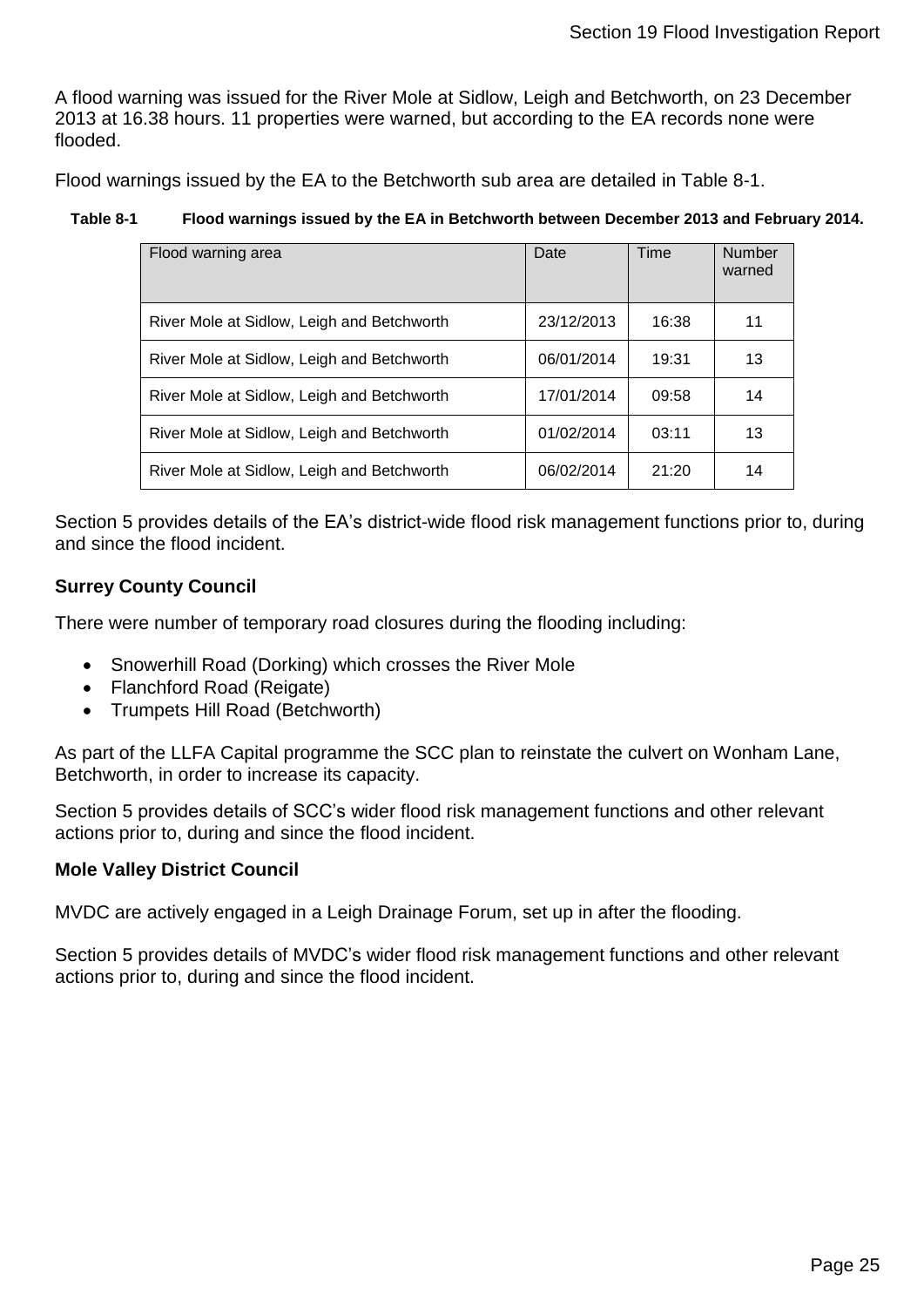## <span id="page-25-0"></span>9. Sub Area: Bookham and Effingham

## <span id="page-25-1"></span>**9.1. Sub Area Definition**

This sub area covers the area of Lower Road in Bookham and Effingham, and High Barn Road in Effingham.

## <span id="page-25-2"></span>**9.2. Location and Catchment Description**

There are no major watercourses in the Effingham sub area and the EA flood maps do not indicate any risk of river flooding from Main Rivers.

During the winter of 2013/2014 Effingham was subject to flooding at a number of locations (from groundwater and surface water sources) which resulted in road closures.

Mole Valley District Council reported that Bookham had significant problems with springs and surface water flooding which blocked some roads and footpaths.

The EA's online uFMfSW indicate that parts of the sub area are at risk from surface water flooding.

The flood risk maps do not take into account climate change and are designed only to give an indication of flood risk to an area of land and are not sufficiently detailed to show whether an individual property is at risk of flooding.

The Effingham sub area is predominantly underlain by chalk formations, with a band of sand and clay formations in the north of the sub area. The majority of the Effingham sub area is not underlain by superficial deposits; other parts are underlain by superficial deposits of Head (Gravel, Sand, Silt and Clay). Under normal conditions, rainwater is absorbed into the ground so there is no major fluvial flow. However there is the potential for groundwater flooding to occur in a small part of the sub area, to the north of the A246.

### <span id="page-25-3"></span>**9.3. Identification of Relevant RMAS**

Following a range of consultation events during and since the floods, the relevant RMAs in this sub area has been identified as being SCC and MVDC.

#### <span id="page-25-4"></span>**9.4. Exercised Flood Risk Management Functions**

#### **Surrey County Council**

Lower Road (Bookham) and High Barn Road (Effingham) were subject to a temporary road closure during the flooding.

Since the flooding SCC have been actively engaged the Bookham Flood Forum, with a representative of SCC attending a meeting after the flood.

As part of the Wetspots Capital programme, SCC plan to construct new soakaways on Dorking Road, Bookham.

As part of the Bookham Flood Alleviation Scheme, SCC are undertaking a detailed assessment of improved conveyance and flood attenuation options across Bookham.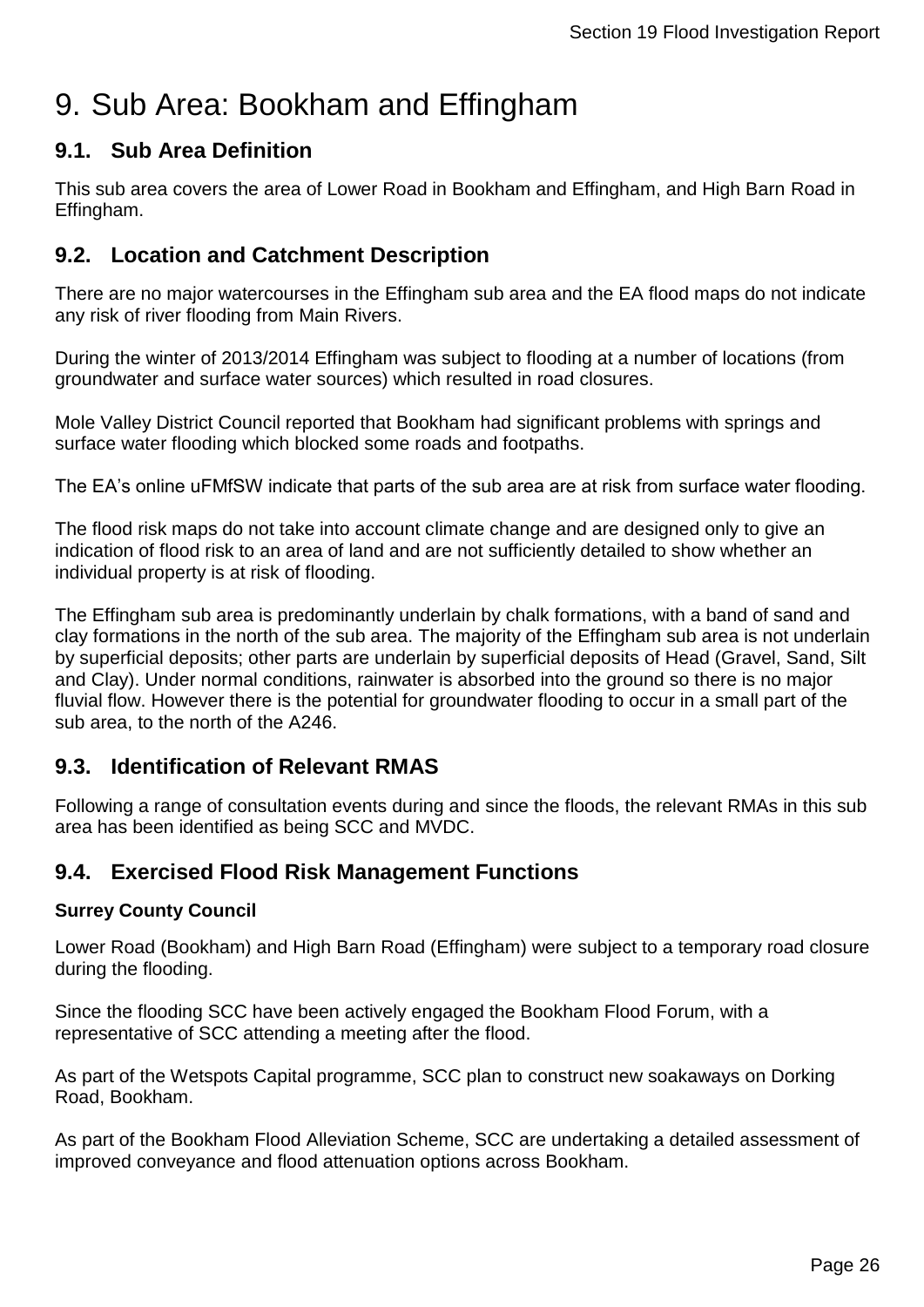Section [5](#page-16-0) provides details of SCC's wider flood risk management functions and other relevant actions prior to, during and since the flood incident.

#### **Mole Valley District Council**

No flood risk management functions relevant to MVDC have been identified as specific to the flood incident in this sub area.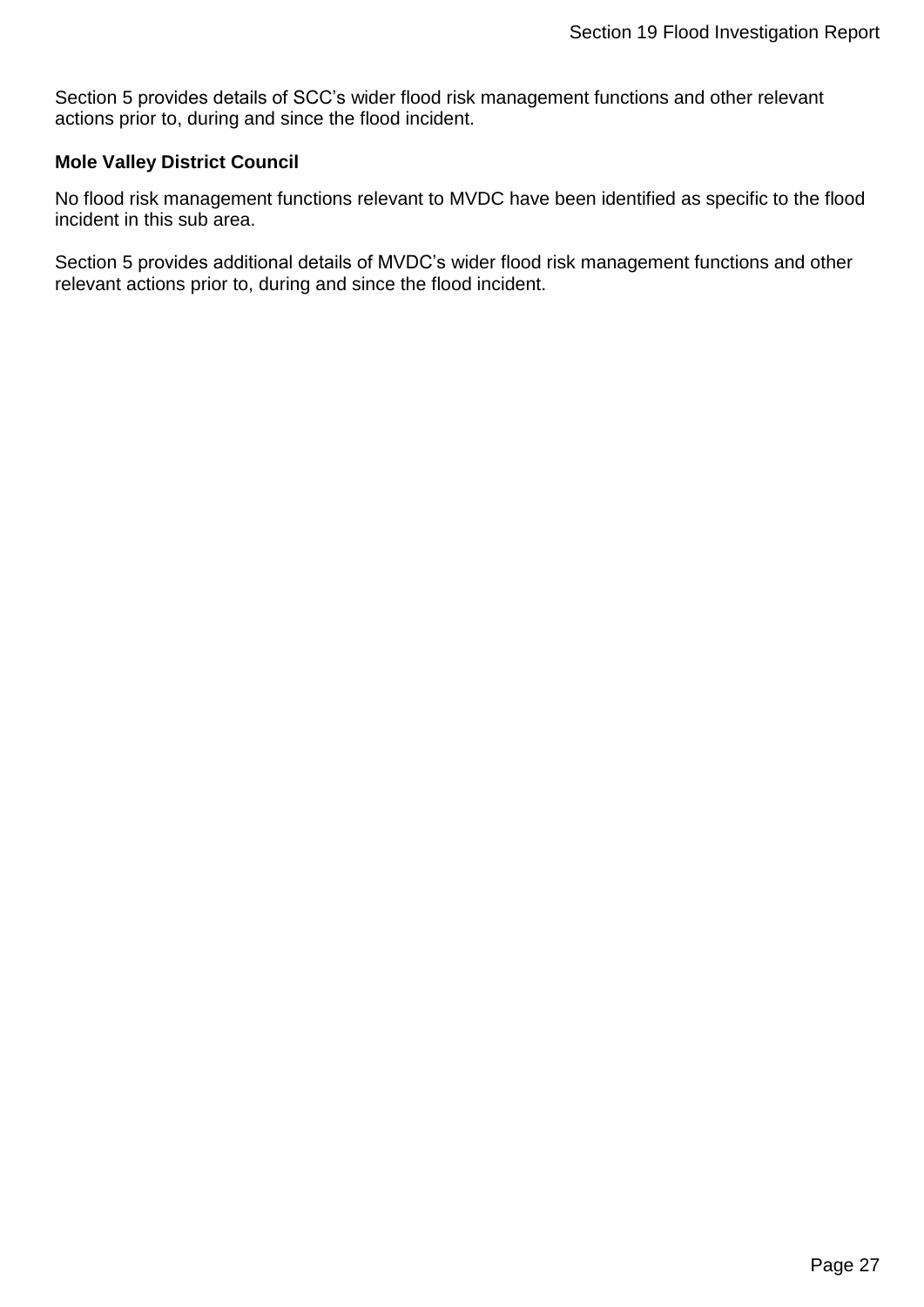## <span id="page-27-0"></span>10. Sub Area: Brockham

## <span id="page-27-1"></span>**10.1. Sub Area Definition**

This sub area covers the area of Brockham and Strood Green, which includes Brockham Lane.

### <span id="page-27-2"></span>**10.2. Location and Catchment Description**

The major watercourses in this sub area are the River Mole, which runs from the east to the northwest of the sub area and its tributary Tanner's Brook. Tanners Brook flows adjacent to Old School Lane then joins the River Mole immediately downstream of the Brockham Bridge. Gad Brook, a tributary of the River Mole, runs through the south of the sub area at Leigh Road before joining the River Mole, upstream of Brockham village.

During the winter of 2013/2014, flooding in the sub area resulted in road closure and internal property flooding.

Brockham was affected by both fluvial flooding from the River Mole and surface water flooding caused by rapid rainfall, overwhelmed drainage ditches and surface water sewers in the winter of 2013/2014. Areas of Brockham and Strood Green clearly beyond the River Mole flood plain were also affected severely by surface water flooding. Leigh Road is likely to have been affected by fluvial flooding from the Gad Brook.

According to the EA online fluvial flood risk maps, regions of the sub area in close proximity to the River Mole and Tanner's Brook are at risk of fluvial flooding. These regions are predominantly classified as low to high risk areas, with the higher risk areas being in closer proximity to the watercourses. The EA's online Updated Flood Maps for Surface Water indicate that significant parts of Brockham and Strood Green are also at risk from surface water flooding. These areas, outside of the fluvial flood risk areas, are not within the EA's flood alert or warning areas. The EA surface water maps are based on topography and their accuracy is not as robust as the fluvial flood maps; however they can be used to identify general flow routes.

The flood risk maps do not take into account climate change. They are designed only to give an indication of flood risk to an area of land and are not sufficiently detailed to show whether an individual property is at risk of flooding.

Parts of the Brockham sub area are within a Flood Warning and Flood Alert Area. These are areas for which the EA provides free flood warnings

The sub area is predominantly underlain by the Weald Clay Formation (mudstone) with outcrops of mudstone, sandstone and siltstone formations in the north of the sub area. Around half of the sub area is underlain by superficial deposits of clay, sand, silt and gravels. The remaining areas are not underlain by superficial deposits.

The majority of the sub area has no or limited potential for groundwater flooding to occur. However, there are small areas in the sub area where there is a potential for groundwater flooding to occur at the surface, particularly in the areas surrounding watercourses.

### <span id="page-27-3"></span>**10.3. Identification of Relevant RMAs**

Following a range of consultation events during and since the floods, the relevant RMAs in this sub area have been identified as being the EA, SCC and MVDC.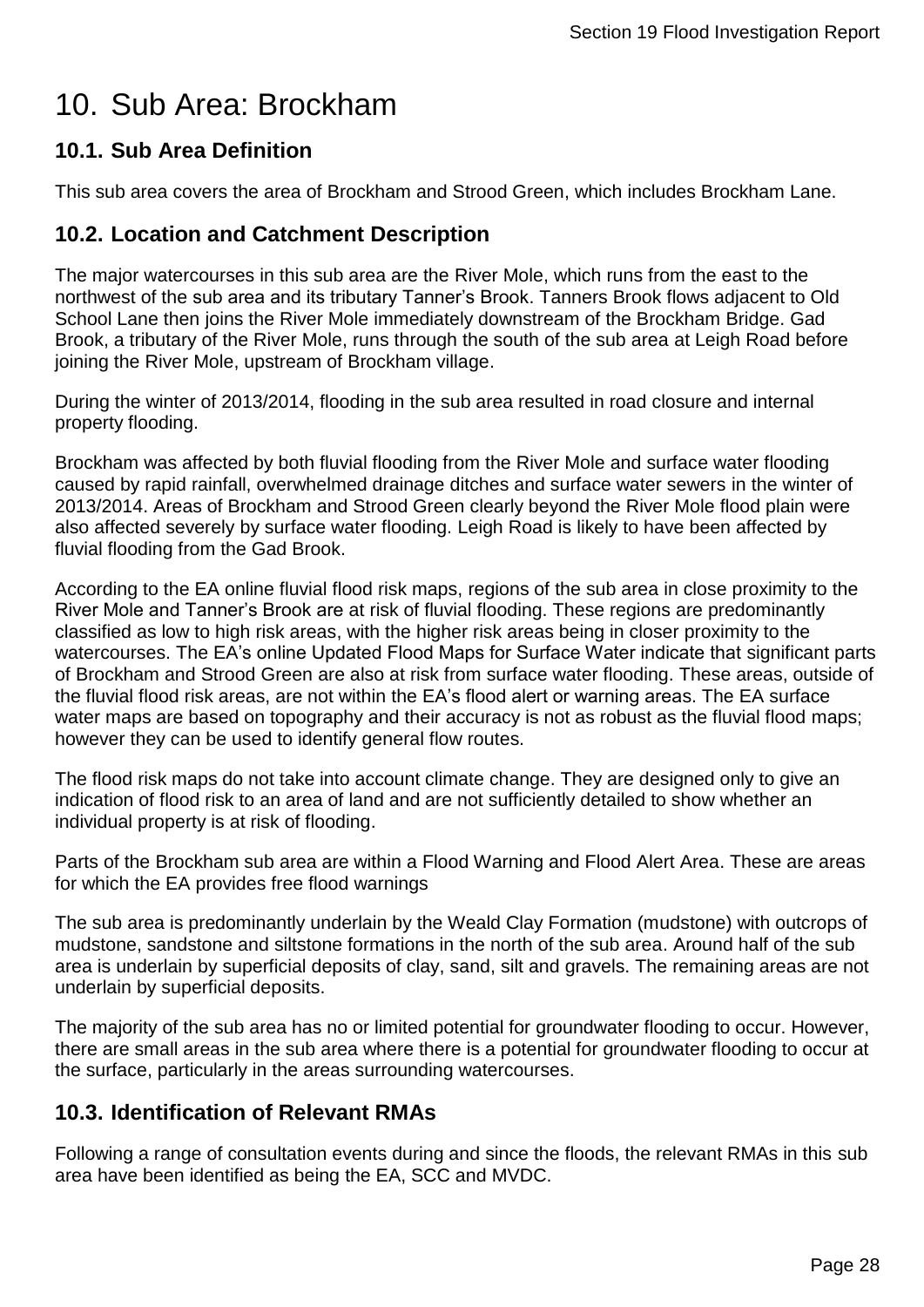## <span id="page-28-0"></span>**10.4. Exercised Flood Risk Management Functions and Other Actions**

#### **Environment Agency**

The flood warnings issued by the EA to the Brockham sub area are detailed in [Table 10-1](#page-28-1)

#### <span id="page-28-1"></span>**Table 10-1 Flood warnings issued by the EA in Brockham between December 2013 and February 2014.**

| Flood warning area                | Date       | Time  | <b>Number</b><br>warned |
|-----------------------------------|------------|-------|-------------------------|
| River Mole at Brockham and Pixham | 24/12/2013 | 04:56 | 165                     |
| River Mole at Brockham and Pixham | 01/02/2014 | 07:59 | 167                     |

Section [5](#page-16-0) provides details of the EA's district-wide flood risk management functions prior to, during and since the flood incident.

#### **Mole Valley District Council**

No flood risk management functions relevant to MVDC have been identified as specific to the flood incident in this sub area.

Section [5](#page-16-0) provides details of MVDC's wider flood risk management functions and other relevant actions prior to, during and since the flood incident.

#### **Community Groups**

The flood forum in Brockham has set up the Brockham Emergency Response Team (BERT) which had greatly assisted during the recent flood events by helping to pump water out of affected residents' homes. The positive work of BERT has been commended by the Lord Lieutenant of Surrey.

#### **Surrey County Council**

Brockham Lane (Dorking) was subject to a temporary road closure during the flooding, as the River Mole water level rose so high as to flow over the top of the bridge crossing.

SCC has undertaken extensive ditch clearing, gully and pipe cleaning subsequent to this flooding. They have also secured Local Levy funding for an Initial Assessment for flood mitigation works in Brockham to better understand the causes of the flood risk, and to identify a range of potential options.

As part of the Brockham & Strood Green Flood Alleviation Scheme, SCC are undertaking an assessment into the potential options to reduce flood risk in the Brockham and Strood Green.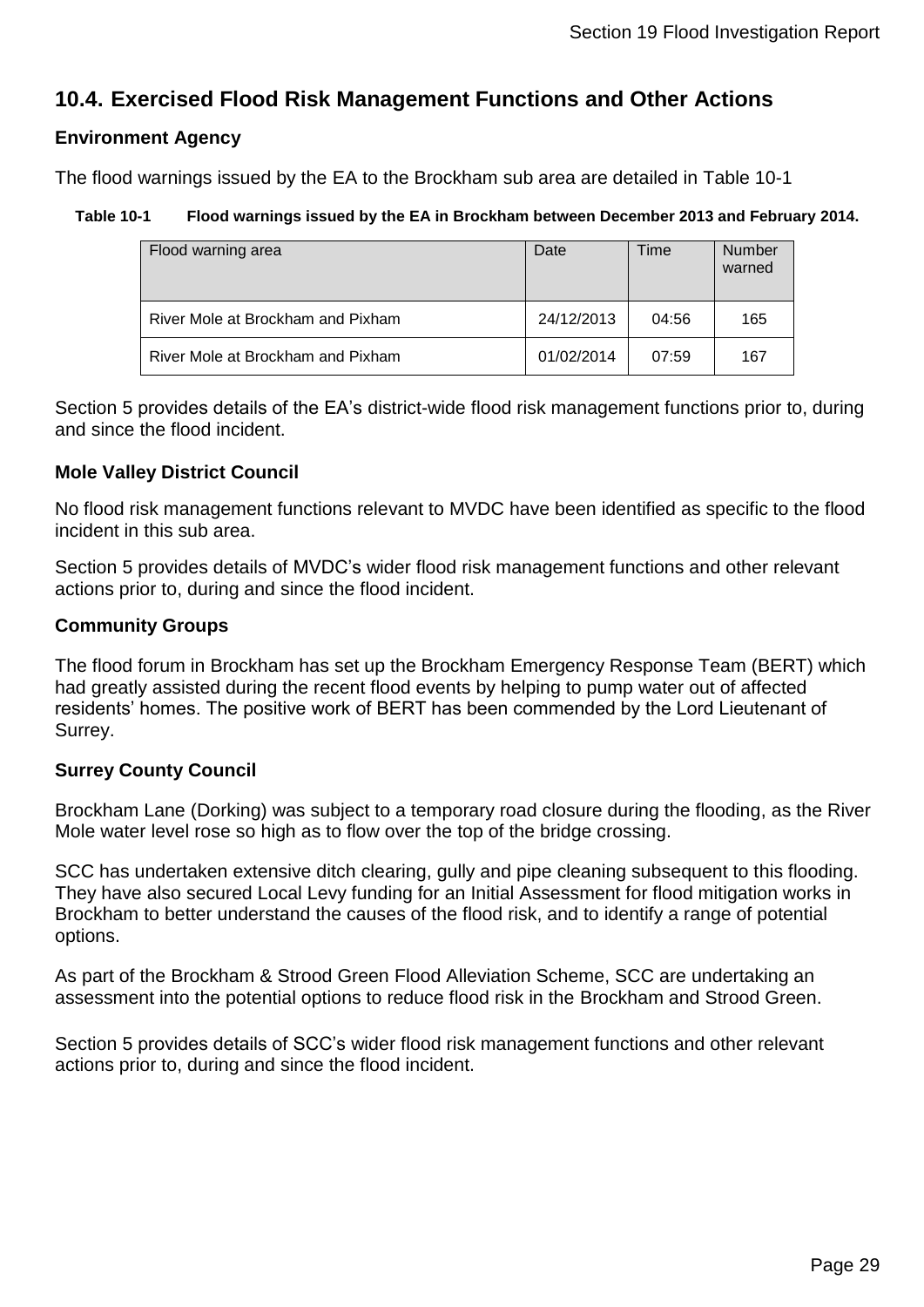## <span id="page-29-0"></span>11. Sub Area: Charlwood

## <span id="page-29-1"></span>**11.1. Sub Area Definition**

This sub area covers two discrete areas: Newdigate to Parkgate and Charlwood. The first location covers just one road, Parkgate Road which links Newdigate and Parkgate (hereby referred to as Charlwood sub area A).This area lies in the upper reaches of two different tributaries which both ultimately flow to the River Mole. The second (hereby referred to as Charlwood sub area B) covers the village of Charlwood and includes three separate roads. This area includes the Wetland Gill.

### <span id="page-29-2"></span>**11.2. Location and Catchment Description**

During the winter of 2013/2014, flooding in the sub area resulted in road closure and internal property flooding.

According to the EA online fluvial flood risk maps, areas of both Charlwood sub area A and B are at risk of fluvial flooding. In Charlwood sub area A, a small area around the junction of Parkgate Road and Hogspudding Lane is at risk of fluvial flooding from the stream (a tributary of Beam Brook). This area is classified as being at low risk of fluvial flooding. In Charlwood sub area B, the areas surrounding the Wetland Gill are at risk of fluvial flooding. The areas in close proximity to watercourses are at low to high risk of fluvial flooding, with the greatest risk closest to the watercourse.

The EA's online Updated Flood Maps for Surface Water indicate that there is a risk of surface water flooding in Charlwood sub area A and B in areas surrounding watercourses. The EA surface water maps are based on topography and their accuracy is not as robust as the fluvial flood maps; however they can be used to identify general flow routes.

The flood risk maps do not take into account climate change. They are designed only to give an indication of flood risk to an area of land and are not sufficiently detailed to show whether an individual property is at risk of flooding.

Parts of the Charlwood sub area are within Flood Alert Areas. These are areas for which the EA provides free flood warnings

Both Charlwood sub area A and B are underlain by the Weald Clay Formation (mudstone). Neither are underlain by superficial deposits.

The majority of the sub area has no or limited potential for groundwater flooding to occur. However, in the area surrounding Dolby Brook there is a potential for groundwater flooding to occur at the surface.

### <span id="page-29-3"></span>**11.3. Identification of Relevant RMAs**

Following a range of consultation events during and since the floods, the relevant RMAs in this sub area have been identified as being the EA, SCC and MVDC.

#### <span id="page-29-4"></span>**11.4. Exercised Flood Risk Management Functions and Other Actions**

#### **Environment Agency**

The flood warnings issued by the EA to the Charlwood sub area are detailed [Table 11-1.](#page-30-0)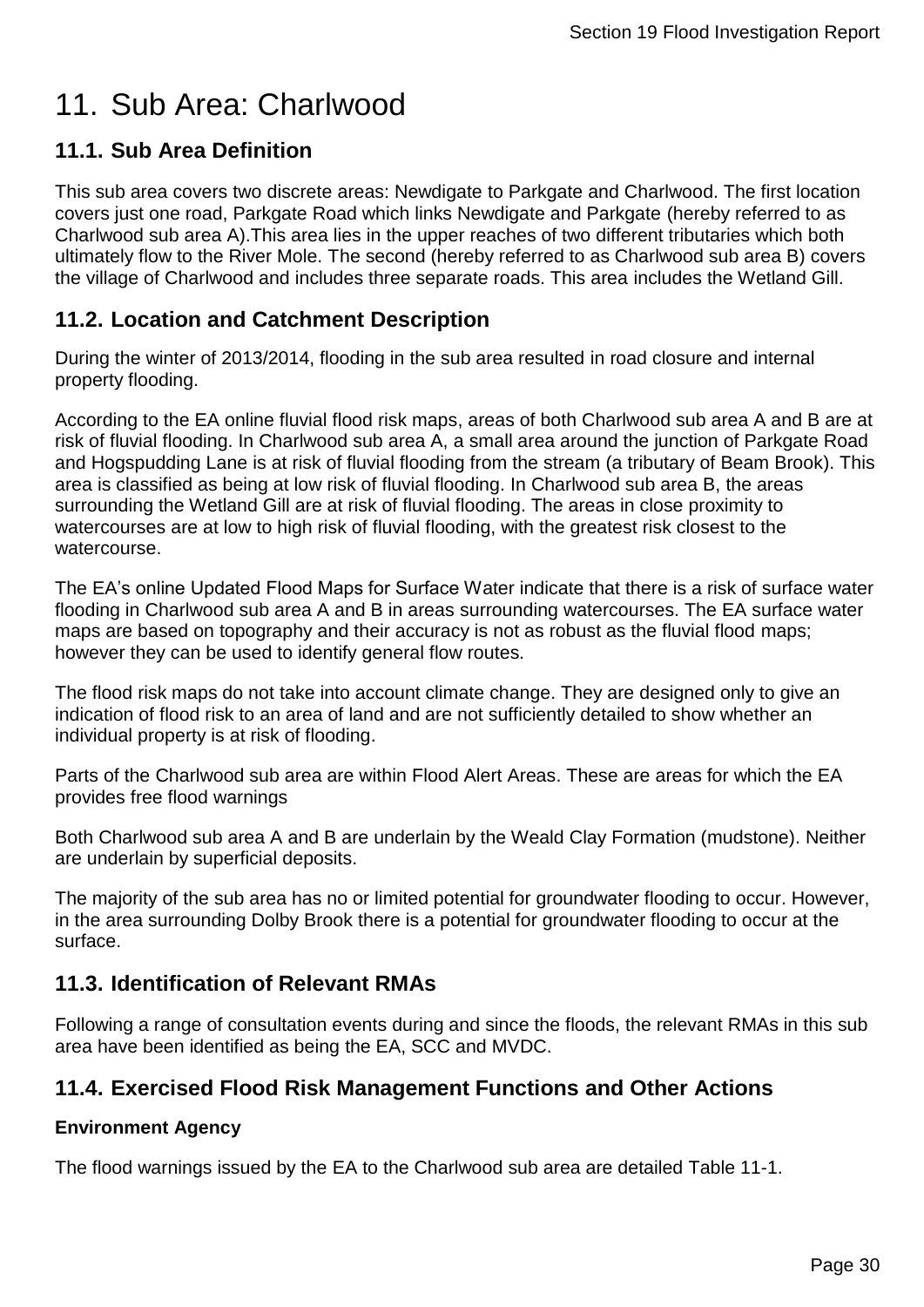#### <span id="page-30-0"></span>**Table 11-1 Flood warnings issued by the EA in Charlwood between December 2013 and February 2014.**

| Flood warning area                   | Date       | Time  | <b>Number</b><br>warned |
|--------------------------------------|------------|-------|-------------------------|
| River Mole at Charlwood and Hookwood | 23/12/2013 | 16:56 | 68                      |
| River Mole at Charlwood and Hookwood | 06/01/2014 | 18:47 | 69                      |
| River Mole at Charlwood and Hookwood | 17/01/2014 | 07:34 | 65                      |
| River Mole at Charlwood and Hookwood | 01/02/2014 | 01:54 | 61                      |
| River Mole at Charlwood and Hookwood | 06/02/2014 | 19:18 | 68                      |

Section [5](#page-16-0) provides details of the EA's wider flood risk management functions and other relevant actions prior to, during and since the flood incident.

#### **Surrey County Council**

Parkgate Road (Parkgate) was subject to temporary road closure during the flooding.

Section [5](#page-16-0) provides details of the SCC's wider flood risk management functions and other relevant actions prior to, during and since the flood incident.

#### **Mole Valley District Council**

No flood risk management functions relevant to MVDC have been identified as specific to the flood incident in this sub area.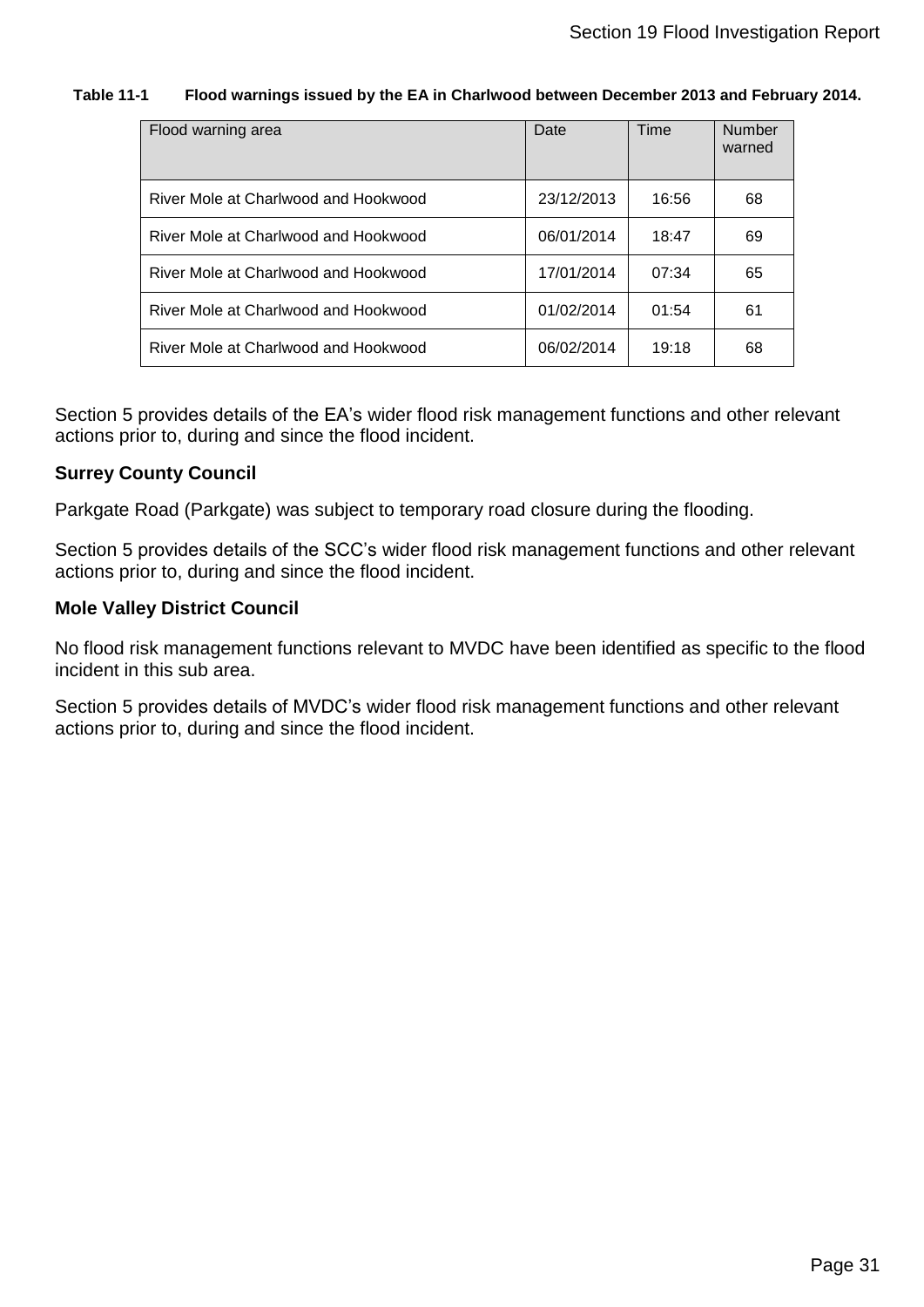## <span id="page-31-0"></span>12. Sub Area: Dorking

### <span id="page-31-1"></span>**12.1. Sub Area Definition**

This sub area covers the area of Dorking, which includes Vincent Lane and a section of the A24.

## <span id="page-31-2"></span>**12.2. Location and Catchment Description**

The major watercourses in this sub area are the River Mole, which runs from the east to the north of the sub area, its tributaries Pipp Brook, which joins the River Mole from the west of the sub area and Bent's Brook (tributary of Tanner's Brook and then the River Mole, upstream of Dorking), which flows north east through the south of the sub area.

During the winter of 2013/2014, flooding in the sub area resulted in road closure and internal property flooding.

Dorking was affected by fluvial flooding from the River Mole, particularly along the A24 between Mickleham and Dorking.

In some places in the Middle River Mole Catchment (Dorking, Leatherhead, Fetcham and Cobham), it was not possible to distinguish between river and surface water flooding.

The area was initially forecast 45mm of rain on 24 December 2013. The Mole corridor filled overnight and actually received 75mm, with the River Mole rising at least 1ft per hour. Some of the flooding was caused by the River Mole being at capacity and could not cope with the additional flow coming from Pipp Brook. This resulted in properties in the centre of Dorking being flooded. The River Mole returned to normal levels approximately 12 hours after its peak.

According to the EA online fluvial flood risk maps the regions of the sub area in close proximity to the River Mole, Pipp Brook and Brent's Brook are at risk of fluvial flooding. These regions in the EA's online Updated Flood Maps for Surface Water indicate that parts of the sub area in close proximity to watercourses are also at risk from surface water flooding. The EA surface water maps are based on topography and their accuracy is not as robust as the fluvial flood maps; however they can be used to identify general flow routes.

The flood risk maps do not take into account climate change. They are designed only to give an indication of flood risk to an area of land and are not sufficiently detailed to show whether an individual property is at risk of flooding.

Parts of the Dorking sub area, which are located in close to the River Mole, Pipp Brook and Bent's Brook, are within a Flood Warning and Flood Alert Area. These are areas for which the EA provides free flood warnings

The sub area is underlain by chalk formations to the north and clay formations to the south, with sandstone and mudstone formations in the centre of the sub area. The majority of the sub area is not underlain by superficial deposits; other parts are underlain by superficial deposits comprised of clay, silt sand and gravels.

The majority of the sub area has no or limited potential for groundwater flooding to occur. However, in the north of sub area, where Pipp Brook joins the River Mole, there is a potential for groundwater flooding to occur at the surface.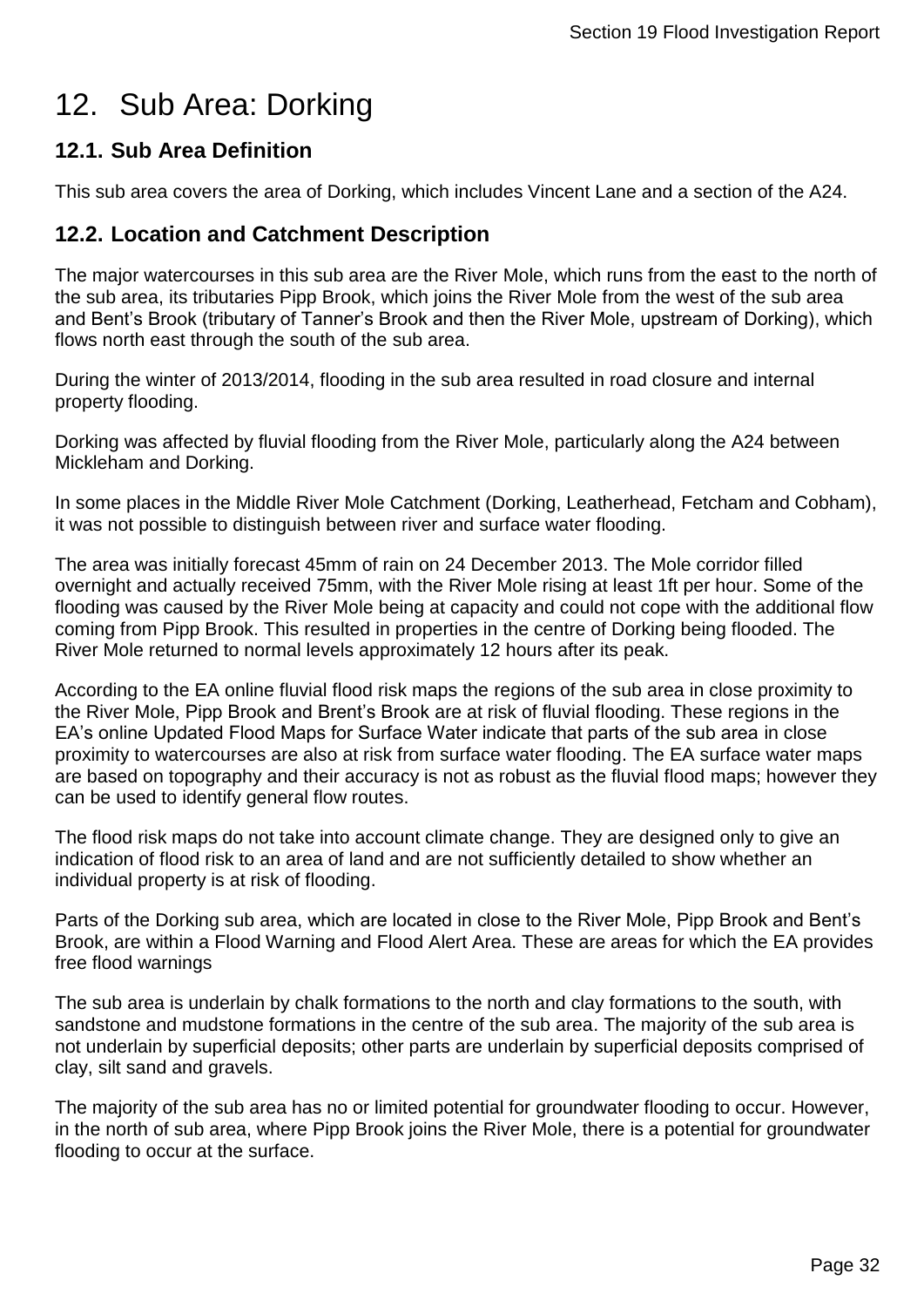## <span id="page-32-0"></span>**12.3. Identification of Relevant RMAs**

Following a range of consultation events during and since the floods, the relevant RMAs in this sub area have been identified as being the EA, SCC, MVDC and TW.

#### <span id="page-32-1"></span>**12.4. Exercised Flood Risk Management Functions and Other Actions**

#### **Environment Agency**

The flood warnings issued by the EA to the Dorking sub area are detailed in [Table 12-1.](#page-32-2)

#### <span id="page-32-2"></span>**Table 12-1 Flood warnings issued by the EA in Dorking between December 2013 and February 2014.**

| Flood warning area                  | Date       | Time  | <b>Number</b><br>warned | EA count of those<br>flooded |
|-------------------------------------|------------|-------|-------------------------|------------------------------|
| River Mole at Dorking and Mickleham | 24/12/2013 | 04:47 | 59                      | 9                            |
| River Mole at Dorking and Mickleham | 17/01/2014 | 15:25 | 59                      |                              |
| River Mole at Dorking and Mickleham | 01/02/2014 | 08:23 | 61                      |                              |

Section [5](#page-16-0) provides details the EA's district-wide flood risk management functions prior to, during and since the flood incident.

#### **Thames Water**

Section [5](#page-16-0) provides details of TW's wider flood risk management functions and other relevant actions prior to, during and since the flood incident.

#### **Surrey County Council**

Vincent Lane (Dorking) was subject to temporary road closure during the flooding.

Section [5](#page-16-0) provides details of SCC's wider flood risk management functions and other relevant actions prior to, during and since the flood incident.

#### **Mole Valley District Council**

No flood risk management functions relevant to MVDC have been identified as specific to the flood incident in this sub area.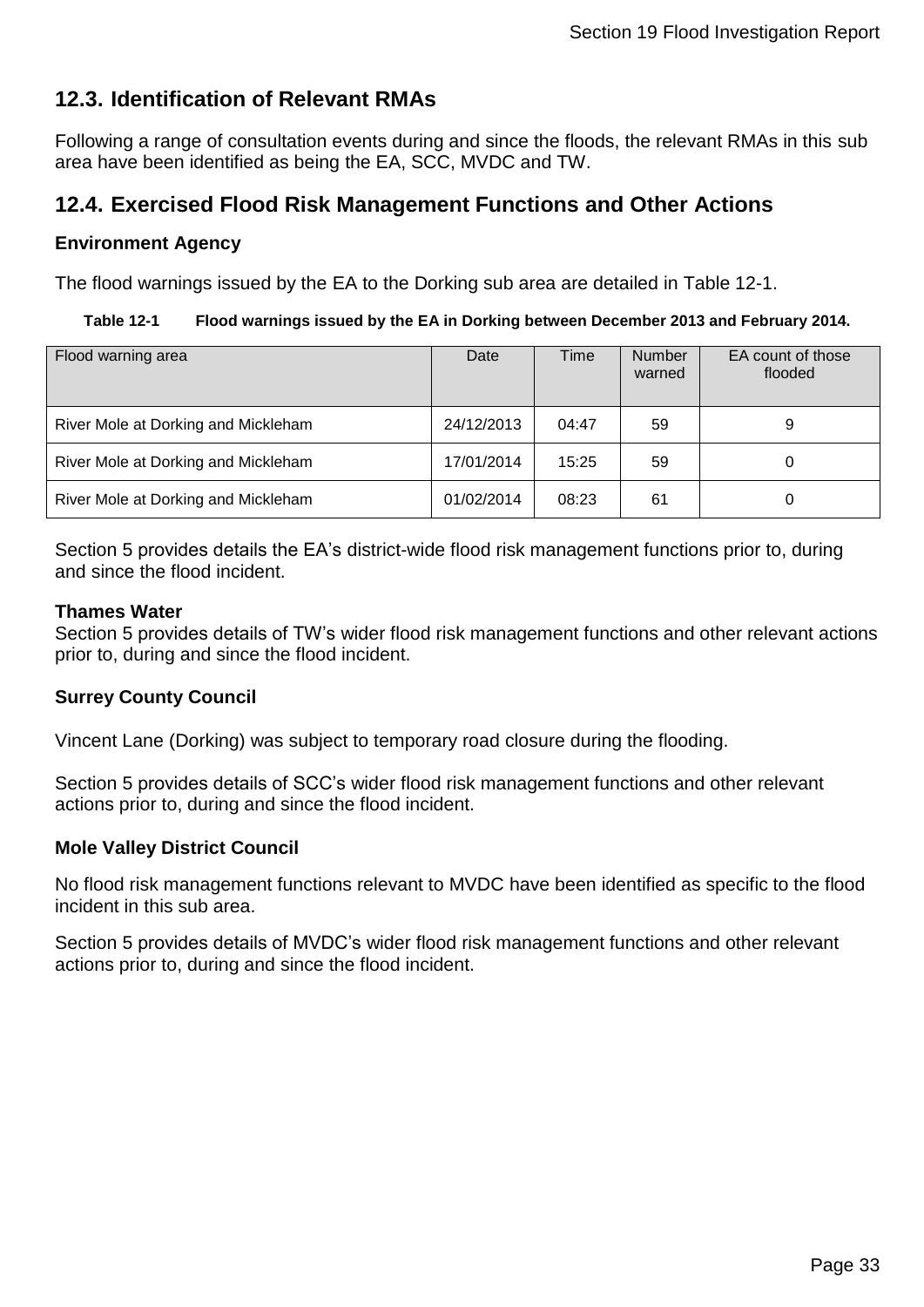## <span id="page-33-0"></span>13. Sub Area: Fetcham

### <span id="page-33-1"></span>**13.1. Sub Area Definition**

This sub area covers the area of Fetcham.

## <span id="page-33-2"></span>**13.2. Location and Catchment Description**

The major watercourse in this sub area is the River Mole which flows from the south east to the northwest.

During the winter of 2013/2014, flooding in the sub area resulted in internal property flooding.

Fetcham was affected by fluvial flooding from the River Mole during the winter flooding 2013/2014. There was significant flooding of riverside communities in the Middle River Mole catchment, with Fetcham being one of the most affected areas.

Some of the flooding in Fetcham was a result of a complex mechanism involving surface, fluvial and foul sewer flooding. The Environment Agency have indicated that flooding on 24<sup>th</sup> December affected approximately 75 homes.

According to the EA online fluvial flood risk maps the regions of the sub area in close proximity to the River Mole are at risk of fluvial flooding. This includes the eastern extreme of the sub area, closest to Leatherhead, and the northern extent where Cobham Road crosses the M25 and the River Mole (though Cobham Road is unlikely to be at risk from the Mole at this location as it is elevated over the M25). The majority of the sub area is located not at risk from fluvial flooding. However, parts of the sub area located close to the River Mole are classified as being at low to high risk of fluvial flooding. The EA's online Updated Flood Maps for Surface Water indicate that parts of the sub area in close proximity to watercourses are also at risk from surface water flooding. In addition there are some significant surface water flow routes indicated which pass through the urban areas of Fetcham. The EA surface water maps are based on topography and their accuracy is not as robust as the fluvial flood maps; however they can be used to identify general flow routes.

The flood risk maps do not take into account climate change. They are designed only to give an indication of flood risk to an area of land and are not sufficiently detailed to show whether an individual property is at risk of flooding.

The EA provide free flood warnings and alerts to many areas of the UK. The regions of the sub area located close to the River Mole are within either a Flood Warning or Flood Alert area.

Parts of the Fetcham sub area, located close to the River Mole, are within a Flood Warning and Flood Alert Area. These are areas for which the EA provides free flood warnings

The sub area is predominantly underlain by the clay formations. The majority of the sub area is not underlain superficial deposits. Other parts are underlain by superficial deposits comprising of clay, silt, sand and gravels.

The majority of the sub area has no or limited potential for groundwater flooding to occur. However, in the east of the sub area, through which the River Mole flows, there is a potential for groundwater flooding to occur at the surface.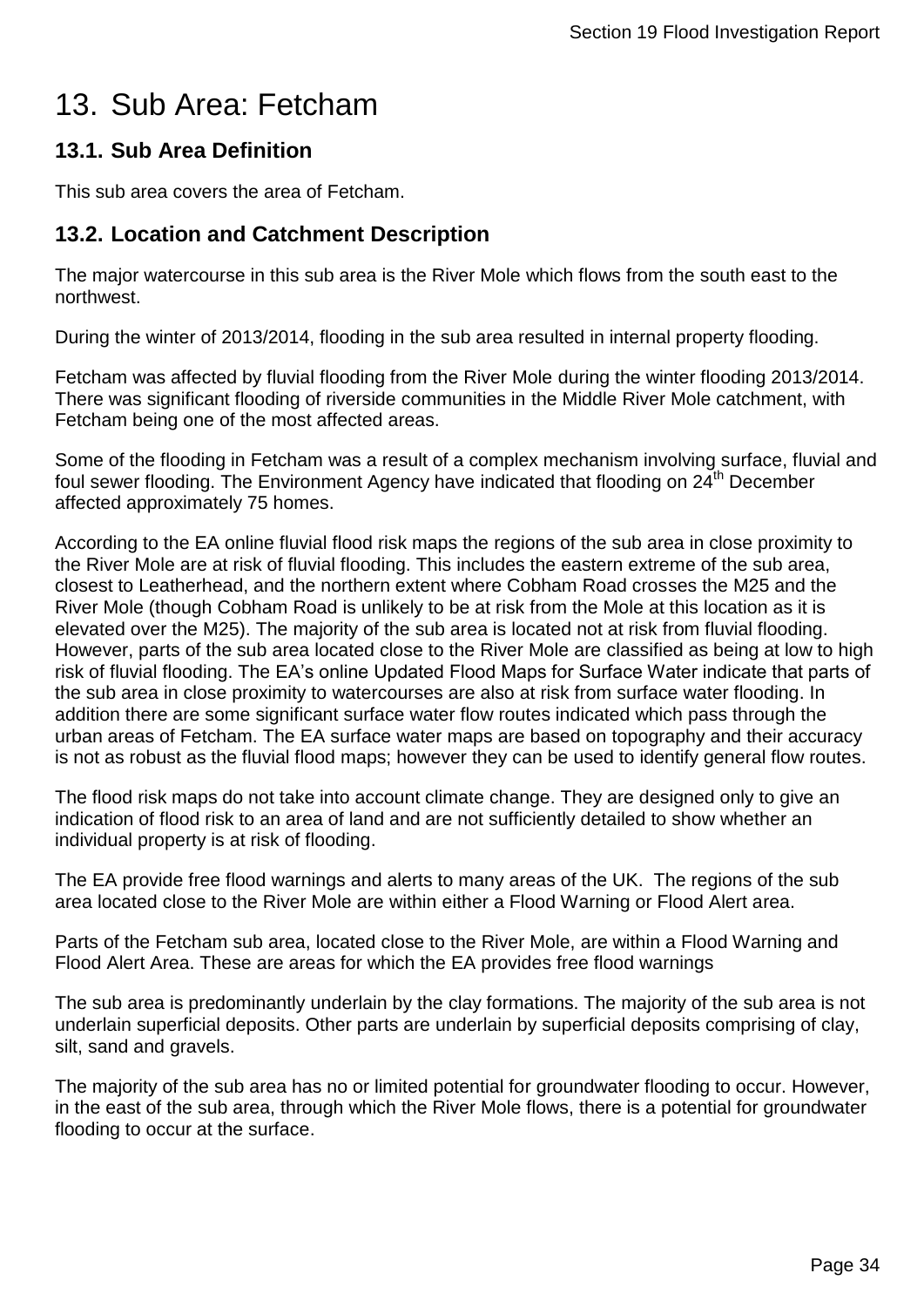## <span id="page-34-0"></span>**13.3. Identification of Relevant RMAs**

Following a range of consultation events during and since the floods, the relevant RMAs in this sub area have been identified as being the EA, SCC, MVDC and TW.

### <span id="page-34-1"></span>**13.4. Exercised Flood Management Functions and Other Actions**

#### **Environment Agency**

The flood warnings issued by the EA to the Fetcham sub area are detailed in [Table 13-1](#page-34-2) and [Table](#page-34-3)  [13-2.](#page-34-3)

#### <span id="page-34-2"></span>**Table 13-1 Severe flood warnings issued by the EA in Fetcham in December 2013 to February 2014.**

| Flood warning area                    | Date       | Time  | <b>Number</b><br>warned |
|---------------------------------------|------------|-------|-------------------------|
| River Mole at Leatherhead and Fetcham | 24/12/2013 | 14:10 | 269                     |

#### <span id="page-34-3"></span>**Table 13-2 Flood warnings issued by the EA in Fetcham between December 2013 and February 2014.**

| Flood warning area                    | Date       | Time  | <b>Number</b><br>warned |
|---------------------------------------|------------|-------|-------------------------|
| River Mole at Leatherhead and Fetcham | 24/12/2013 | 08:09 | 281                     |
| River Mole at Leatherhead and Fetcham | 02/01/2014 | 07:33 | 287                     |
| River Mole at Leatherhead and Fetcham | 06/01/2014 | 18:16 | 305                     |
| River Mole at Leatherhead and Fetcham | 17/01/2014 | 16:50 | 305                     |
| River Mole at Leatherhead and Fetcham | 01/02/2014 | 09:45 | 303                     |

Section [5](#page-16-0) provides details of the EA's wider flood risk management functions and other relevant actions prior to, during and since the flood incident.

#### **Thames Water**

No flood risk management functions relevant to TW have been identified as specific to the flood incident in this sub area.

Section [5](#page-16-0) provides details of TW's wider flood risk management functions and other relevant actions prior to, during and since the flood incident.

#### **Surrey County Council**

No flood risk management functions relevant to SCC have been identified as specific to the flood incident in this sub area.

Section [5](#page-16-0) provides details of SCC's wider flood risk management functions and other relevant actions prior to, during and since the flood incident.

#### **Mole Valley District Council**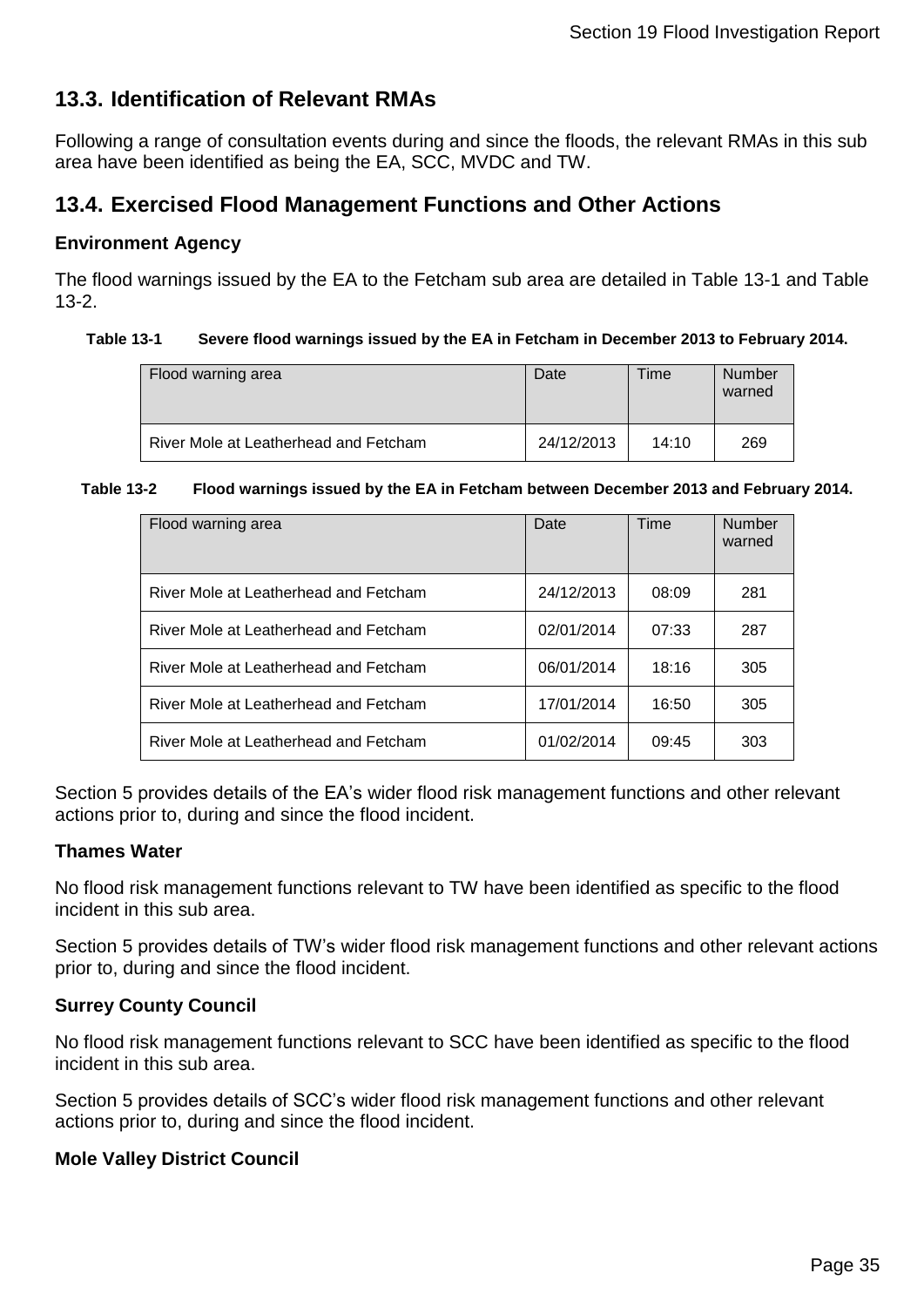No flood risk management functions relevant to MVDC have been identified as specific to the flood incident in this sub area.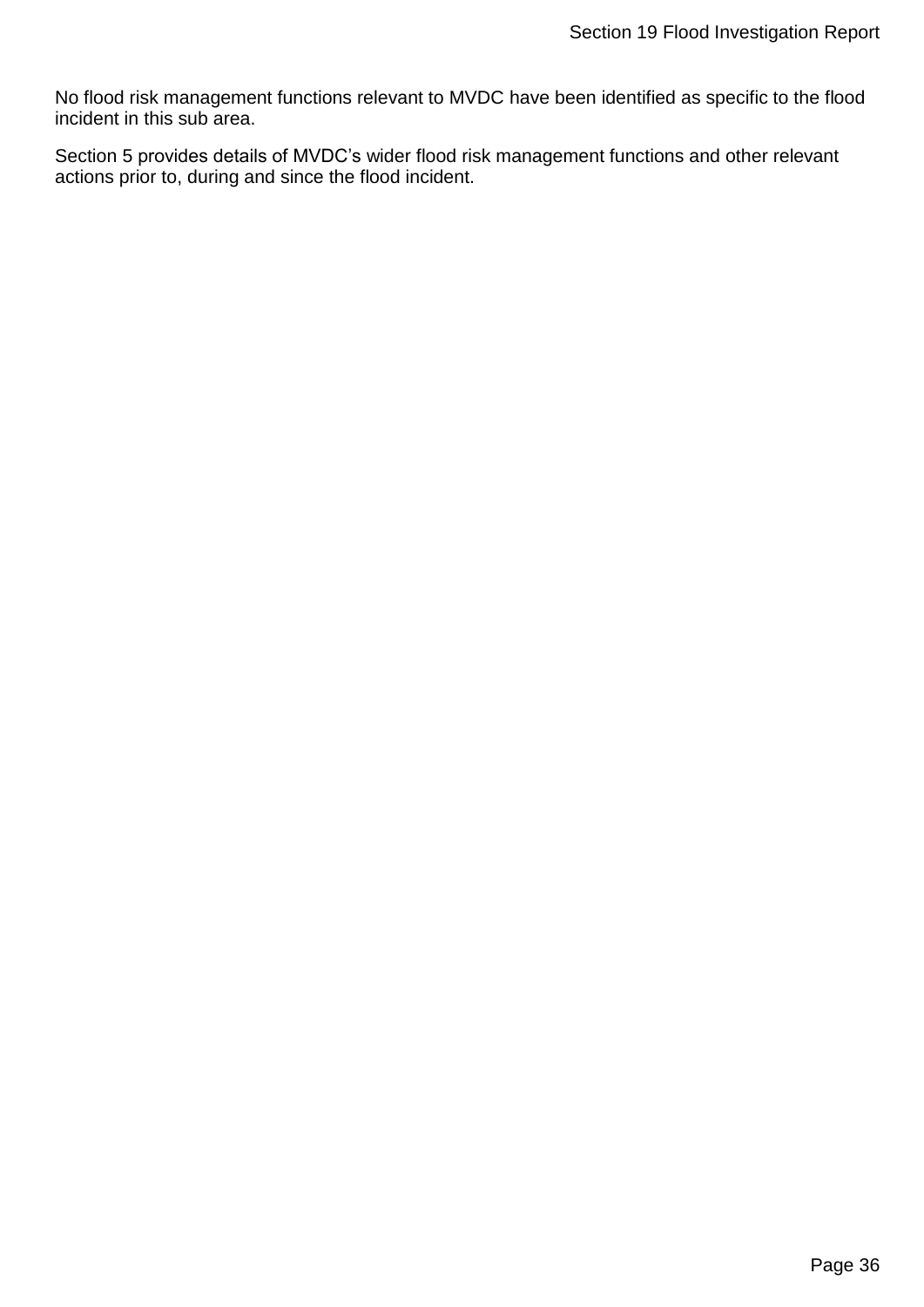## <span id="page-36-0"></span>14. Sub Area: Forest Green

## <span id="page-36-1"></span>**14.1. Sub Area Definition**

This sub area covers the area of Forest Green, which includes Ockley Road as far as Ewhurst, and Holmbury lane.

## <span id="page-36-2"></span>**14.2. Location and Catchment Description**

The major watercourses in this sub area are Thornhurst Brook and Cobblers Brook, in the west of the sub area, and Holden Brook towards the east of the sub area.

During the winter of 2013/2014, flooding in the sub area resulted in road closure and internal property flooding.

According to the EA online fluvial flood risk maps the regions of the sub area in close proximity to Thornhurst Brook, Cobblers Brook and Holden Brook are at risk of fluvial flooding. The majority of the sub area is not at risk from fluvial flooding. However, the areas in close proximity to watercourses are at medium to high risk of fluvial flooding. The EA's online Updated Flood Maps for Surface Water indicate that parts of the sub area in close proximity to watercourses are also at risk from surface water flooding, as well as at least one more significant flow route following an ordinary water course. The EA surface water maps are based on topography and their accuracy is not as robust as the fluvial flood maps; however they can be used to identify general flow routes.

The flood risk maps do not take into account climate change. They are designed only to give an indication of flood risk to an area of land and are not sufficiently detailed to show whether an individual property is at risk of flooding.

The EA provide free flood warnings and alerts to many areas of the UK. The sub area is not located within a Flood Warning area nor Flood Alert area.

The sub area is underlain by the Weald Clay Formation (mudstone, limestone and sandstone), with an outcrop of the Lambeth Group (clay, silt and sand) at the southern boundary of the sub area. The majority of the sub area is not underlain by superficial deposits. Other parts are underlain by superficial deposits comprised of clay, silt, sand and gravels.

The majority of the sub area has no potential for groundwater flooding to occur. However, in the east of the sub area, through which Holden Brook flows, there is a potential for groundwater flooding to occur at the surface.

### <span id="page-36-3"></span>**14.3. Identification of Relevant RMAs**

Following a range of consultation events during and since the floods, the relevant RMAs in this sub area have been identified as being the EA, the Land Drainage Authority (SCC / MVDC), the Lead Local Flood Authority (SCC) and the Highway Authority (SCC).

### <span id="page-36-4"></span>**14.4. Exercised Flood Risk Management Functions and Other Actions**

#### **Environment Agency**

The flood warnings issued by the EA to the Forest Green sub area are detailed in [Table 14-1.](#page-37-0)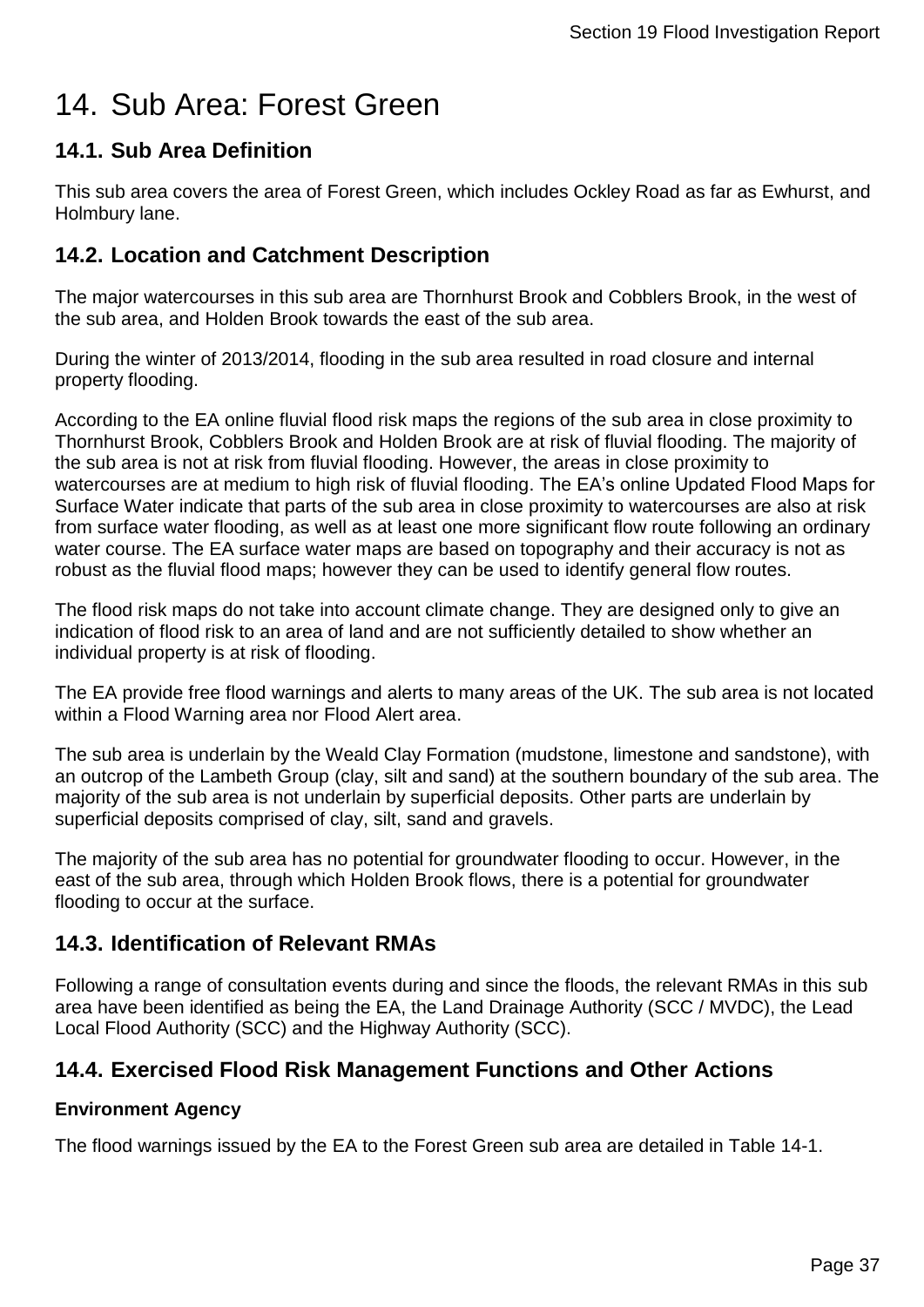#### **Table 14-1 Flood warnings issued by the EA in Forest Green in December 2013.**

<span id="page-37-0"></span>

| Flood warning area                                   | Date       | Time  | <b>Number</b><br>warned |
|------------------------------------------------------|------------|-------|-------------------------|
| Cranleigh Waters near Cranleigh and Shamley<br>Green | 23/12/2013 | 22:03 | 63                      |

Section [5](#page-16-0) provides details of the EA's wider flood risk management functions and other relevant actions prior to, during and since the flood incident.

#### **Surrey County Council**

Ockley Road (Forest Green) was subject to a temporary road closure during the flooding.

Section [5](#page-16-0) provides details of SCC's wider flood risk management functions and other relevant actions prior to, during and since the flood incident.

#### **Mole Valley District Council**

No flood risk management functions relevant to MVDC have been identified as specific to the flood incident in this sub area.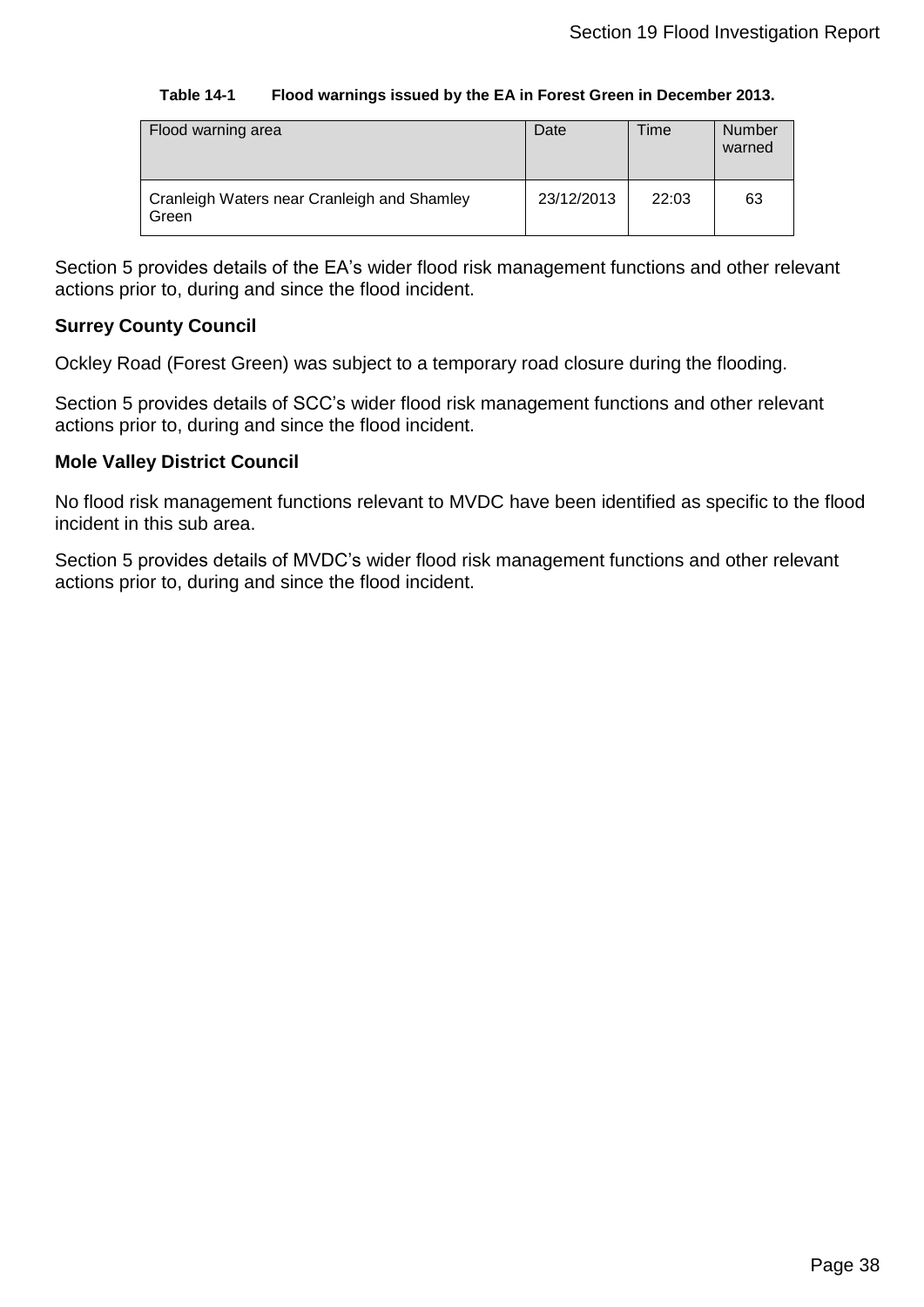## <span id="page-38-0"></span>15. Sub Area: Leatherhead

## <span id="page-38-1"></span>**15.1. Sub Area Definition**

This sub area covers the area of Leatherhead, and Charlwood Drive in Oxshott.

### <span id="page-38-2"></span>**15.2. Location and Catchment Description**

The major watercourse in this sub area is the River Mole, which flows from the south to the north east. The Rye watercourse flows towards the Mole across the north east of the sub area, and crosses the M25 and the A243, and the B2430.

Leatherhead was affected by fluvial flooding from the River Mole in the winter 2013/2014.

During the winter of 2013/2014, flooding in the sub area resulted in road closure and internal property flooding.

In some places in Leatherhead it was not possible to distinguish between river and surface water flooding.

According to the EA online fluvial flood risk maps the regions of the sub area in close proximity to the River Mole and The Rye are at risk of fluvial flooding. The majority of the sub area is not at risk from fluvial flooding. However, the areas in close proximity to The River Mole and The Rye are at low to high risk of fluvial flooding, with the areas closest to the rivers at the greatest risk of flooding. The EA's online Updated Flood Maps for Surface Water indicate that Charlwood Drive in Oxshott, and further residential areas in Leatherhead, are also at risk from surface water flooding. The EA surface water maps are based on topography and their accuracy is not as robust as the fluvial flood maps; however they can be used to identify general flow routes.

The flood risk maps do not take into account climate change. They are designed only to give an indication of flood risk to an area of land and are not sufficiently detailed to show whether an individual property is at risk of flooding.

Parts of the Leatherhead sub area, located close to the River Mole, are within a Flood Warning and Flood Alert Area. These are areas for which the EA provides free flood warnings

The sub area is underlain by chalk formations in the south and clay formations in the north. The chalk and clay formations are separated by a narrow strip of Thanet Formation (sand). The majority of the sub area is not underlain by superficial deposits. Other parts are underlain by superficial deposits comprising of clay, silt, sand and gravels.

The majority of the sub area has no or limited potential for groundwater flooding to occur. However, there is a potential for groundwater flooding to occur at the surface, in the areas surrounding the River Mole.

### <span id="page-38-3"></span>**15.3. Identification of Relevant RMAs**

Following a range of consultation events during and since the floods, the relevant RMAs in this sub area have been identified as being the EA, the Land Drainage Authority (SCC / MVDC), the Lead Local Flood Authority (SCC) and the Highway Authority (SCC).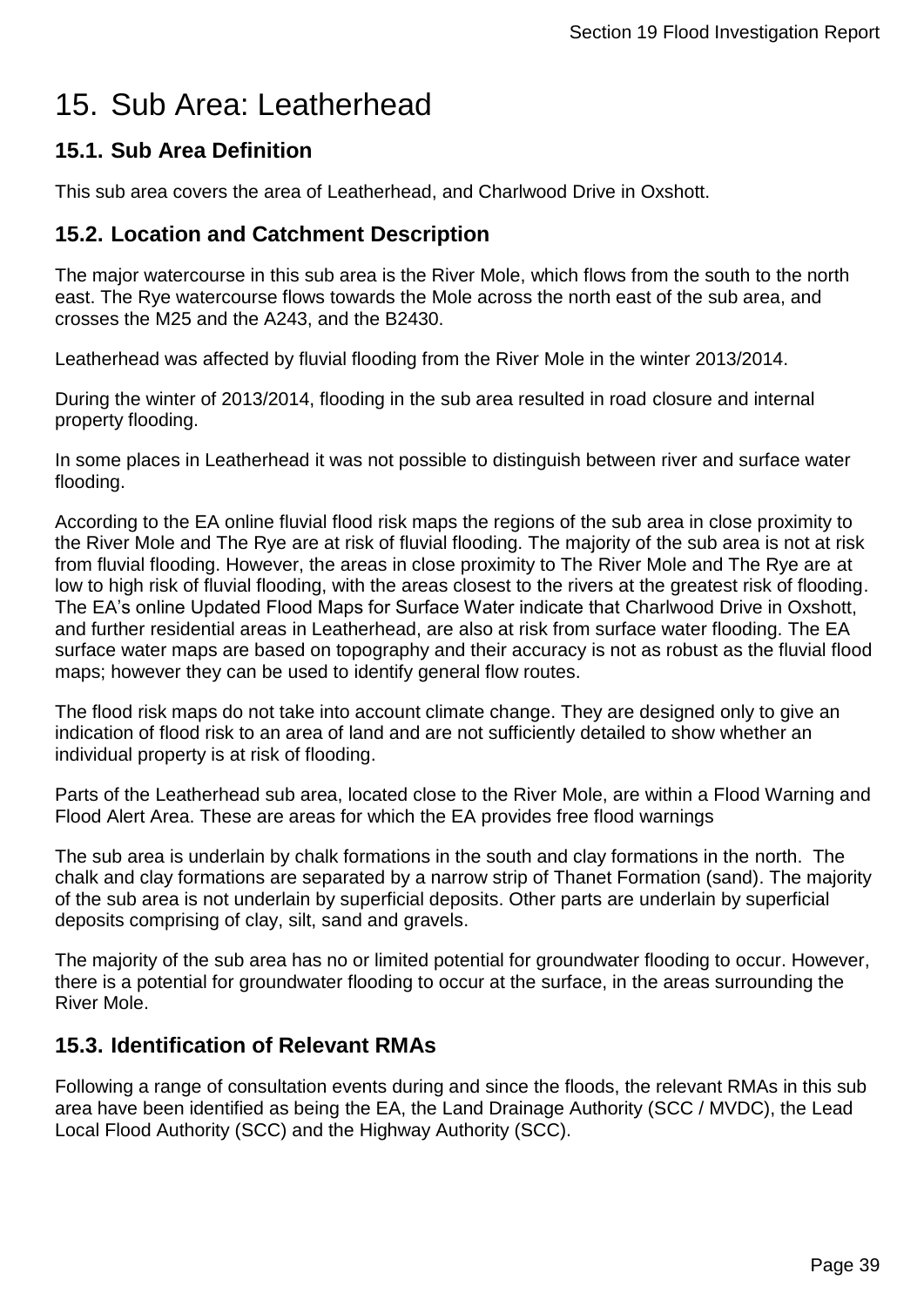## <span id="page-39-0"></span>**15.4. Exercised Flood Risk Management Functions and Other Actions**

#### **Environment Agency**

The flood warnings issued by the EA to the Leatherhead sub area are detailed in Table 14-1and [Table 15-2](#page-39-1)

#### **Table 15-1 Severe flood warnings issued by the EA in Leatherhead between December 2013 and February 2014.**

| Flood warning area                    | Date       | Time  | Number<br>warned |
|---------------------------------------|------------|-------|------------------|
| River Mole at Leatherhead and Fetcham | 24/12/2013 | 14:10 | 269              |

#### <span id="page-39-1"></span>**Table 15-2 Flood warnings issued by the EA in Leatherhead between December 2013 and February 2014.**

| Flood warning area                    | Date       | <b>Time</b> | <b>Number</b><br>warned | EA count of those<br>flooded |
|---------------------------------------|------------|-------------|-------------------------|------------------------------|
| River Mole at Leatherhead and Fetcham | 24/12/2013 | 08:09       | 281                     | 41                           |
| River Mole at Leatherhead and Fetcham | 02/01/2014 | 07:33       | 287                     | 0                            |
| River Mole at Leatherhead and Fetcham | 06/01/2014 | 18:16       | 305                     | 0                            |
| River Mole at Leatherhead and Fetcham | 17/01/2014 | 16:50       | 305                     | 0                            |
| River Mole at Leatherhead and Fetcham | 01/02/2014 | 09:45       | 303                     | 0                            |

Section [5](#page-16-0) provides details of the EA's wider flood risk management functions and other relevant actions prior to, during and since the flood incident.

#### **Surrey County Council**

Waterway Road (Leatherhead) and Charlwood Drive (Oxshott) were subject to a temporary road closure during the flooding.

Section [5](#page-16-0) provides details of SCC's wider flood risk management functions and other relevant actions prior to, during and since the flood incident.

#### **Mole Valley District Council**

MVDC report that their Property Team have undertaken bank revetment work at Thorncroft Drive since the flooding.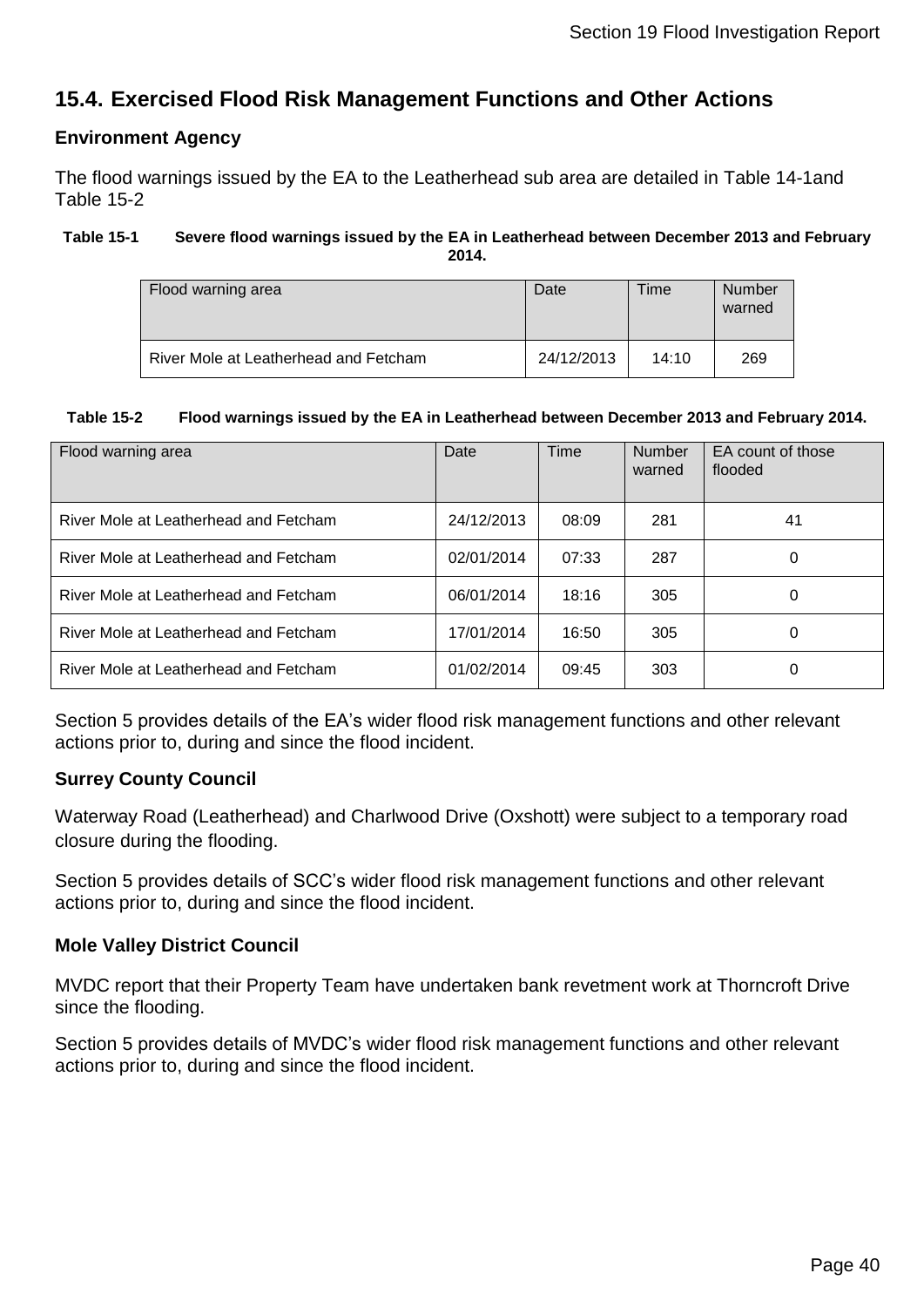## <span id="page-40-0"></span>16. Sub Area: Mickleham & Westhumble

## <span id="page-40-1"></span>**16.1. Sub Area Definition**

This sub area covers the area of Mickleham and Westhumble, including Chapel Lane and the A24 and the Burford Bridge Hotel.

## <span id="page-40-2"></span>**16.2. Location and Catchment Description**

The major watercourse in this sub area is the River Mole, which runs from the south to the north of the sub area.

During the winter of 2013/2014, flooding in the sub area resulted in road closure and internal property flooding.

According to the EA online fluvial flood risk maps the regions of the sub area close to the River Mole are at risk of fluvial flooding. The majority of the sub area is not at risk from fluvial flooding. However, the areas in close proximity to the River Mole are at low to high risk of fluvial flooding, with the areas closest to the river at greatest risk. The EA's online Updated Flood Maps for Surface Water show that the sub area generally is not at significant risk from surface water flooding, however there is a surface water flow route shown coming off the hills to the east, following Headley Lane, then crossing open ground to the A24. Chapel Lane is also indicated as a flow path for surface water. The EA surface water maps are based on topography and their accuracy is not as robust as the fluvial flood maps; however they can be used to identify general flow routes.

The flood risk maps do not take into account climate change. They are designed only to give an indication of flood risk to an area of land and are not sufficiently detailed to show whether an individual property is at risk of flooding.

Parts of the Mickleham & Westhumble sub area, located close to the River Mole, are within a Flood Warning and Flood Alert Area. These are areas for which the EA provides free flood warnings

The sub area is underlain by chalk formations. Around half of the sub area is underlain by superficial deposits comprising of clay, silt, sand and gravels. The remaining areas are not underlain by superficial deposits.

In the majority of the sub area there is a potential for groundwater flooding to occur at the surface.

### <span id="page-40-3"></span>**16.3. Identification of Relevant RMAs**

Following a range of consultation events during and since the floods, the relevant RMAs in this sub area have been identified as being the Lead Local Flood Authority (SCC), the Highway Authority (SCC), the EA and the Land Drainage Authority (SCC / MVDC).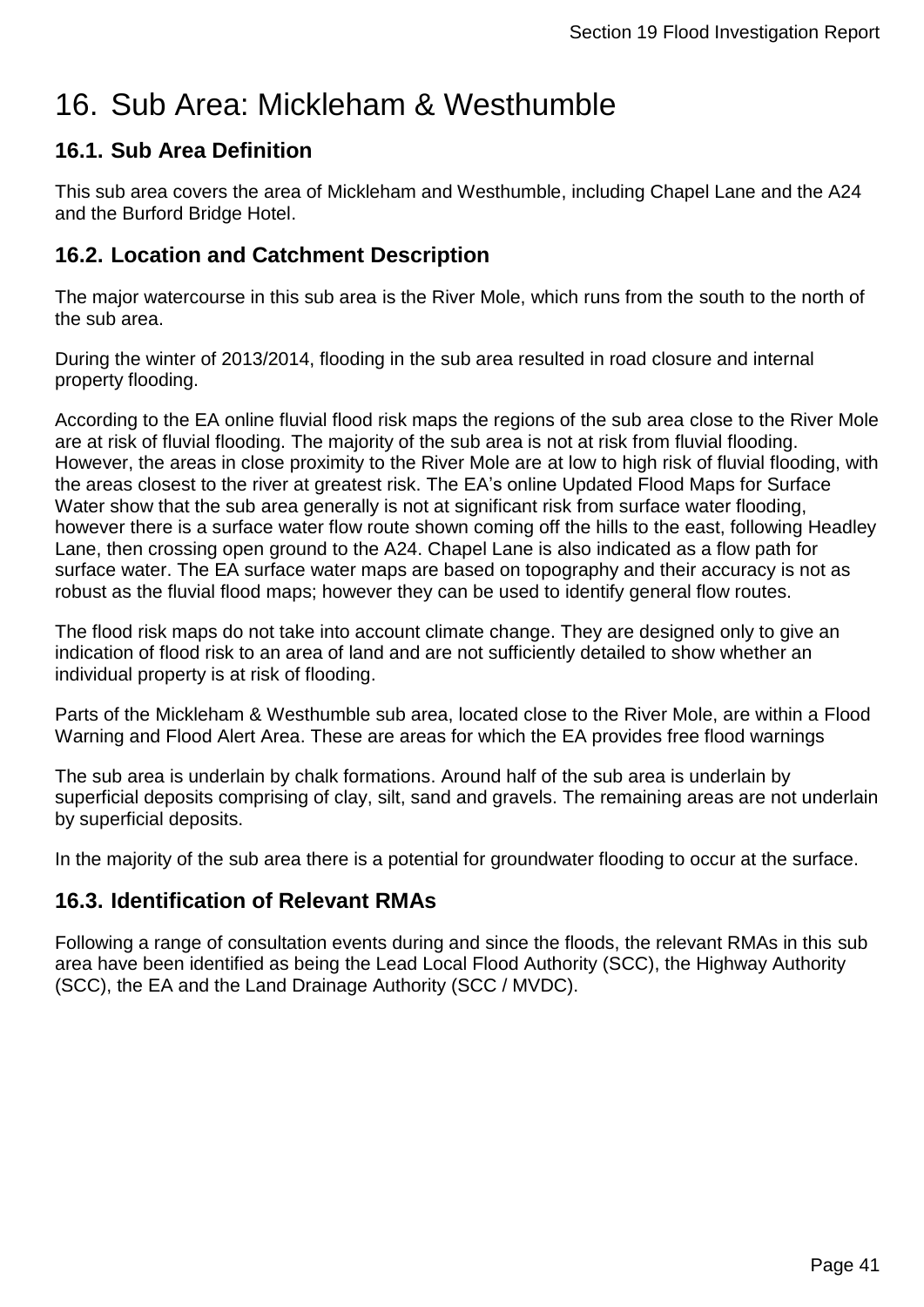## <span id="page-41-0"></span>**16.4. Exercised Flood Risk Management Functions and Other Actions**

#### **EA**

The flood warnings issued by the EA to the Mickleham & Westhumble sub area are detailed in [Table 16-1.](#page-41-1)

#### <span id="page-41-1"></span>**Table 16-1 Flood warnings issued by the EA in Mickleham & Westhumble between December 2013 and February2014**

| Flood warning area                  | Date       | Time  | Number<br>warned | EA count of those<br>flooded |
|-------------------------------------|------------|-------|------------------|------------------------------|
| River Mole at Dorking and Mickleham | 24/12/2013 | 04:47 | 59               | 9                            |
| River Mole at Dorking and Mickleham | 17/01/2014 | 15:25 | 59               |                              |
| River Mole at Dorking and Mickleham | 01/02/2014 | 08:23 | 61               |                              |

Section [5](#page-16-0) provides details of the EA's district-wide flood risk management functions prior to, during and since the flood incident.

#### **Surrey County Council**

The A24 northbound and southbound was closed temporarily during the flooding. Chapel Lane (West Humble) was also subject to a temporary road closure during the flooding.

Guests in the Burford Bridge Hotel were advised to wait in the building as evacuation was not possible due to the fast flowing water. Evacuation was then safely completed later in the day.

Section [5](#page-16-0) provides details of SCC's wider flood risk management functions and other relevant actions prior to, during and since the flood incident.

#### **Mole Valley District Council**

No flood risk management functions relevant to MVDC have been identified as specific to the flood incident in this sub area.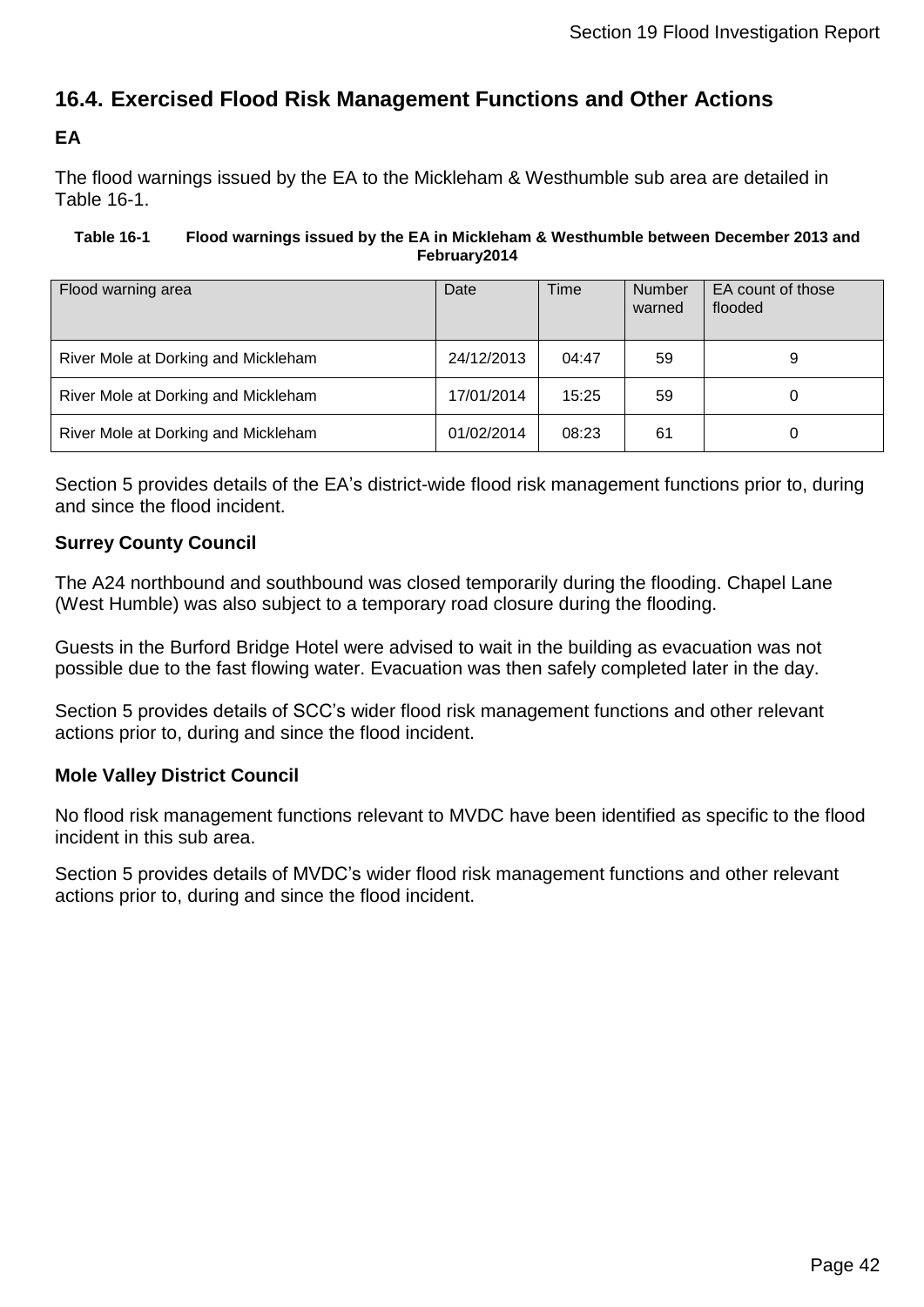## <span id="page-42-0"></span>17. Sub Area: North Holmwood

## <span id="page-42-1"></span>**17.1. Sub Area Definition**

This sub area covers the area of North Holmwood, including Glory Mead.

## <span id="page-42-2"></span>**17.2. Location and Catchment Description**

The main watercourse in this sub area is Brent Brook, which is a tributary of Tanner's Brook.

During the winter of 2013/2014, flooding in the sub area resulted in road closure and internal property flooding.

In some places in the Middle River Mole Catchment, it was not possible to distinguish between river and surface water flooding.

According to the EA online fluvial flood risk maps the regions of the sub area in very close proximity to Bents Brook are at risk of fluvial flooding, particularly where it runs beside the A24. The majority of the sub area is not at risk from fluvial flooding. However, the areas in very close proximity to Bents Brook have a medium risk of fluvial flooding. The EA's online Updated Flood Maps for Surface Water indicate much more extensive flood risk in North Holmwood than the fluvial flood maps. The surface water flood risk areas do indicate a flood risk to Glory Mead, as well as longer lengths of Spook Hill, and Holmsdale Road. The EA surface water maps are based on topography and their accuracy is not as robust as the fluvial flood maps; however they can be used to identify general flow routes.

The flood risk maps do not take into account climate change. They are designed only to give an indication of flood risk to an area of land and are not sufficiently detailed to show whether an individual property is at risk of flooding.

Parts of the North Holmwood sub area are within a Flood Warning and Flood Alert Area. These are areas for which the EA provides free flood warnings. Neither the Flood Warning nor Flood Alert areas cover the roads actually flooded in this sub area, during the 2013/2014 floods.

The sub area is underlain by clay formations in the south and sandstone formations in the north and south west. The majority of sub area is not underlain by superficial deposits.

The majority of the sub area has no potential for groundwater flooding to occur. However, a small area surrounding the Brent Brook has a potential for groundwater flooding to occur at the surface.

### <span id="page-42-3"></span>**17.3. Identification of Relevant RMAs**

Following a range of consultation events during and since the floods, the relevant RMAs in this sub area have been identified as being the EA, the Land Drainage Authority (SCC / MVDC), the Lead Local Flood Authority (SCC) and the Highway Authority (SCC).

### <span id="page-42-4"></span>**17.4. Exercised Flood Risk Management Functions and Other Actions**

#### **Environment Agency**

No flood risk management functions relevant to the EA have been identified as specific to the flood incident in this sub area.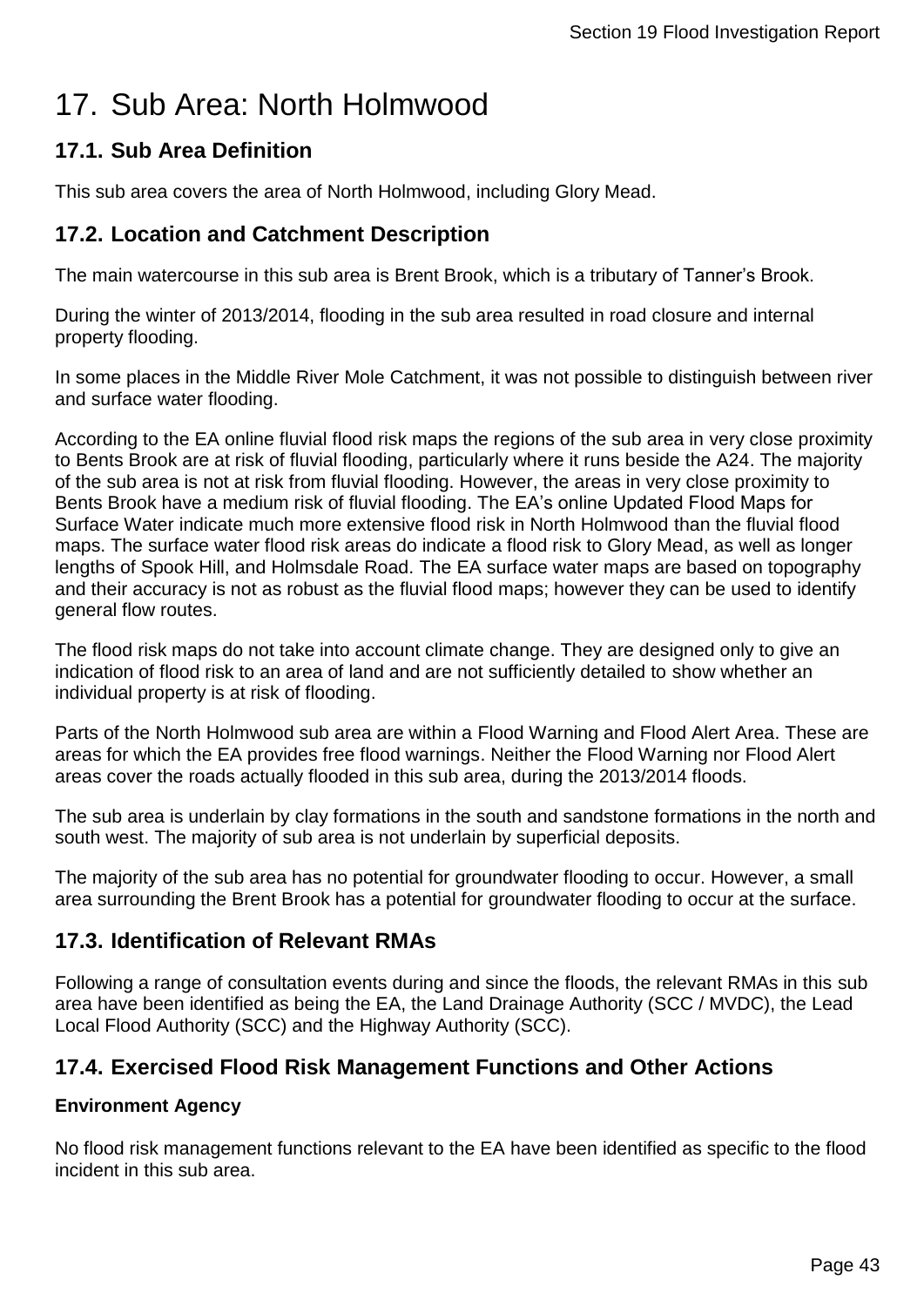Section [5](#page-16-0) provides details of the EA's wider flood risk management functions and other relevant actions prior to, during and since the flood incident.

#### **Surrey County Council**

Glory Mead (Dorking) was subject to temporary road closure during the flooding.

Section [5](#page-16-0) provides details of SCC's wider flood risk management functions and other relevant actions prior to, during and since the flood incident.

#### **Mole Valley District Council**

.

No flood risk management functions relevant to MVDC have been identified as specific to the flood incident in this sub area.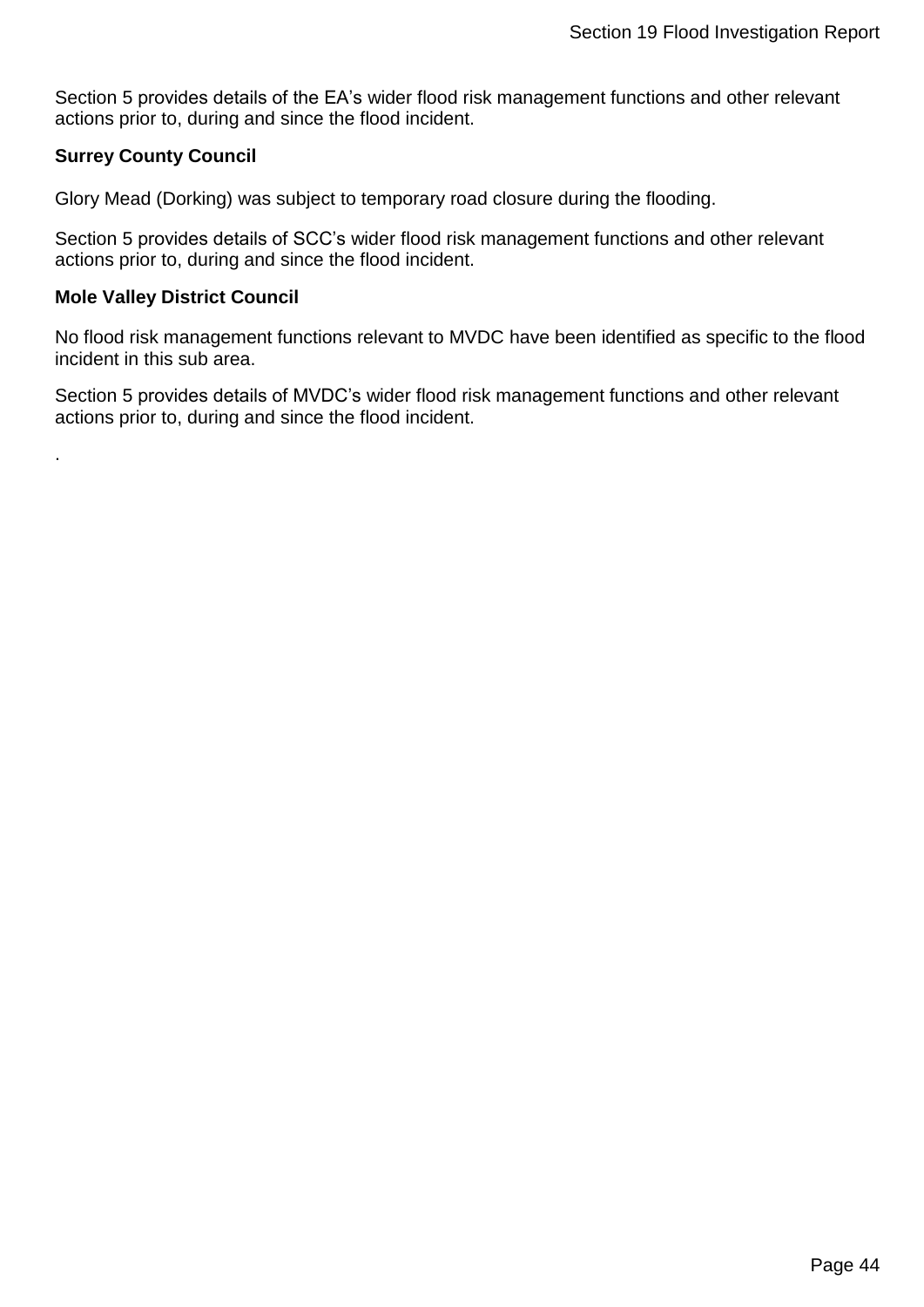## <span id="page-44-0"></span>18. Sub Area: Ockley

## <span id="page-44-1"></span>**18.1. Sub Area Definition**

This sub area covers the area of Beare Green, Capel and Ockley, including the A24 and the A29. This sub area is made up of two separate locations.

## <span id="page-44-2"></span>**18.2. Location and Catchment Description**

Beare Green, Capel and Ockley lie close to the watersheds of the catchments for the Wey, Mole and the Arun. As such they have very rapid responses to major rainfall events. The major watercourses in this sub area are Kitts Brook, which turns into Holmswood Gill, then North River and flows southerly along a route to the east of the A29 (into the Arun catchment), Holden Brook, which flows southerly to North River, but to the west of the A29, and Fylls Brook which seems to rise in the vicinity of one of the flooded areas on Horsham Road. There are also a number of large ponds and lakes in the sub area, including Vann Lake.

During the winter of 2013/2014, flooding in the sub area resulted in internal property flooding.

According to the EA online fluvial flood risk maps the regions of the sub area in very close proximity to North River are at risk of fluvial flooding. The A29 twice crosses North River at the south western end of the sub area. Holms Gill and Holmswood Gill combine before crossing Cole's Lane and continuing south. The majority of the sub area is not at risk of fluvial flooding. However, the areas located in very close proximity to watercourses are at medium to high risk of fluvial flooding. The EA's online Updated Flood Maps for Surface Water indicate that this area has a network of local surface water flood routes. The maps also seem to identify low points where surface water is likely to pool. Several of these coincide with the Section 19 flood locations.

The EA provide free flood warnings and alerts to many areas of the UK. The sub area is not located within a Flood Warning area or Flood Alert area.

The flood risk maps do not take into account climate change. They are designed only to give an indication of flood risk to an area of land and are not sufficiently detailed to show whether an individual property is at risk of flooding.

The sub area is underlain by Weald Clay Formation with some sandstone outcrops. The majority of the sub area is not underlain by superficial deposits.

The majority of the sub area has no potential for groundwater flooding to occur.

### <span id="page-44-3"></span>**18.3. Identification of Relevant RMAs**

Following a range of consultation events during and since the floods, the relevant RMAs in this sub area have been identified as being the EA, the Lead Local Flood Authority (SCC) and the Highway Authority (SCC).

#### <span id="page-44-4"></span>**18.4. Exercised Flood Risk Management Functions and Other Actions**

#### **Environment Agency**

The most southerly part of the A29 in this sub area is at risk of fluvial flooding and lies within the EA flood warning area called: The Rivers Arun and Kird, Boldings Brook, North River and Par Brook.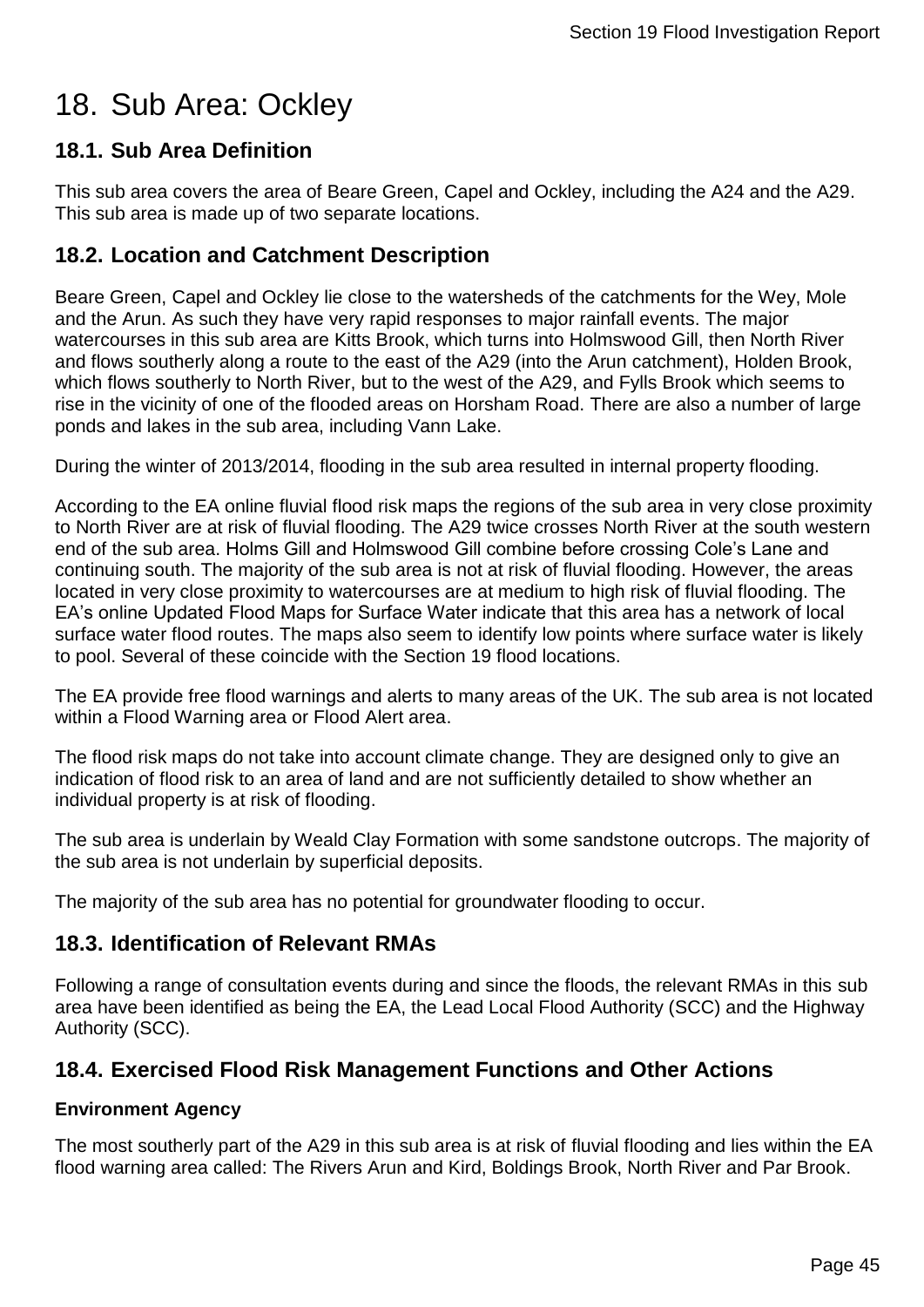One part of the A24 at Beare Green lies within the River Mole and its tributaries from Kinnersley Manor to South Hersham flood alert area. No other parts of this sub area are covered by flood warnings.

There are no records of a flood alert being raised for this area, though multiple warnings were issued for the River Mole.

Section [5](#page-16-0) provides details of the EA's wider flood risk management functions and other relevant actions prior to, during and since the flood incident.

#### **Surrey County Council**

No flood risk management functions relevant to SCC have been identified as specific to the flood incident in this sub area.

Section [5](#page-16-0) provides details of SCC's wider flood risk management functions and other relevant actions prior to, during and since the flood incident.

#### **Mole Valley District Council**

No flood risk management functions relevant to MVDC have been identified as specific to the flood incident in this sub area.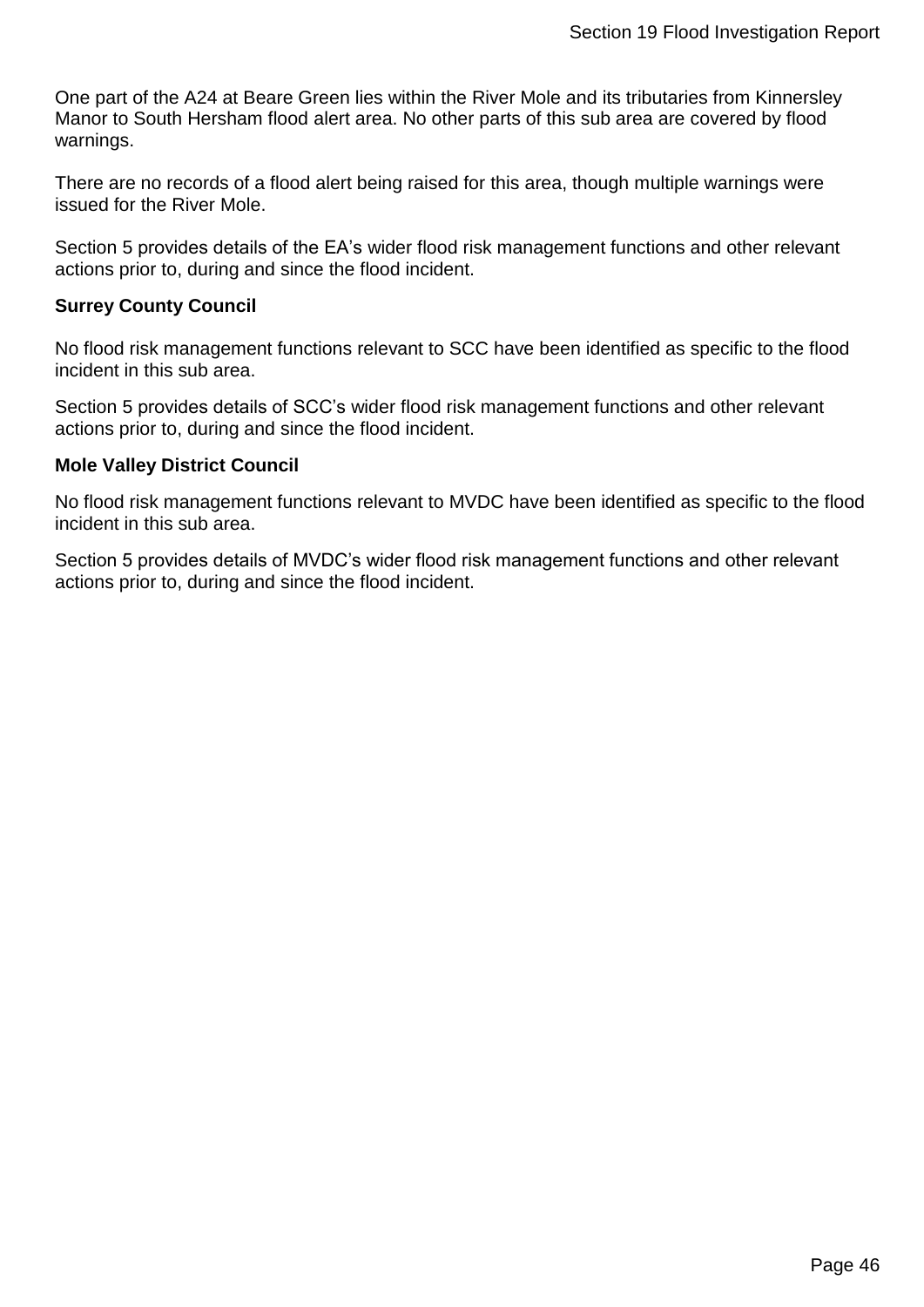## <span id="page-46-0"></span>19. Sub Area: Westcott

## <span id="page-46-1"></span>**19.1. Sub Area Definition**

This sub area covers the area to the north and west of Westcott, it includes Ranmore Common Road and White Down Lane, stopping just short of the A25.

## <span id="page-46-2"></span>**19.2. Location and Catchment Description**

There are no watercourses in the vicinity to these roads, so the Section 19 locations are not included within the fluvial flood risk areas on the EA maps. Consequently, they are not included within a flood warning area either.

During the winter of 2013/2014, flooding in the sub area resulted in road closure.

Whitedown Lane and Ranmore Common Road were subject to road closures during the flooding.

The EA's online Updated Flood Maps for Surface Water indicate that the sub area is not at significant risk of surface water flooding either. The EA surface water maps are based on topography and their accuracy is not as robust as the fluvial flood maps; however they can be used to identify general flow routes.

The flood risk maps do not take into account climate change. They are designed only to give an indication of flood risk to an area of land and are not sufficiently detailed to show whether an individual property is at risk of flooding.

The EA provide free flood warnings and alerts to many areas of the UK. The sub area is not located within a Flood Warning area or Flood Alert area.

The sub area is predominantly underlain by sandstone and mudstone formations, with some outcrops of chalk in the north of the sub area. Around half of the sub area is underlain superficial deposits comprised of clay, silt, sand and gravels.

The majority of the sub area has limited potential for groundwater flooding to occur. However, there are some very small parts in the sub area where there is a potential for groundwater flooding to occur at the surface.

### <span id="page-46-3"></span>**19.3. Identification of Relevant RMAs**

Following a range of consultation events during and since the floods, the only relevant RMA in this sub area has been identified as being SCC.

### <span id="page-46-4"></span>**19.4. Exercised Flood Risk Management Functions and Other Actions**

#### **Surrey County Council**

Both White Down Lane and Ranmore Common Road were subject to temporary road closure during the flooding.

Section [5](#page-16-0) provides details of SCC's wider flood risk management functions and other relevant actions prior to, during and since the flood incident.

#### **Mole Valley District Council**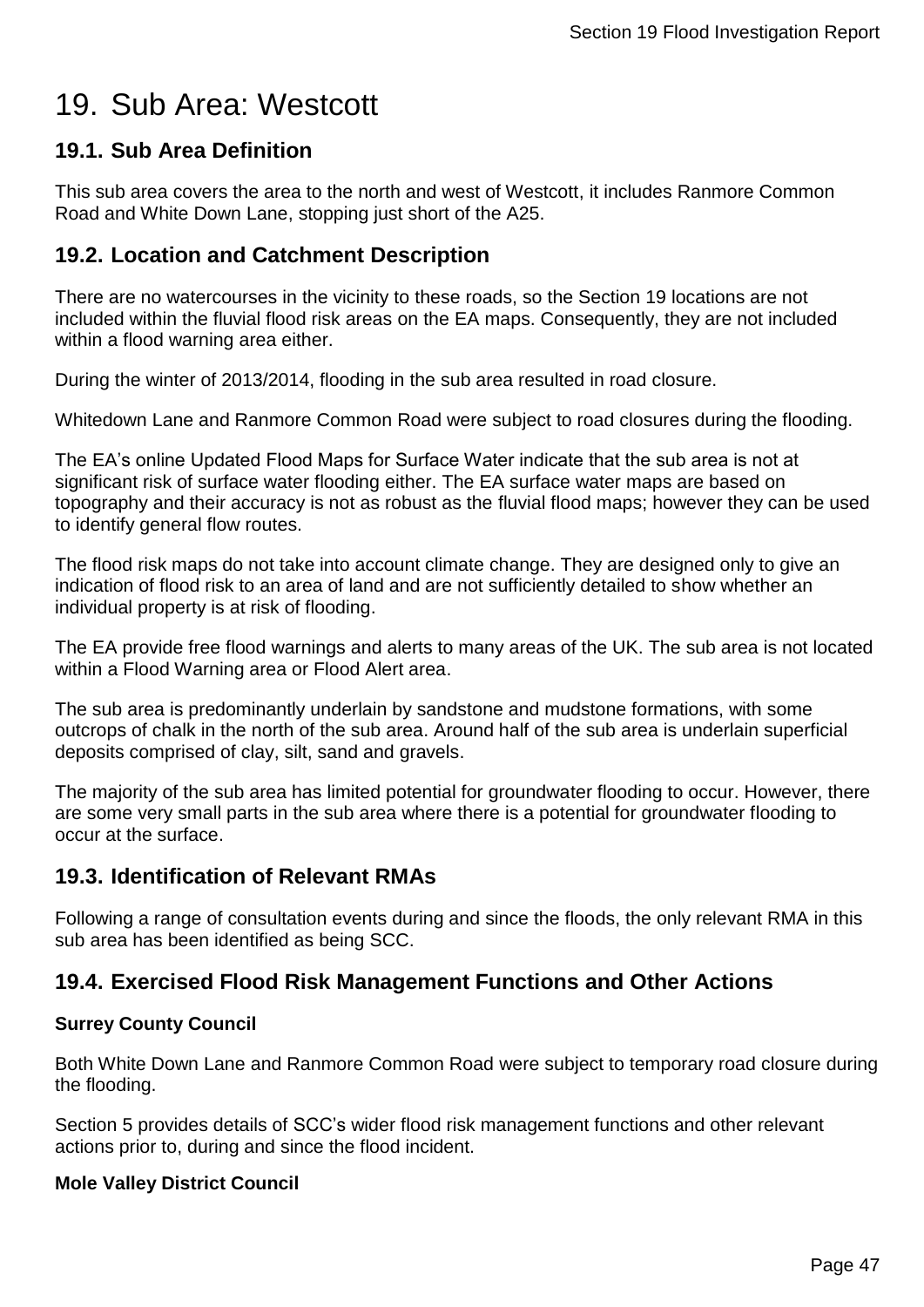No flood risk management functions relevant to MVDC have been identified as specific to the flood incident in this sub area.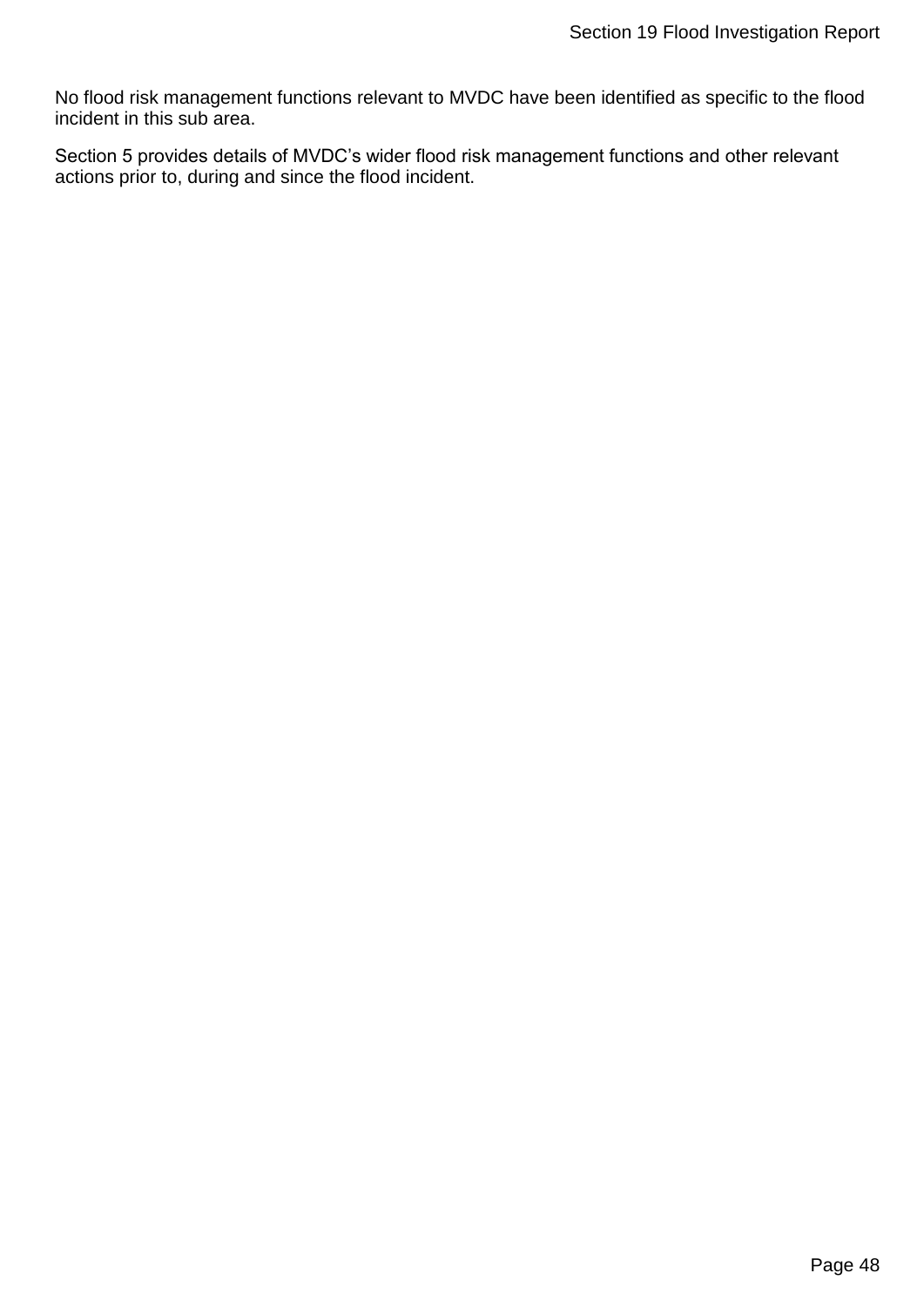## <span id="page-48-0"></span>20. Conclusion

The objective of this report is to investigate which RMAs had relevant flood risk management functions during the flooding and whether the relevant RMAs have exercised, or propose to exercise, their risk management functions (as per section 19(1) of the Flood and Water Management Act 2010). It should be noted that this duty to investigate does not guarantee that flooding problems will be resolved and cannot force others into action.

The report has identified that the EA carried out actions in relation to the flooding experienced in Mole Valley over winter 2013/14. It has also been established that SCC and MVDC did not have any direct flood risk management functions in responding to the flood event, but strategic functions and other supportive actions were taken, which have been outlined in the report.

## <span id="page-48-1"></span>**20.1. Causes**

There were approximately 270 incidents of internal property flooding in Mole Valley. The main cause of the widespread flooding across Surrey was the exceptional and unprecedented amount of rainfall that fell over the months of December, January and February 2013/14, which in turn resulted in major flooding from fluvial, surface water and foul water sources. The River Mole was the main source of fluvial flooding in the district and is reported to have affected the Brockham, Fetcham, Leatherhead and North Holmwood sub areas

## <span id="page-48-2"></span>**20.2. Flood Data**

While systems are in place to record instances of flooding on a day-to-day basis, it was found that the data format and specific details of flooding records were inconsistent across different organisations. For example, approaches that generically recorded properties as "affected by flooding" did not make clear whether the property was flooded internally. This caused issues when collating the data into a central database, reducing the level of accuracy for some specific flooding records.

The information held by SCC on highway drainage assets and their condition is very limited in many areas, which can make it more difficult to identify the sources and cause of flooding in some instances. Information for smaller watercourses (privately owned or otherwise) is also very limited in some areas.

## <span id="page-48-3"></span>**20.3. Role of Local Communities**

In addition to the functions and actions carried out by RMAs, there are many ways in which residents and communities can reduce flood risk. Local flood forums existed in Surrey prior to the winter 13/14 flood event but many more have been set up in the aftermath of this event. The role of RMAs in these local groups is instrumental in educating the public on flood risk and supporting them in implementing their own action plans and resilience measures. These groups also play a vital role in feeding back critical information on localised flooding issues to support the authorities in better understanding local flood risk and identifying potential solutions to mitigate this risk.

There are still widespread occurrences of riparian watercourses and ditches that are not maintained. Keeping all watercourses well maintained will not (in itself) prevent flooding from major flood events but the lack of maintenance of some riparian owned ditches was certainly a contributing factor on the impact of the flooding experienced from the winter 13/14 flood event.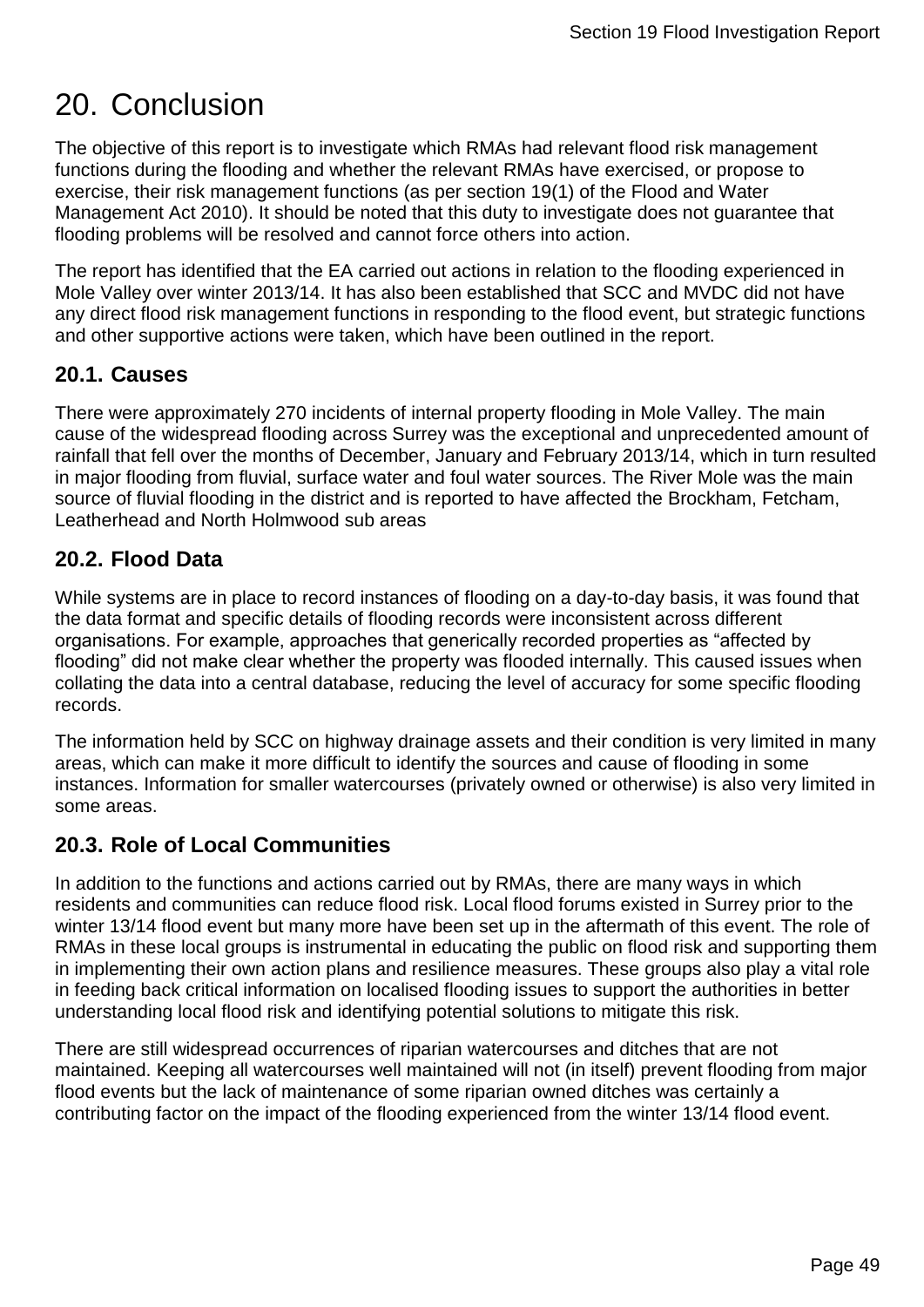## <span id="page-49-0"></span>**20.4. Looking Forward**

A vast amount of information on historic flooding was gathered as a result of the winter 13/14 flood event. This data will help highlight the areas most at risk of flooding in Surrey, enable the prioritisation of drainage maintenance works and support business cases when bidding for Government contributions towards major flood defence schemes.

#### <span id="page-49-1"></span>**20.5. Recommendations**

Based on the findings of this Section 19 investigation, it is recommended that:

- All RMAs continue to improve their cooperation, coordination and communication with one another, particularly with regard to their flood risk management functions and during times of emergency.
- All RMAs continue to raise awareness of flood risk and increase the resilience of communities and businesses to flood risk, across Surrey.
- SCC and the EA further develop public awareness and understanding of riparian responsibilities, in order to improve the condition of watercourses across Surrey.
- All RMAs review their current processes for data collection during a flood event, giving consideration to the best practice guidance produced by SCC and the EA.
- All RMAs pass any records of future property flooding in Surrey to SCC for collation in a central database.
- SCC undertake studies where there is significant groundwater flooding to better understand the nature of the flooding and the levels of risk.
- All RMAs review the benefits of proposed flood schemes in the 6 Year Programme of Flood and Coastal Erosion Risk Management Schemes and consider whether partnership contributions may be justified.
- SCC undertake detailed drainage surveys where asset information is limited or non-existent, prioritising areas at greatest risk of flooding.
- SCC formalise the process for investigating major flood events under the S19 duty and agree this process with the Surrey Flood Risk Partnership Board, to ensure efficient partnership working and data sharing for future investigations.

### <span id="page-49-2"></span>**20.6. Actions and on-going work**

As well as Flood Risk Management Functions carried out in the sub areas mentioned in this report, additional works are planned within Mole Valley District:

- SCC have works planned to increase the capacity of a culvert on Horsham Road, Walliswood.
- SCC are carrying out an initial assessment to identify potential options for managing flood risk in the area of Brockham and Strood Green.
- Following the completion of an initial assessment in Bookham, SCC are developing a detailed business case for flood risk management schemes in East Bookham as well as reviewing alternative options for managing flood risk in the other areas of Bookham.
- The Environment Agency are undertaking a large scale assessment of the Middle Mole to identify opportunities for flood risk management schemes.